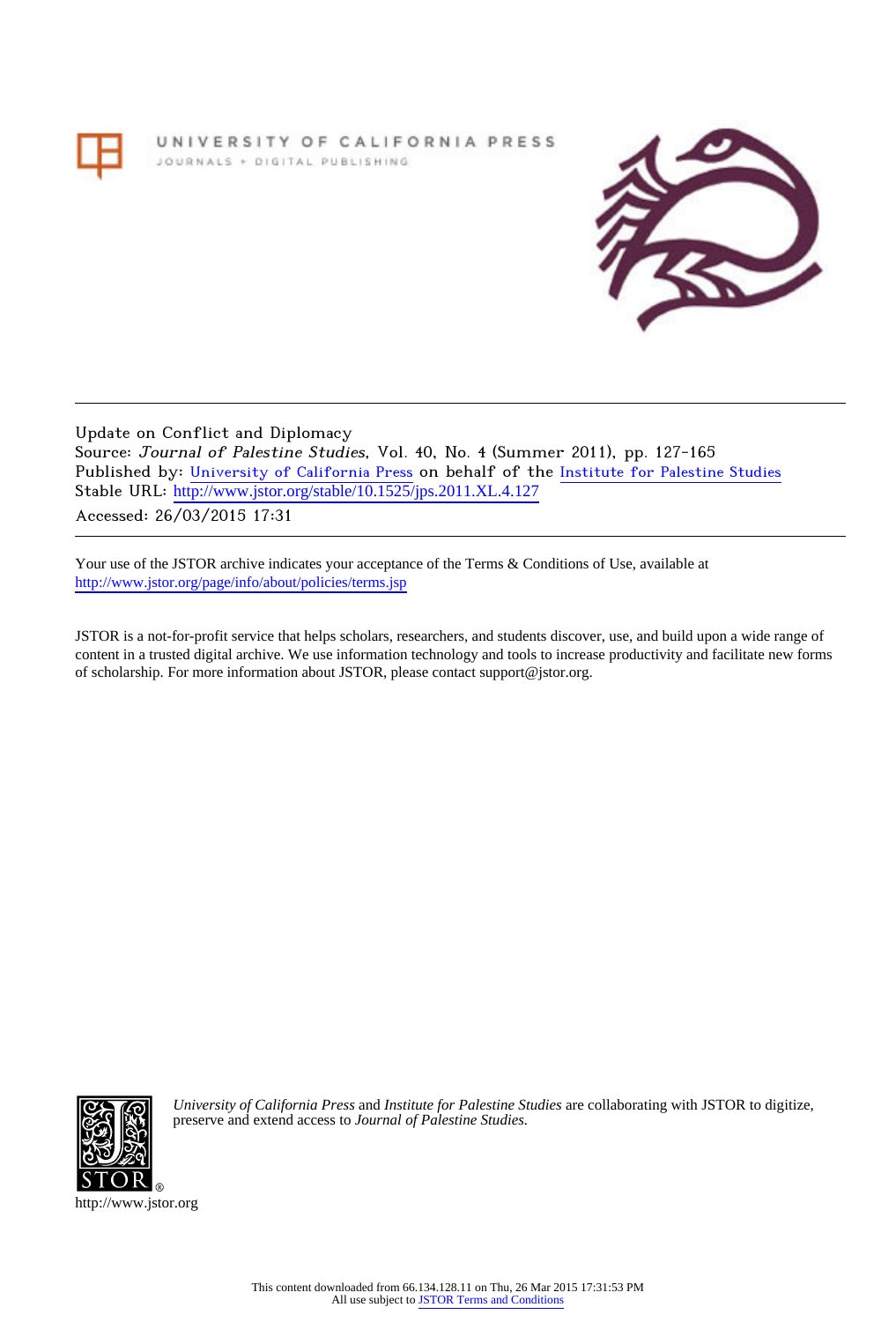# **Update on Conflict and Diplomacy**

# 16 February–15 May 2011

Compiled by Michele K. Esposito

*The Quarterly Update is a summary of bilateral, multilateral, regional, and international events affecting the Palestinians and the future of the peace process. More than 100 U.S., Israeli, Arab, and international print, wire, television, and online sources are surveyed to compile the Quarterly Update. The most relevant sources are cited in IPS's Chronology section, which tracks events day by day.*

**Highlights of the Quarter:** *Palestinians continue a diplomatic offensive in anticipation of the 9/2011 target for de facto statehood; Israel launches a counteroffensive; Fatah and Hamas sign a unity agreement; the U.S. vetoes a UNSC resolution on Israeli settlements (Obama's first veto); ongoing Obama-Netanyahu tensions over the stalled peace process, with each weighing the launch of new initiatives; Richard Goldstone "reconsiders" conclusions of the UN's "Goldstone Report" on Operation Cast Lead; U.S. special envoy George Mitchell resigns; Palestinian refugees stage a "March to Palestine" to commemorate the Nakba; new Israeli legislation targets Israeli Palestinians and the Israeli Left; U.S. universities charged with tolerating anti-Semitism under Title VI; ongoing antigovernment protests and government crackdowns regionwide (the Arab Spring), including the spiraling events in Syria of particular importance for the Palestinian-Israeli situation.*

# **THE PALESTINIAN-ISRAELI CONFLICT**

This quarter, in the absence of peace talks, the Palestinians focused on building and securing international recognition of a de facto Palestinian state. As part of this effort, Palestinian Authority (PA) pres. Mahmud Abbas for the first time opened serious talks with Hamas on forming a national unity government. (Last quarter, Abbas accepted the resignation of his cabinet over the leak of key Palestinian negotiating documents, the "Palestine Papers," which were widely seen as highlighting the PA's willingness to concede to Israeli and U.S. pressure, seriously undermining domestic support for Abbas; see Quarterly Update in *JPS* 159. PA PM Salam Fayyad was reappointed to form a new government by 3/7.) Meanwhile, Israel, the U.S., and several European states weighed launching new initiatives to revive the peace process. A major factor in the timing and decision making of the parties throughout the quarter was the

regional instability generated by the ongoing popular demonstrations across the Arab world (the "Arab Spring") challenging entrenched governments to undertake serious reforms or step aside.

As the quarter opened, Israel maintained a tight siege on Gaza that kept Gazans hovering just above a humanitarian crisis. The Israel Defense Forces (IDF) enforced a 300-meter no-go zone inside the full length of the Gaza border and limited the Palestinian fishing zone off Gaza to 500–1,000 m off Bayt Lahiya and Rafah and 3 naut. mi. elsewhere—restrictions that placed 17% of Gaza's total landmass, including 35% of its viable agricultural areas, and 85% of the maritime areas allocated to the Palestinians under the Oslo accords off limits to Palestinians. In the West Bank, Israel's easing of restrictions on Palestinian movement between major population centers (begun in summer 2009) continued, and IDF operations remained relatively low. As of 2/15, at least 7,749 Palestinians (including 51 Israeli Arabs and

*Journal of Palestine Studies* Vol. XL, No. 4 (Summer 2011), pp. 127–165, ISSN: 0377-919X; electronic ISSN: 1533-8614. © 2011 by the Institute for Palestine Studies. All rights reserved. Please direct all requests for permission to photocopy or reproduce article content through the University of California Press's Rights and Permissions website, at http://www.ucpressjournals.com/reprintInfo.asp. DOI: jps.2011.XL.4.127.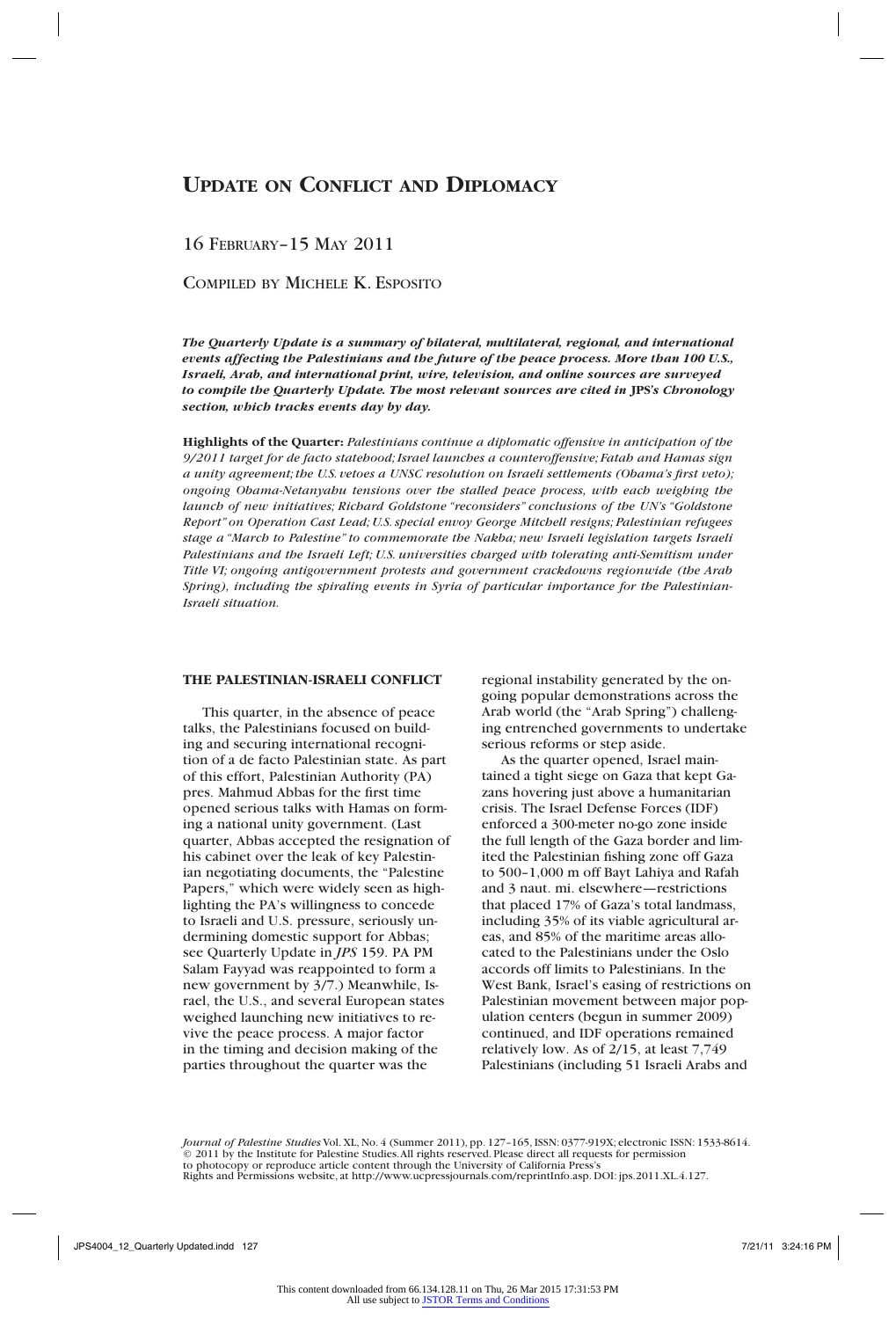19 unidentified Arab cross-border infiltrators), 1,102 Israelis (including 354 IDF soldiers and security personnel, 220 settlers, and 528 civilians), and 65 foreign nationals (including 2 British suicide bombers) had been killed since the start of the al-Aqsa intifada on 9/28/00.

#### *Paving the Way for UN Recognition*

As the quarter opened, the PA had shifted its diplomatic focus to achieving international recognition of a de facto Palestinian state. The PA's 2008–11 development plan, as revised by PM Fayyad and endorsed by the international community in 2009, aimed to build the structures of a viable Palestinian state by 9/2011 in hopes that a final status agreement could be achieved by then. When negotiations stalled in fall 2010 over Israel's refusal to halt settlement construction while talks were ongoing, the PA expanded this effort to include a multifaceted diplomatic effort to secure international recognition of the PLO's 1988 unilateral declaration of statehood by arguing that the PA could function independently if the occupation were lifted. Bilateral approaches to Latin American, European, and Asian countries resulted in numerous upgrades of status for PLO missions abroad and statements of support for the Palestinian initiative (see Quarterly Update in *JPS* 159), laying the groundwork for a resolution on recognition to be submitted to the UN General Assembly (UNGA) at the 9/2011 opening session in New York.

Another preliminary step before the UNGA session was Palestinian submission of a UN Security Council (UNSC) resolution reaffirming the illegality of settlements (see Doc. A4 in *JPS* 159), carefully crafted using previous U.S. statements denouncing settlement construction (see Quarterly Update in *JPS* 159 for background). The measure was set to come to vote on 2/18. The day before (2/17), U.S. pres. Barack Obama personally phoned Abbas to urge him to delay the vote or agree to a compromise UNSC presidential statement (less than a resolution) criticizing settlements and urging the sides to resume negotiations. Obama warned that a U.S. veto could harm U.S. interests in the region and might prompt Congress to cut aid to the PA. If Abbas would accept a UNSC presidential statement, the U.S. would support a new Russian proposal for a fact-finding

mission on settlements and a proposed change in how the Quartet defines basic elements of the peace process; though Israel and the Palestinians each reportedly objected to aspects of the proposal regarding the Quartet, no details were released. Separately, White House spokesman Jay Carney stated (2/17) that the U.S did not "accept the legitimacy of continued settlement expansion," believing settlements to be "corrosive not only to peace efforts and a two-state solution . . . but to Israel's future itself," but he refused to reiterate the standing U.S. policy that settlements are illegal.

In response, Abbas agreed to convene an emergency meeting of the PLO Executive Comm. (PLOEC) and Fatah Central Comm. (FCC) in Ramallah on 2/18 before the vote to consider Obama's proposal. That morning, U.S. Secy. of State Hillary Clinton phoned Abbas to press him once again to withdraw the resolution and to stress that U.S. aid to the PA was in jeopardy if the vote went ahead. Despite this, the PLOEC and FCC decided to push ahead with the vote saying: "The Palestinian leadership will reject American demands even if our decision leads to a diplomatic crisis with the Americans. We have nothing to lose." A PLO official commented (2/18) that it would be "a political catastrophe if we withdraw this resolution. People would take to the streets and topple the president."

In New York later that day (2/18), the U.S. vetoed the UNSC settlement resolution, which had been cosponsored by 120 Arab and nonaligned states (of the UNGA's 192 voting members). This marked the Obama admin.'s first veto and the first U.S. veto since 2006 (when the George W. Bush admin. vetoed a res. calling on Israel to halt Operation Defensive Shield). U.S. Amb. to the UN Susan Rice explained (see Doc. D2 in *JPS* 159) that while the U.S. believed settlement construction "is corrosive" and "violates Israel's international commitments," a resolution risked hardening divisions between Israel and the Palestinians and the UN was not the place to settle the conflict. British amb. Sir Mark Lyall Grant read a counterstatement on behalf of Britain, France, and Germany saying that the resolution would have advanced the peace process and that construction in the settlements, including in East Jerusalem, contravened international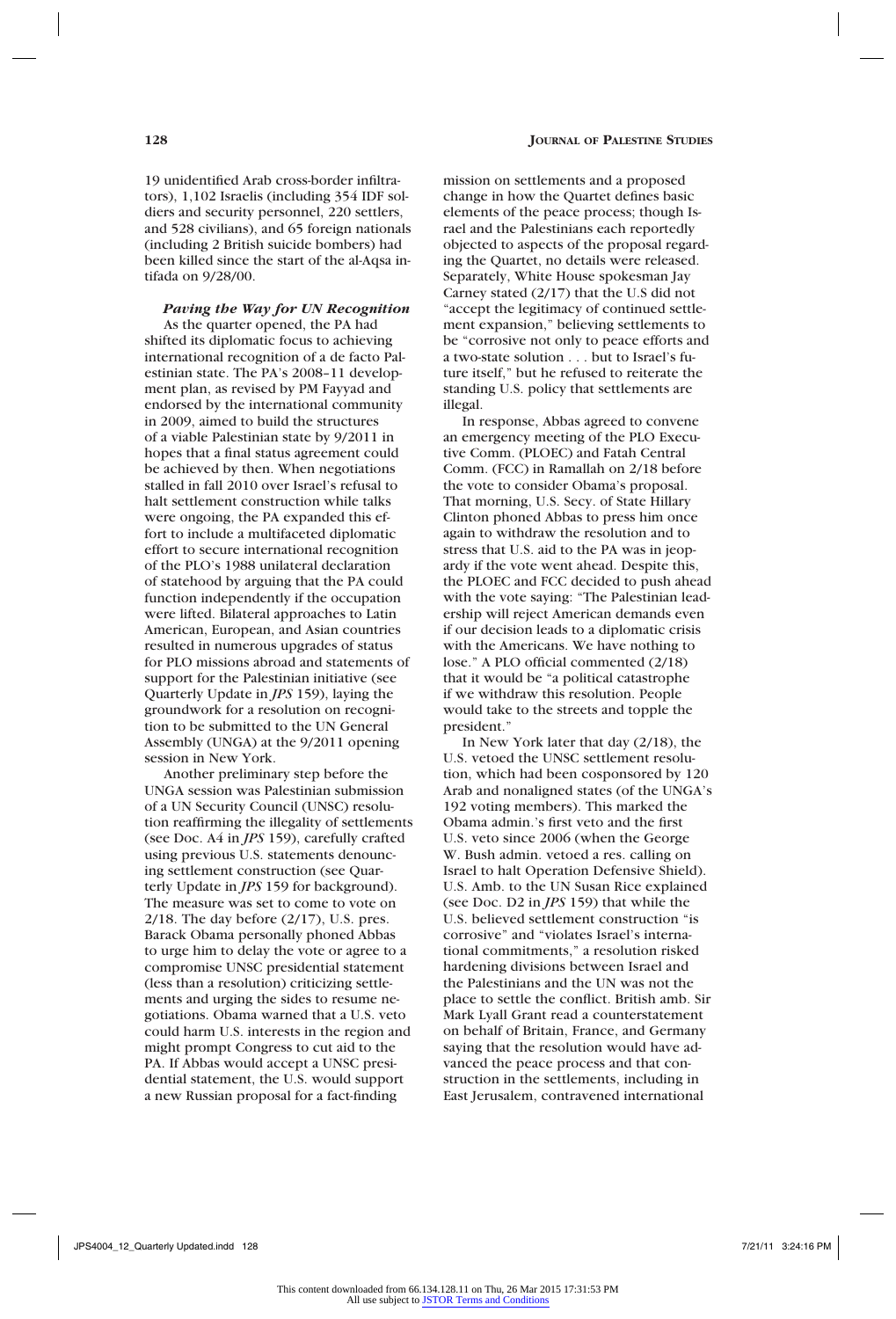law. The statement also laid out what successful Palestinian-Israeli negotiations "will need to achieve": an agreement on borders based on the 1967 lines, with small adjustments based on mutually agreed land swaps; Jerusalem as a shared capital; and a just, agreed solution for the Palestinian refugees.

The Palestinian response to the veto was strong. When news broke on 2/19, spontaneous protests denouncing the U.S. were held in Bethlehem, Hebron, Jenin, Nablus, and Tulkarm. From Ramallah, FCC member Tawfik Tirawi called for a "Day of Rage" against the U.S. after Friday prayers on 2/25. (Fatah ultimately called it off, concerned that turnout would reflect support for Hamas.) On 2/20, some 3,000 Palestinians organized by Fatah demonstrated in Ramallah, waving banners and shouting slogans against the Obama admin. Concerned for the safety of its personnel, the U.S. consulate in East Jerusalem restricted staff movement from 2/19 through 2/21. On 2/23, PA Jerusalem Affairs M Hatem 'Abd al-Qader (Fatah) declared that 28 local councils and municipalities in the Jerusalem district had agreed "to boycott the American consulate in Jerusalem and all the American institutions, American personnel, and diplomats in protest," until the U.S. "changes its stance concerning the Palestinian cause, and especially concerning the issue of settlements, and apologizes to the Palestinian people and its president, Mahmoud Abbas"; however, no one in the PA confirmed or denied that this was an official PA decision.

In the days following the vote, Britain (3/7) and Denmark (3/9) upgraded the status of local Palestinian representations to missions, and Uruguay recognized (3/15) an independent Palestinian state on the 1967 lines. In addition, PA Tourism M Kholoud Deibas sent (2/20) a letter to all countries that Israel had invited to the International Tourism Conference in Jerusalem later in 2/2011 to urge them to boycott the event, stating that participation in the conference "constitutes recognition of occupied Jerusalem as Israel's capital." Meanwhile, Israel's Jerusalem municipal authority approved (3/2) construction of 14 Jewish settlement housing units in Ras al-Amud in East Jerusalem—a move the UN denounced (3/2) as "provocative action that only serves to exacerbate tensions."

# *The Quartet Considers Action*

Soon after the 2/18 UNSC session, the Quartet informed (ca. 2/20) Israel and the Palestinians that it intended to hold a senior-level Quartet session in mid-3/2011 on the sidelines of a G20 meeting in Paris to discuss possible Quartet action to revive the Israeli-Palestinian peace process. In preparation, the Quartet requested advance talks with each side separately in Brussels (rather than meeting with them together, as is usually the case) "to hear the[ir] stances on core peace-talk issues, as well as to attempt to come to an agreement regarding the negotiations' resumption." Abbas accepted the invitation, while Israeli PM Benjamin Netanyahu declined (despite a 2d, personal request by Quartet special envoy Tony Blair on 2/21) until the Quartet clarified its intentions. Netanyahu reportedly (*Ha'Aretz* [HA] 2/27, 3/1) was suspicious of the Quartet's sudden, unexplained shift to bilateral meetings and was worried about pressure on Israel to accept unwanted terms for renewing peace talks.

At their meeting with Quartet reps. in Brussels on 3/2, Palestinian officials reiterated demands for a settlement freeze and an explicit statement that the terms of reference for borders would be the 1967 lines. Soon after, on a state visit to London, Abbas declared (3/9) that the Palestinians would welcome new Quartet peace parameters based on the British, French, and German joint statement presented by Lyall Grant at the UN on 2/18, saying that a Quartet initiative combined with a settlement freeze could open a route back to negotiations. Britain was eager to pursue the idea for the upcoming Quartet session. The U.S. and Israel did not comment.

#### *Netanyahu Maneuvers*

By 3/2011, with Israel seeming to lose control of the peace process, PM Netanyahu feared that if he did not come forward with a new proposal to reclaim the diplomatic initiative, Israel would risk coming under extreme international pressure (a "diplomatic tsunami," according to DM Ehud Barak) to make concessions. On 3/2, an Israeli official speaking anonymously told the *New York Times* (NYT; 3/3) that Israel had begun discussing with the U.S. a unilateral "phased approach to reaching a final status accord" in the absence of negotiations with the Palestinians. On 3/3, Israeli sources revealed (*Israel HaYom*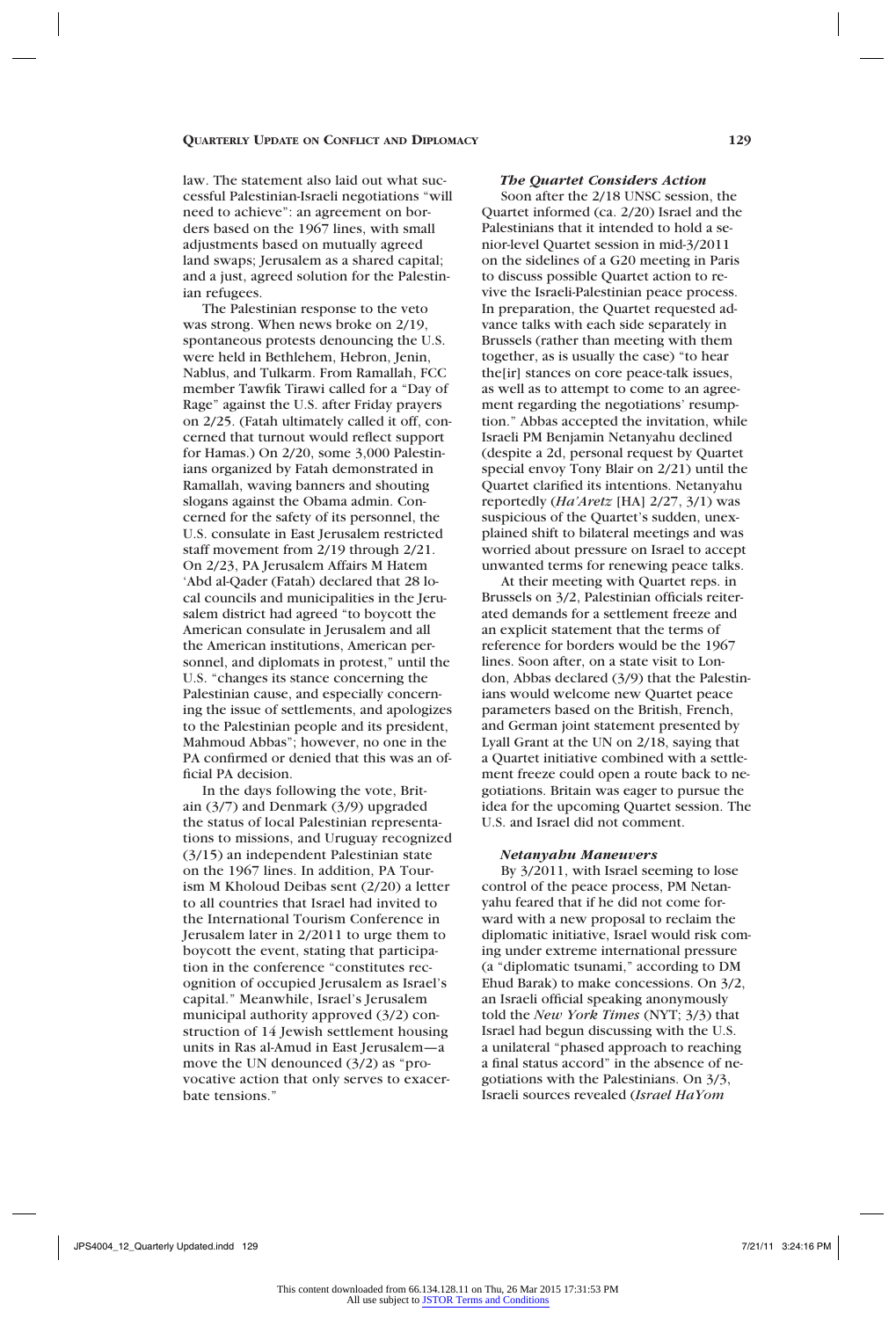3/3) that Obama's chief Middle East adviser Dennis Ross and U.S. special envoy George Mitchell's adviser Fred Hoff were currently in Israel to discuss resuming negotiations and a possible major policy speech by Netanyahu. Another senior Israeli political source said (HA 3/3) that Netanyahu was expected to unveil a new plan in his address to the American-Israel Public Affairs Comm. (AIPAC) conference in Washington on 5/23 that would focus on a Palestinian state with temporary borders, new security arrangements, and maintaining settlement blocs. At the same time, Netanyahu reportedly (*Ma'ariv* [MA] 3/2, Israel Radio 3/7) put out feelers seeking an invitation to address a joint session of Congress, which he viewed as his preferred venue for unveiling his plan and hoped might accommodate him sooner than AIPAC. (Anonymous sources noted [NYT 4/21] that a Netanyahu decision to make a major address on the peace process before Congress rather than his own Knesset would be a strong indication that the initiative was primarily for public relations purposes and not very serious.) Abbas (3/3) and the PLOEC (3/2) quickly warned that the Palestinians would refuse any interim or partial solution and any offer calling for creation of a Palestinian state with temporary or undefined borders.

In the succeeding days, Israeli Dep. PM Dan Meridor stated (3/7) that Netanyahu's Likud party would support the transfer of more West Bank land to PA control as a vital Israeli interest. However, on a rare visit to the Jordan Valley on 3/8, Netanyahu stated that Israel's security depended on maintaining a military presence along Israel's eastern border, stating that "there is no alternative. [The Jordan Valley] will remain that way in any future situation and any future deal."

On 3/9, the Quartet without explanation postponed the senior-level meeting until 4/15. Anonymous Israeli officials hinted (3/9) that it was "not impossible" that the delay was to give Netanyahu time to formulate and present a new peace initiative. A Quartet official denied this (3/9) but gave no official explanation. As of 3/28, U.K. Foreign Secy. William Hague said Britain, France, and Germany remained eager to press for an international peace initiative at the forthcoming Quartet session, stating that interim arrangements alone would not resolve the conflict and

that serious progress toward final status must be made before 9/2011. Meanwhile, a lower-level Quartet delegation was set to meet with Palestinian chief negotiator Saeb Erakat in Ramallah ca. 3/10 and with Israeli chief negotiator Yitzhak Molcho in Jerusalem on 3/14. Molcho told Quartet reps. that Israel planned to make "a number of grand gestures" toward the Palestinians, but no details were released. By 4/12, Netanyahu was reportedly (MA 4/12, HA 4/13) considering various ways to entice the Palestinian back to the negotiating table, including transferring a large part of area C (full Israeli control) to area B (partial PA control) or transferring parts of area B to area A (full PA control).

While charting its own initiative, Israel went on the defensive against the Palestinian diplomatic offensive. Around 3/20, the Israel FMin. sent a classified cable to more than 30 Israeli embassies, particularly in Europe, directing them to lodge diplomatic protests against ongoing Palestinian efforts to rally support for recognition of statehood at the UN in 9/2011. Ambassadors were instructed to argue: (1) that supporting recognition would encourage the Palestinians to forgo negotiations, thereby violating the Oslo Accord's promise to seek an agreed solution; and (2) recognition would not lead to a Palestinian state, but instead could trigger a series of unilateral Israeli steps and violence on the ground. EU sources said (3/29) that they had requested Israeli clarification regarding such unilateral steps but "did not receive a serious response." Asked for comment, the Israeli FMin. said (3/29) that Netanyahu had not formally discussed the subject with his cabinet. An anonymous Israeli official told (3/29) the Associated Press, however, that possible steps discussed included: annexing major West Bank settlements, reducing Palestinian water access below agreed levels, and restricting the use of Israeli ports for Palestinian imports and exports. Separately, Israel began (ca. early 4/2011) mobilizing pro-Israel members of the U.S. Congress to "reach out to ambassadors" to explain that a vote endorsing statehood "would have repercussions in terms of relations with the United States."

Meanwhile, Israel's Jerusalem planning comm. gave (4/4) preliminary approval for 942 new settlement housing units in Gilo near Bethlehem and the Israeli DMin. announced (4/4) that it had finished new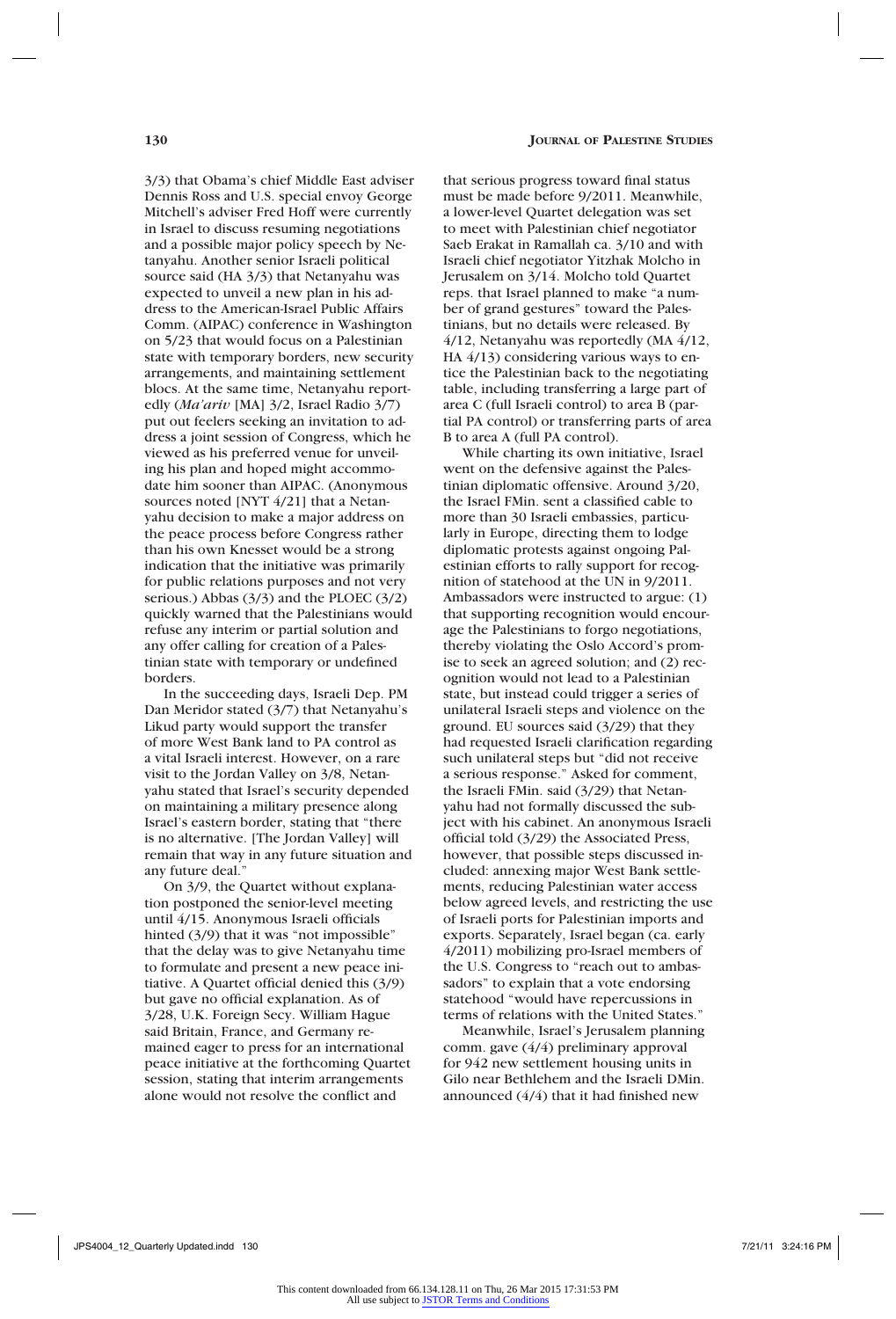zoning plans for several West Bank Jewish settlements, retroactively legalizing construction already underway. The State Dept. responded (4/4): "The U.S. is deeply concerned by continuing Israeli actions with respect to settlement construction. . . . [N]ot only are continued Israeli settlements illegitimate, Israel's actions run counter to efforts to resume direct negotiations." Israeli Interior M Eli Yishai planned to hold a meeting of Jerusalem's planning comm. to discuss building 980 settlement housing units in Har Homa/Jabal Abu-Ghunaym and 600 units in Pisgat Ze'ev, but postponed (4/10) it under pressure from Netanyahu until 5/5 (after Passover).

#### *Charting Ways Forward*

By mid-4/2011, Israel's diplomatic efforts were in full swing, increasing anticipation of a new Israeli initiative. Abbas had made his first serious overtures to Hamas proposing formation of a national unity government, and Hamas had responded with interest (see "National Reconciliation" below). Regional uprisings were spreading, including sustained violent clashes in Syria and U.S.-led NATO air strikes on Libya (see "Regional Affairs" below), increasing the sense of regional instability and prompting Netanyahu to warn (4/6) that the unrest would make it harder for Israel to make territorial concessions to the Palestinians that could endanger Israel's security. Behind the scenes, U.S. special envoy Mitchell sent a letter to Pres. Obama (4/6) stating his intention to resign; although he said in the letter that when he took the position in 1/2009 he had told the president that he would only take the job for 2 yrs., his decision was widely seen as reflecting his lack of faith that his mediation would result in peace. (The White House did not reveal the resignation until 5/13, to explain why Mitchell would not take part in a White House meeting between Obama and Netanyahu on 5/20; on 5/13, Mitchell aide David Hale was named interim special envoy.) In light of all these factors, the U.S. argued strenuously that the time was not right for a Quartet session and that the burden was on the Palestinians to return to the table (see *Washington Jewish Week* 4/17). Under U.S. pressure, the Quartet formally canceled the 4/15 meeting on 4/11, effectively blocking the British-French-German push for a Quartet peace initiative.

The next day  $(4/12)$ , speaking at a conference in Qatar, Secy. of State Clinton announced that Obama would be "speaking in greater detail about America's policy in the Middle East and North Africa in the coming weeks," surprising the Israelis who immediately asked the White House if a U.S. peace initiative was to be announced, as had been debated within the U.S. admin. for nearly 3 mos. (see Quarterly Update in *JPS* 159). Although the White House said (4/12) that no decision had been made, Netanyahu stepped up efforts to garner an invitation to address Congress, where he could preempt Obama by offering his own plan. Some Israeli sources (see NYT 4/21) suggested that Netanyahu, given the escalating regional unrest, had been leaning toward maintenance of the status quo for the time being but that now, faced with a possible U.S. plan that would be tougher for Israel to accept, he was again considering getting his own initiative out first to make it more difficult for the U.S. to offer a competing plan. On 4/14, House speaker John Boehner (R-OH) invited Netanyahu to address a joint session of Congress during his upcoming visit to Washington in late 5/2011.

By this stage, intensive Fatah-Hamas reconciliation talks were taking place behind the scenes, and on 4/27 the sides announced that they had reached a deal to form a national unity government, which they signed in Cairo on 5/4 (see "National Reconciliation" below). Netanyahu, as expected, denounced the deal as an obstacle to peace as of 4/27, saying the PA "must choose between peace with Israel or peace with Hamas" because Hamas aspired to destroy Israel and that "the very idea of reconciliation shows the weakness of the [PA]." (Abbas spokesman Nabil Abu Rudayna replied on  $4/27$  that the reconciliation was not Israel's concern: "Netanyahu must choose between a just peace with the united Palestinian people . . . and settlements.") To pressure Abbas to cancel the deal, Israel suspended (5/1) transfers of VAT taxes to the PA (see "PA's West Bank Rule" below) and Netanyahu sent (5/3) a message to Abbas via EU special envoy Tony Blair urging him not to sign the deal. When Abbas went through with the signing, Netanyahu called (5/4) it "a mortal blow to peace and a big prize for terror."

The U.S. initially stated (4/27) that it supported Palestinian reconciliation "on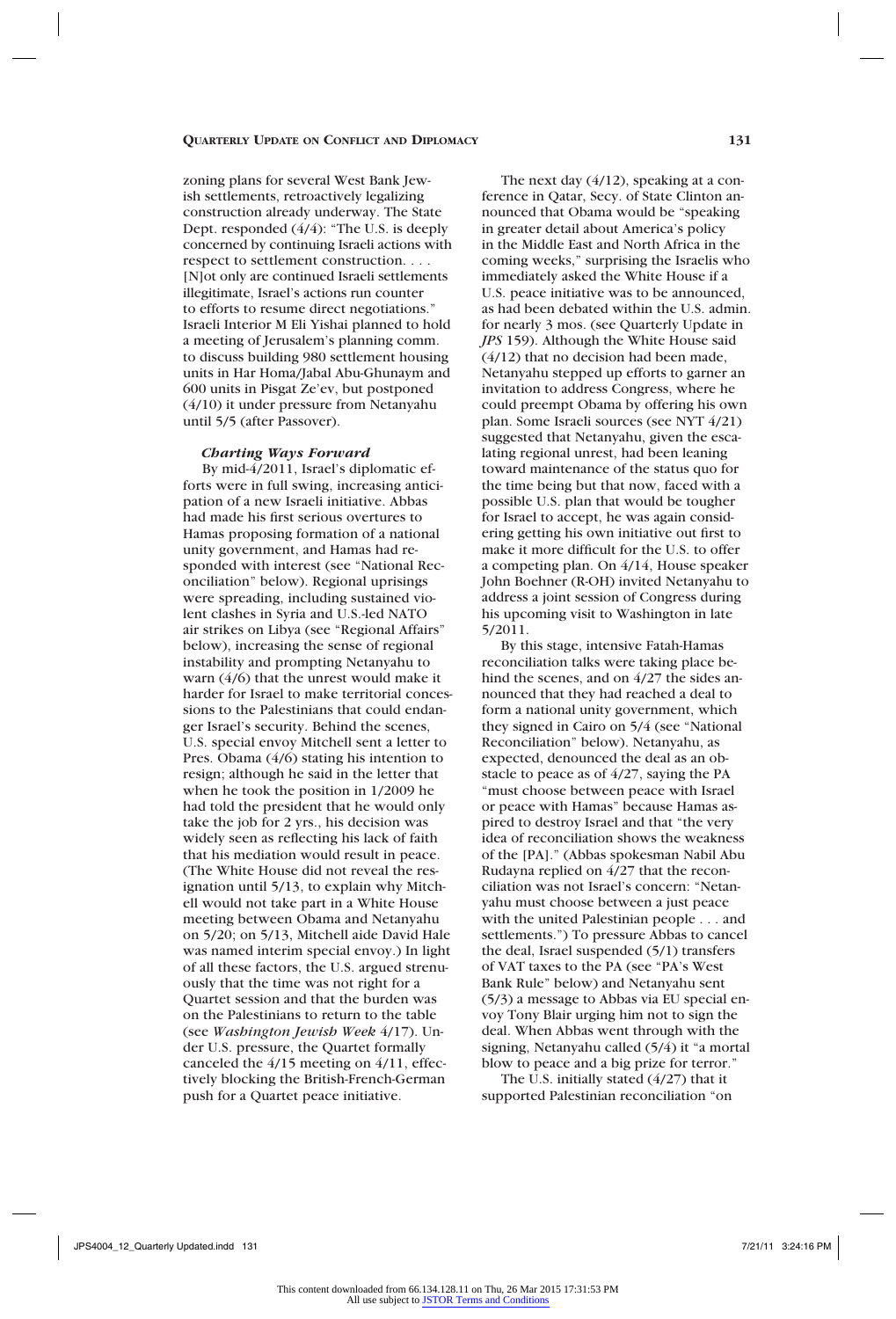terms which promote the cause of peace," but that Hamas "is a terrorist organization which targets civilians. To play a constructive role in achieving peace, any Palestinian government must accept the Quartet principles and renounce violence, abide by past agreements, and recognize Israel's right to exist." After the signing, Secy. of State Clinton said (5/5) the U.S. would not automatically refuse negotiations or contacts with a PA government that included Hamas or suspend aid as a result, saying the U.S would have to see how the deal

was expressed on paper and how it played out in fact before it would decide if this marked a true shift by Hamas and a deal

that would actually hold. Obama, who reportedly (NYT 5/6) had wanted to lay out broad terms for resuming peace talks in early 5/2011, before Netanyahu's visit, delayed making a speech in order to reassess his message after the unity deal was announced (4/27) and again after U.S. forces assassinated (5/1) al-Qa'ida leader Osama Bin Laden in Pakistan. Through the end of the quarter, senior admin. officials continued to debate whether the time was right for the U.S. to put forward a peace initiative, and if so, how detailed it should be. Anonymous admin. sources said (NYT 4/21) that any U.S. statement would be based around 4 principles: (1) a Palestinian state based on 1967 borders, (2) no right of return to Israel for Palestinian refugees, (3) Jerusalem as a shared capital, and (4) major security guarantees for Israel. On 5/14, the White House announced that Obama would give a major address on the Middle East at the State Dept. on 5/19 (the day of his meeting with Netanyahu), though sources said (e.g., NYT 5/12) that debate on whether Obama would mention the peace process was still ongoing. However, the sources expected Obama to focus on putting Bin Laden's assassination in the context of the Arab Spring to state that regional changes were heading in the right direction.

#### *The "March to Palestine"*

Meanwhile, grassroots Palestinian activists inspired by the Arab Spring organized an unprecedented event to commemorate the anniversary of the expulsion of the Palestinians in 1948. Organizing online (with more than 300,000 supporters) and through 10,000s of text messages sent (5/12) to cell phones in the West

Bank and Gaza, they urged Palestinians to march to the borders of Israel on 5/15 for a "March to Palestine Day." Egyptian activists also called on Egyptians to join in by marching to the Rafah border crossing, but Hamas leader Khalid Mishal publicly urged (5/12) against this from Damascus, saying "advocating the cause by taking a political stance, sending relief aid, boycotting, and sending prayers is a must at the

moment. We do not ask you to march." In the run-up to the event, Palestinian online activists also called on Arabs across the Middle East to rally in support of Palestinian rights after Friday prayers on 5/13. In response, 1,000s of Egyptians turned out (5/13) in Cairo and 100s in Jordan, while small Palestinian rallies and clashes with Israeli police were reported in East Jerusalem (continuing on 5/14; see Chronology). With Syria in the throes of a major uprising (see "Regional Affairs" below), there were no demonstrations there.

On 5/15, 1,000s of Palestinians from the West Bank, Gaza, Jordan, Lebanon, and Syria staged marches (mostly nonviolent, though there was some stone throwing) toward the Israeli border. In Lebanon, while troops, riot police, and UN soldiers deployed to prevent marchers from reaching the border, a large group succeed in reaching the fence near Hizballah-controlled Maroun al-Ras village, where they threw stones at IDF troops who opened fire into Lebanon, leaving 10 Palestinians dead and at least 112 wounded, some seriously. Palestinians refugees in Syria knocked down the border fence into the Golan Heights, entered the Druze village of Majdal Shams, and rallied in the village square; IDF troops opened fire to drive them back across the border, killing 4 and wounding around 200. On the Jordanian border, Jordanian troops fired tear gas and scuffled with some 800 Palestinians, preventing them from reaching the border, leaving 14 demonstrators and 3 police officers lightly injured. Egyptian security forces reinforced their border, preventing some 250 Palestinians from marching to the Rafah crossing. In Cairo, however, 100s of protesters converged on the Israeli embassy, where they were violently dispersed by riot police, leaving around 120 injured. IDF troops on the Gaza border fired live ammunition and artillery at more than 1,000 Gazans marching toward the Erez crossing, wounding at least 125. In the West Bank, IDF troops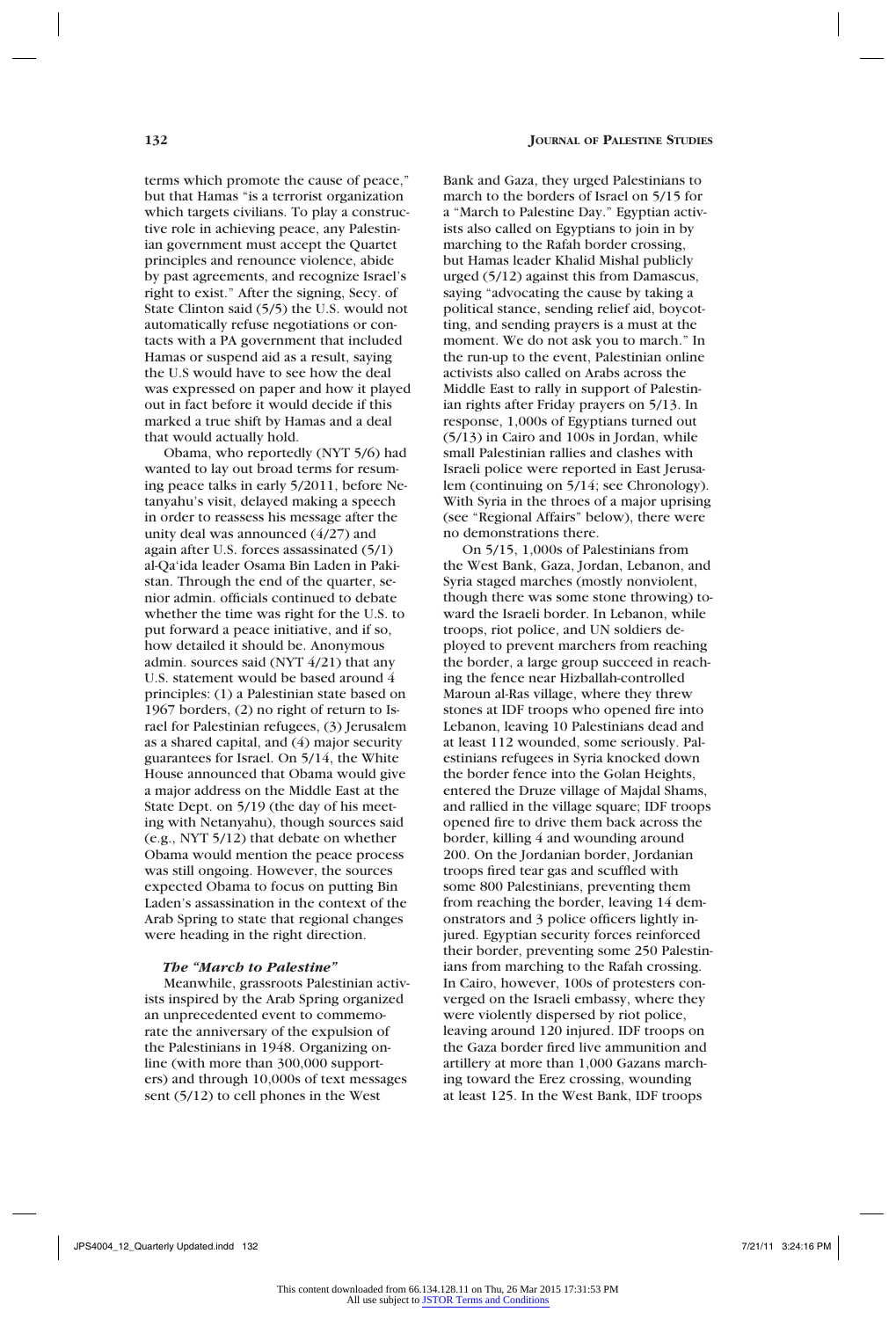fired tear gas, rubber-coated steel bullets to disperse around 1,000 stone-throwing Palestinians marching toward the Qalandia crossing (injuring 10s) and violently beat scores of Palestinians marching from Palestinian-controlled area A toward Israelisecurity-controlled area B in Hebron (injuring 10s). A large nonviolent rally was held in Ramallah. Although the demonstrations were widely promoted online, Israel was caught by surprise. Netanyahu accused (5/15) the demonstrators of participating in "incitement" and challenging "the very existence of Israel," vowing to defend Israel's borders forcefully if such marches recurred. Other Israeli officials accused (5/15) Iran and Syria of instigating the Palestinians, noting that Syrian security did nothing to prevent busloads of Palestinians from approaching the border.

#### *Prisoner Release Talks*

German- and Egyptian-mediated prisoner release talks continued to be stalled this quarter, though channels of communication remained open. Hamas and Israel had previously agreed in principle to the release of as many as 1,000 Palestinian prisoners in exchange for IDF soldier Gilad Shalit (seized in 2006), but Israel continued to reject a handful of names on Hamas's proposed list, saying it would not release "mass murderers" (see Quarterly Update in *JPS* 158). On 4/18, an unnamed former head of Israel's Shin Bet security agency said Israel should release Palestinians convicted of fatal attacks on Israelis if that would secure Shalit's release.

An anonymous Hamas official in Gaza noted on 2/22 that Israel had been more serious about prisoner swap talks since Mubarak's regime fell on 2/11, saying a breakthrough could be announced soon, though none was. Al-Jazeera reported (5/8) that Hamas had approved a new draft release agreement drawn up by Egypt, but no details were available and no further action was reported before the end of the quarter. Meanwhile, on 4/17, Netanyahu appointed high-ranking Mossad official David Meidan as the new Israeli coordinator for the negotiations after the current coordinator, former Mossad official Hagai Hadas, stepped down for personal reasons.

#### *Independent Initiatives*

A group of 50 prominent Israelis urged (4/6) Netanyahu to make a bold peace

initiative in response to the 2002 Arab peace initiative and the Arab Spring, offering their own independent peace proposal. The plan, initially drafted by a small group of former Israeli security chiefs, would offer Palestinians a state on most of the West Bank and Gaza, with a capital in East Jerusalem, withdrawal from the Golan Heights, and regional security and economic cooperation plans. Among the signers were former Mossad chief Danny Yatom, former Shin Bet head Ya'akov Peri, a former IDF chief of staff, and Yitzhak Rabin's daughter. Aides confirmed (4/6) that Netanyahu saw the document but did not comment. Members of the group presented the initiative to Abbas in Ramallah on 4/28. Separately, more than 60 Israeli intellectuals and artists (including 17 recipients of the Israel Prize and several winners of the Emet Prize, Israel's 2 most prestigious national merit awards) released (4/21) a declaration endorsing a Palestinian state on 1967 borders. Both groups said they were motivated by the inadequacy of the Netanyahu government's peace steps.

#### *Intifada Data and Trends*

During the quarter, at least 64 Palestinians, 9 Israelis, and 1 foreigner were killed as a result of Israeli-Palestinian violence (compared to 36 Palestinians and 1 Israelis last quarter), bringing the toll at 5/15 to at least 7,813 Palestinians (including 51 Israeli Arabs and 19 unidentified Arab cross-border infiltrators), 1,111 Israelis (including 354 IDF soldiers and security personnel, 226 settlers, and 531 civilians), and 66 foreign nationals (including 2 British suicide bombers). These numbers include individuals who died in noncombat-related incidents if their death was a direct result of Israel's occupation and the ongoing conflict, such as ailing Palestinians denied access to medical care and Palestinians killed in accidents in smuggling tunnels.

#### *Overview of the Violence*

Overall, Israeli-Palestinian violence in the West Bank was low and in Gaza was moderate, with a few spikes of heavy violence (see Chronology for details).

In **Jerusalem**, 1 British woman was killed and 38 Israelis injured when suspected Palestinian assailants left a bomb near Jerusalem's central bus station and convention center on 3/23. This marked the first bombing in Jerusalem in 7 yrs.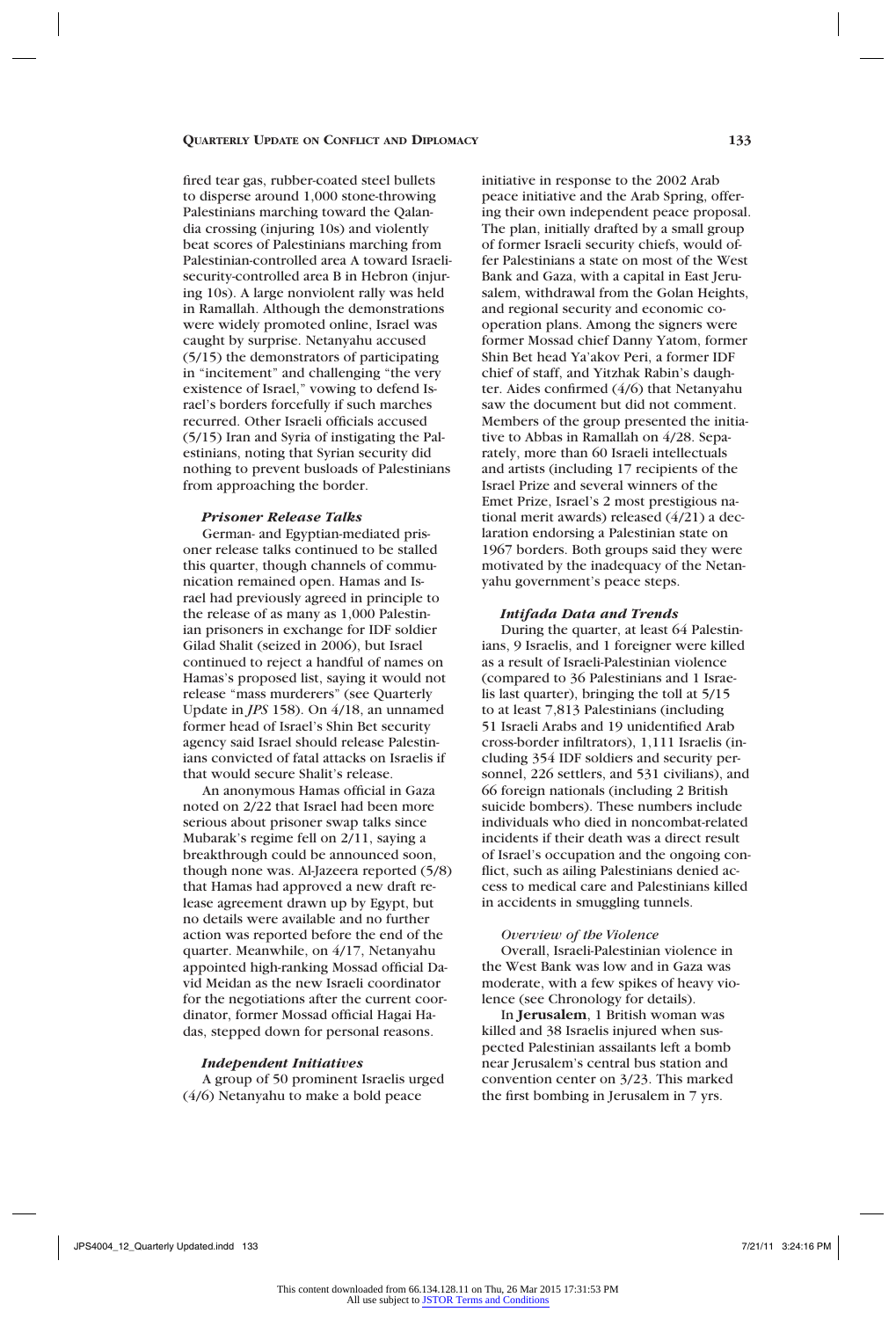(since an al-Aqsa Martyrs Brigade [AMB] suicide bombing in 2/2004) and the first bombing attack against an Israeli civilian location in more than 3 yrs. (since a Hamas attack in Dimona in 2/2008). In addition, 1 Palestinian died (5/14) of injuries received when Israeli police and settlement security guards fired on stone-throwing Palestinian youths taking part in Nakba commemorations outside Beit Yonatan in Silwan. Numerous other Nakba day demonstrations took place in East Jerusalem on 5/13 an 5/14, but no serious injuries were reported.

In the **West Bank**, 6 Jewish settlers and 1 Israeli civilian were killed. On 3/11, a Jewish settler family (2 parents and 3 children) was found stabbed to death in their home in the unauthorized settlement outpost of Itamar near Nablus. While there was some initial indication that a foreign worker in the settlement killed the family in a labor dispute (see *Jerusalem Post*, Ma'an News Agency 3/14), Israel suspected local Palestinians and immediately began sweeps of local villages, especially Awarta, that lasted for weeks (see Chronology), rounding up hundreds of men ages 15–40 for questioning, detaining scores (forcing some to undergo DNA testing), and ultimately issuing a statement on 4/17 that 2 teenagers from Awarta had confessed in custody. Israeli police said the teens had connections to the Popular Front for the Liberation of Palestine (PFLP) but that it was unclear if the PFLP was involved in the attack; the PFLP denied (4/17) responsibility. The killings also sparked reprisal attacks on Palestinians across the West Bank by Jewish settlers implementing their "price-tag doctrine" of broad, disproportional retaliation for acts harming settlers (see "Settlers and Settlements" below for details).

The sixth Jewish settler was killed and 4 others wounded by PA security forces (PASF) on 4/24 during a predawn attempt to sneak into Nablus to pray at Joseph's Tomb, removing a roadblock and speeding down the road to the tomb, refusing orders to halt. The IDF, which regularly escorts settlers to the tomb to pray, confirmed (4/24) that it had not authorized the settlers' visit. Later in the day, Jewish settlers outside Nablus and in East Jerusalem's Shaykh Jarrah attacked Palestinian homes (injuring a Palestinian boy), vandalized cars, and attacked a woman and 6 children with pepper spray in retaliation.

On 4/4, a suspected Palestinian gunman fatally shot Juliano Mer-Khamis, a wellknown and highly admired figure in Jenin refugee camp (r.c.). Mer-Khamis (son of an Israeli Palestinian father and Israeli Jewish mother) ran an internationally renowned theater troop for Palestinian children in the camp (started by his mother, Arna) and was seen as a bridge-builder between Israelis and Palestinians. Although his theater program was well supported among Palestinians, it had been the target of some strong popular criticism (as well as several arson attacks by suspected Islamist groups) for years for allowing the mixing of genders and producing controversial shows that challenged conservative values. Others thought the killing might be the product of fighting among rival AMB factions in the camp, which was an AMB stronghold. The codirector of the theater, Zacharia Zubaydi, was the former head of the AMB's Jenin branch until he accepted amnesty from Israel in 2005 in exchange for disarming, which precipitated the branch's splintering. Among the reasons Mer-Khamis had hired him was the hope that he could prevent the theater from becoming a target of radical AMB off-shoots. The PASF quickly launched an investigation into the killing, arresting and charging Jenin r.c. resident Mujahid Qaniri on 4/5. The PA called him a former AMB member who had defected to Hamas, but Hamas denied any affiliation.

Other incidents of note: The IDF blocked (3/23) a funeral procession from using a main road in Bayt Umar village near Hebron, sparking a clash in which 2 Palestinian mourners were wounded by live ammunition. The IDF also shot and wounded (3/25) a mentally disabled Palestinian who disobeyed orders to halt.

Overall, the average number of IDF operations per week in the West Bank, as recorded by the UN Office for the Coordination of Humanitarian Affairs (OCHA), declined slightly this quarter from 92 to 90. For perhaps the first time, most IDF incursions into Palestinian population centers were patrols as a show of force, without arrest raids, house searches, or the like. Continuing the trend of recent quarters, the IDF also often issued Palestinians summons to appear for interrogation rather than detaining them immediately. PLO officials noted (3/27), however, that at least 200 Bayt Umar residents, mostly teenagers, had been arrested since the beginning of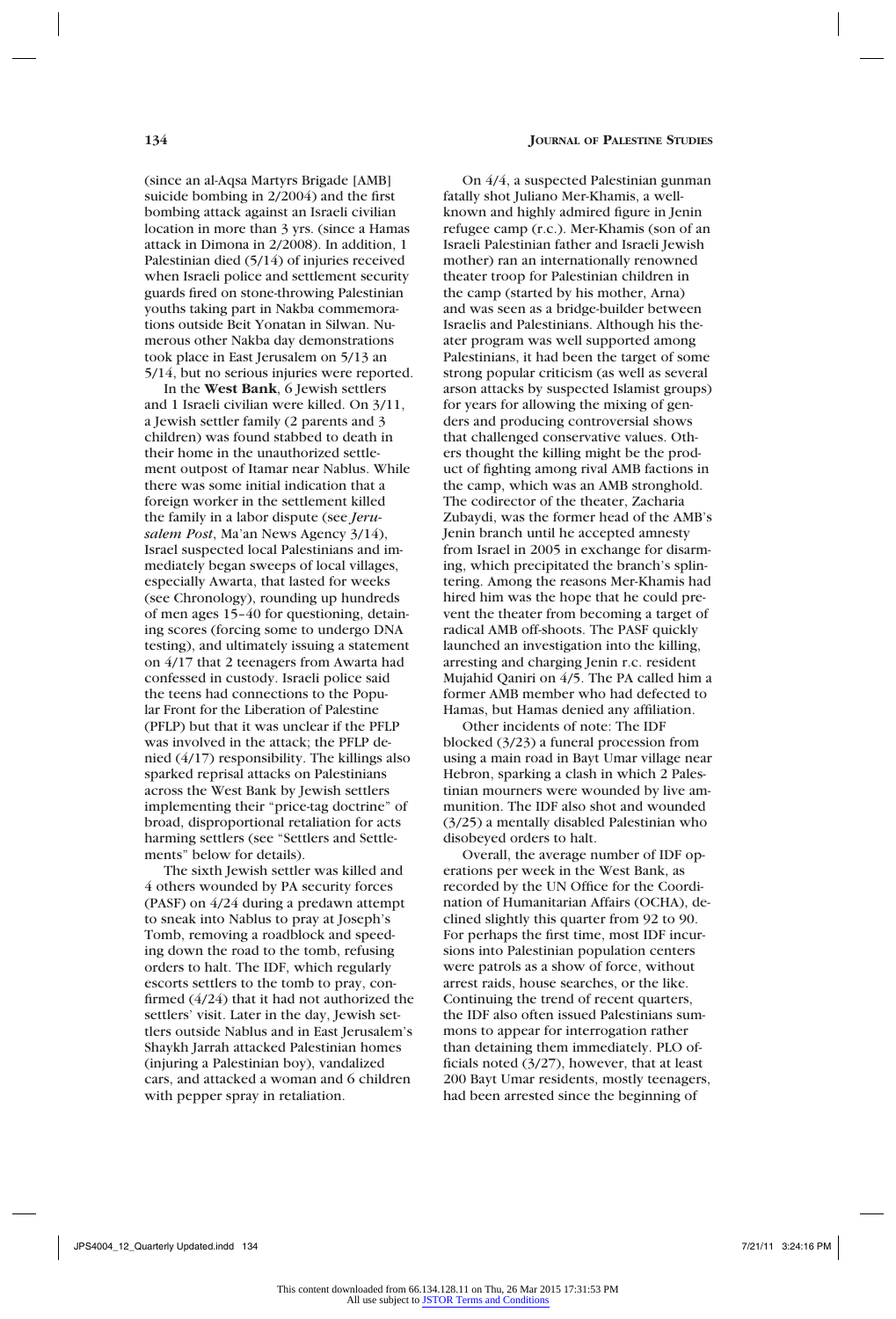2011. The unusually high number of arrests in Bayt Umar built up steadily over time and were mostly related to stonethrowing or the weekly protests against settlement construction, as opposed to coming in a few large arrest sweeps in response to an unusual incident. The IDF did conduct 2 arrest raids (3/5, 4/25) that targeted organizers of the weekly demonstrations (see Chronology for details).

The IDF also rearrested 3 Hamas-affiliated Palestinian Council (PC) members recently released from Israeli prison: Azzam Salhab (on 3/3), Muhammad Mahir Badr (on 3/31), and Issa al-Jabari (on 5/3). All 3 were originally arrested ca. 6/06 as part of Israel's round-up of elected Hamas officials after the 1/2006 PC elections. The IDF also arrested senior PFLP member Ahmad Sulayman Qatamesh in al-Bireh (4/20).

In **Gaza**, a total of 63 Palestinian deaths and 1 Israeli death were attributable to the Israeli-Palestinian conflict. This included 42 Palestinians killed in IDF air strikes, 7 killed by other IDF cross-border fire, 12 killed in accidents in the smuggling tunnels on the Rafah border (necessitated by Israel's siege), 1 killed by mishandling explosives, and 1 killed in disputed circumstances (either an air strike or mishandling explosives).

In total, the IDF carried out more than 115 air strikes (compared to 50 last quarter) using warplanes, helicopters, and drones, killing 28 militants and 14 civilians and wounding 84 Palestinians (including at least 8 militants and 68 civilians). Two of the air strikes  $(3/30, 4/1)$  were assassinations. Palestinians fired about 100 rockets (including 32 manufactured Grads), about 200 mortars (a few containing white phosphorus on 3/23), and 2 antitank weapons and detonated 1 explosive device near the border fence (compared to 32 rockets and at least 73 mortars fired last quarter), killing 1 Israeli civilian and wounding 4 civilians and causing damage in 5 instances.

Most of the cross-border fire and casualties took place during 2 major spates of violence:  $3/19-24$  and  $4/7-10$ . In the first case, the largest barrage since Operation Cast Lead (OCL) ended in 1/2009, Palestinians fired (3/19) 2 rockets (including 1 Grad) and 54 mortars into Israel within 15 mins., lightly injuring 2 Israelis, damaging an empty kindergarten. Hamas acknowledged (3/19) firing 33 of the mortars targeting IDF bases along the border, as

retaliation for a 3/16 Israeli air strike that killed 2 Hamas members who had just fired a rocket. The move was seen by some as ending Hamas's cease-fire imposed since 1/2009, but others (e.g., NYT 3/22) saw the strikes as reflecting a growing split between Hamas's political and military wings. Israel retaliated on 3/19 with heavy air strikes, artillery fire, and tank fire on Hamas targets and rocket launching sites across the Strip, killing a Hamas official and 2 Palestinian teenagers who allegedly were armed, and wounding at least 5 Palestinians (including at least 2 civilians). The exchanges continued over the next 5 days, with Palestinians firing 8 Grads, 9 Qassams, and around 15 mortars (some containing white phosphorous scavenged from unexploded IDF ordnance from OCL), causing light damage and slighting wounding 1 Israeli. Israel meanwhile carried out more than a dozen air strikes, killing 8 Palestinians (4 militants, 4 civilians) and wounding 18 (1 militant and 17 civilians). Most of the Palestinian fire after 3/19 was believed to have been by Islamic Jihad, not Hamas. On 3/25, Israel announced that it had deployed its first Iron Dome antimissile battery to intercept short-range rocket fire in what many thought could be preparation for a major offensive against Gaza. The next day (3/26) Hamas announced that it had convinced the Gaza factions to reimpose the cease-fire. Though unidentified Palestinians fired 1 Qassam harmlessly into Israel later that day, the cease-fire generally held, even when Israel targeted 2 Islamic Jihad members for assassination on 3/30 (killing 1 and wounding 1).

The 2d uptick in violence came after Israel assassinated 3 Hamas members in an air strike on 4/1. Although Hamas urged the factions to maintain the cease-fire, members of its military wing claiming retaliation fired an advanced Russian Kornet antitank missile at an Israeli school bus across the border on 4/6, injuring a student (who later died) and the driver. This first use of a Kornet, a very sophisticated laser-guided weapon, marked a serious escalation. Moreover, during the rest of the day, Palestinians fired about 45 rockets and mortars into Israel, causing damage but no injuries. Between 4/7 and 4/9, Israel retaliated with more than 38 air strikes (including missiles dropped from war planes and fired from helicopters and drones) and heavy artillery fire (10s of rounds) against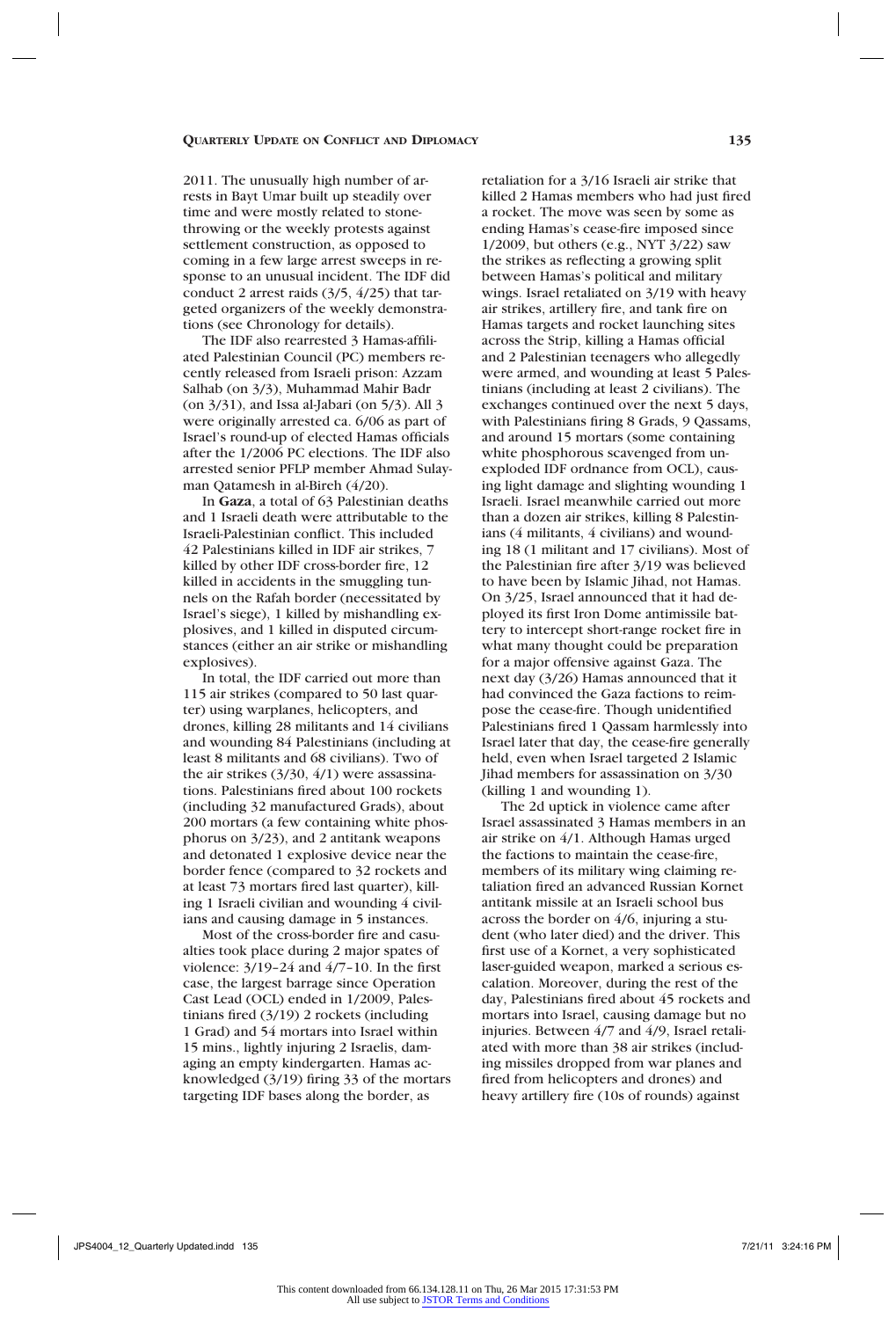at least 37 targets across the Gaza Strip, killing 20 Palestinians (10 civilians and 10 militants, including 1 senior Hamas member), wounding 41 (38 civilians, 3 militants), collaterally damaging 10s of homes and 1 commercial building, and drawing more Palestinian fire. From 4/8 through the afternoon of 4/10, Palestinians fired 16 Grads and 93 other Qassams and mortars, causing light damage in 4 instances but no injuries. The AMB, DFLP, Hamas, Islamic Jihad, PFLP, and PRCs each claimed some responsibility for the fire. Israel's new Iron Dome system intercepted at least 10 of the Palestinian rockets, most of them larger Grads. On the evening of 4/10, an Egyptian-brokered cease-fire was announced; unidentified Palestinians fired 1 rocket that evening, but Israel did not respond. Unidentified Palestinians fired 4 more rockets (including 2 Grads) through 4/18, causing no damage or injuries. Hamas reassured (4/15) Israel that it was doing everything possible to prevent rocket fire, and Israel limited its response to 2 late-night air strikes (4/15) on empty Hamas training sites, causing no injuries. From 4/19, there was no rocket or mortar fire through the end of the quarter.

The IDF also continued routinely to fire warning shots at Palestinian civilians scavenging for construction materials in the former Jewish settlement sites and the demolished Erez industrial zone near the northern border (killing 1, wounding 4), at farmers and shepherds straying too near the border (killing 1, wounding 1), at protesters staging nonviolent marches to the border fence (wounding 125 on 5/15; see "March to Palestine" above), and at Palestinian fishing vessels to keep them close to shore (wounding 1). IDF cross-border fire (gunfire, artillery, and tank fire) targeting suspicious movement near the border killed 5 Palestinians (including at least 2 militants) and wounded 15 (8 militants, 7 civilians). The IDF also made regular brief incursions to level land and clear lines of sight along the Palestinian side of the border fence and made 1 incursion (4/21) to demolish 8 warehouses containing construction material belonging to the Palestine Development and Investment Company (PADICO).

Of note: On 2/19, Mossad agents kidnapped Gazan engineer Dirar Abu Sisi in the Ukraine and rendered him to Israel. Abu Sisi had been the operating manager of Gaza's power plant for over a decade and had overseen the modifications to the plant so it could run on diesel fuel smuggled from Egypt. Married to a Ukrainian, he was in the Ukraine applying for citizenship. Israel initially only confirmed (3/10) that Abu Sisi was being detained in Ashqelon prison, but later (on 4/4) charged him with developing rockets for Hamas and establishing a "military academy" in Gaza to train Hamas commanders. Hamas and Abu Sisi denied (4/4) any linkage to each other, with Abu Sisi accusing Israel of rendering him as leverage for information about captured IDF soldier Gilad Shalit.

Also of note: On 3/15, the Israeli navy detained a ship, the German-owned and Liberian flagged *Victoria*, en route from Syria to Egypt when it was 200 mi. off the Israeli coast, claiming it was attempting to deliver arms to Gaza from Iran operating in collusion with Syria. The vessel was taken to Ashdod port, where Israeli authorities said the ship carried 4 crates of arms, including some 70,000 rounds of ammunition for Kalashnikov rifles, 1,000s of mortars, 6 Chinese C-704 antiship missiles, and 2 radar systems. Iran denied  $(3/15)$  the charges; Syria and factions in Gaza apparently did not comment.

Also of note: The Gaza-based Palestine Center for Human Rights (PCHR) took (3/29) the unusual stand of condemning the building and storage of munitions in built-up residential areas of Gaza by the various factions. PCHR noted that homemade mortars and rockets had led to numerous deaths and injuries when they either exploded accidentally or fell inside Gaza, saying "this poses a major threat to the lives of the Palestinian civilians."

**Inside Israel**, 1 Israeli was killed (5/15) and 17 were injured by an Israeli Palestinian driver. The driver said it was an accident, whereas Israeli police said it was a deliberate attack to mark the Nakba.

*Movement and Access Issues*

This quarter, Palestinian freedom of movement in the West Bank remained relatively good (i.e., it was possible to go almost anywhere, though not necessarily by the most direct route). In general, travel between major population centers continued to be easier than to outlying villages. There were still 100s of earthen mounds, unmanned barriers, and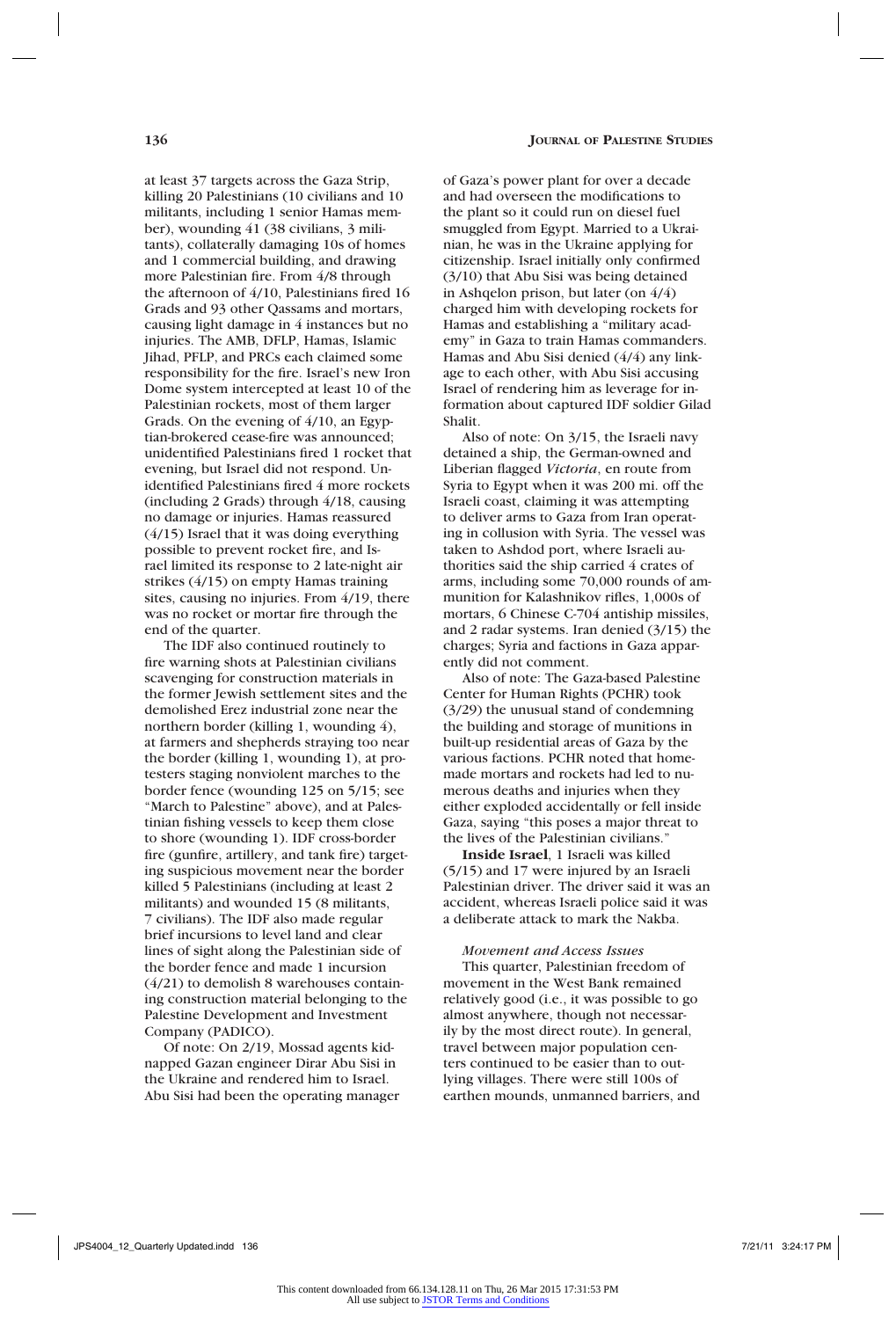occasional manned "flying checkpoints" hindering travel, but only a few dozen permanent manned checkpoints were in place (although the IDF's infrastructure of checkpoints remained intact, meaning that travel restrictions can be reimposed quickly). The IDF imposed general closures on the West Bank for the Purim holiday (3/17–21), Passover (4/17–26), and Independence Day (5/8–10). Of note: At Abbas's request, Netanyahu allowed (2/23) some 300 Palestinians fleeing the violence in Libya (of more than 30,000 Palestinians living and working there) to enter the West Bank.

Meanwhile, the siege on Gaza continued. Personal travel into and out of the Strip via Rafah to Egypt and via Erez to Israel remained extremely tight. Egypt reopened the Rafah crossing on 2/18 for the first time since  $1/29/11$ , when it was shut in light of domestic unrest (see Quarterly Update in *JPS* 159), but only to allow Palestinians trapped in Egypt and abroad to enter Gaza. On 4/29, Egypt said that it planned to open the crossing fully within 2 weeks, but did not do so before the end of the quarter. Israel continued to restrict use of the Erez crossing to urgent medical cases, VIPs, and employees of international organizations on a case-by-case basis.

On 3/2, Israel permanently closed the Qarni commercial crossing (which could process 1,000 trucks/day and handled imports of wheat, fodder, and some construction material), shifting all import and export of goods to Kerem Shalom (capable of handling only 250 trucks/day); Kerem Shalom itself was closed from 4/6 to 4/13 because of specific security threats. As a result, imports of humanitarian and limited commercial goods declined from an average of 868 truckloads/wk. last quarter to 639 (24% of the weekly average before Hamas's takeover of Gaza in 6/07) this quarter, with food items constituting 52% of imports on average (compared to 20% before the siege)—an indication that imports were still providing subsistence rather than economic stimulation. Wheat shortages became a chronic problem. Given Kerem Shalom's existing limitations and new responsibilities, import of construction material for rebuilding projects continued to remain far below Gaza's needs.

Israel continued to bar most fuel imports to Gaza, leaving Gazans reliant on

smuggling from Egypt. As a result of fuel shortages, Gazans continued to suffer a 34% electricity deficit and to experience rolling blackouts of 6–8 hrs./day across the Strip. Without adequate fuel for pumps and filtration systems, water rationing also continued: 10% of Gazans received running water once every 4 days for 6–8 hrs.; 80% received water once every 2–3 days for 6 hrs.; and 10% receive running water once a day for 6–8 hrs. On the other hand, Israel continued to allow Gazans to export cut flowers and strawberries for the duration of the season (cf. Quarterly Update in *JPS* 159) and allowed (3/2) Gazans to export tomatoes for the first and only time since 6/2007.

*Assassinations and Terrorist Attacks* Israel assassinated 4 Palestinians (compared to 3 last quarter), all in Gaza: **Hamas**'s Muhammad Mahdi al-Dayah, Abdullah Lobbad, and Ismail Lobbad (all on 4/1) and **Islamic Jihad**'s Muhammad Abu Mu'ammar (3/30). Another Islamic Jihad member targeted with Abu Mu'ammar and 1 bystander were injured in the strikes.

Four incidents this quarter may have been Palestinian terrorist attacks: The 3/13 murder of 5 Jewish settlers in Itamar attributed to 2 Palestinian teenagers loosely affiliated with the PFLP (although the PFLP denied responsibility and the teens confessed under duress; see above under West Bank violence); a pipe bomb that exploded (3/6) in a trash can in Jerusalem that injured 2 Israeli municipal workers (no one claimed responsibility); a bomb placed (3/23) near the West Jerusalem central bus station and convention center that killed 1 British woman and injured 38 Israelis (no one claimed responsibility; see above under Jerusalem violence); and an incident involving an Israeli Palestinian motorist who ran his truck into several cars, a bus, and several pedestrians in Tel Aviv, killing 1 Israeli and injuring 17 (Israeli police called it a terror attack; the driver, who was unaffiliated with any group, said he accidentally lost control of his vehicle; see above under violence inside Israel). In addition, the IDF reported (3/8) detaining a Palestinian at a checkpoint near Nablus carrying 3 pipe bombs, 4 Molotov cocktails, and a knife, alleging that he was on his way to commit an attack (no independent corroboration).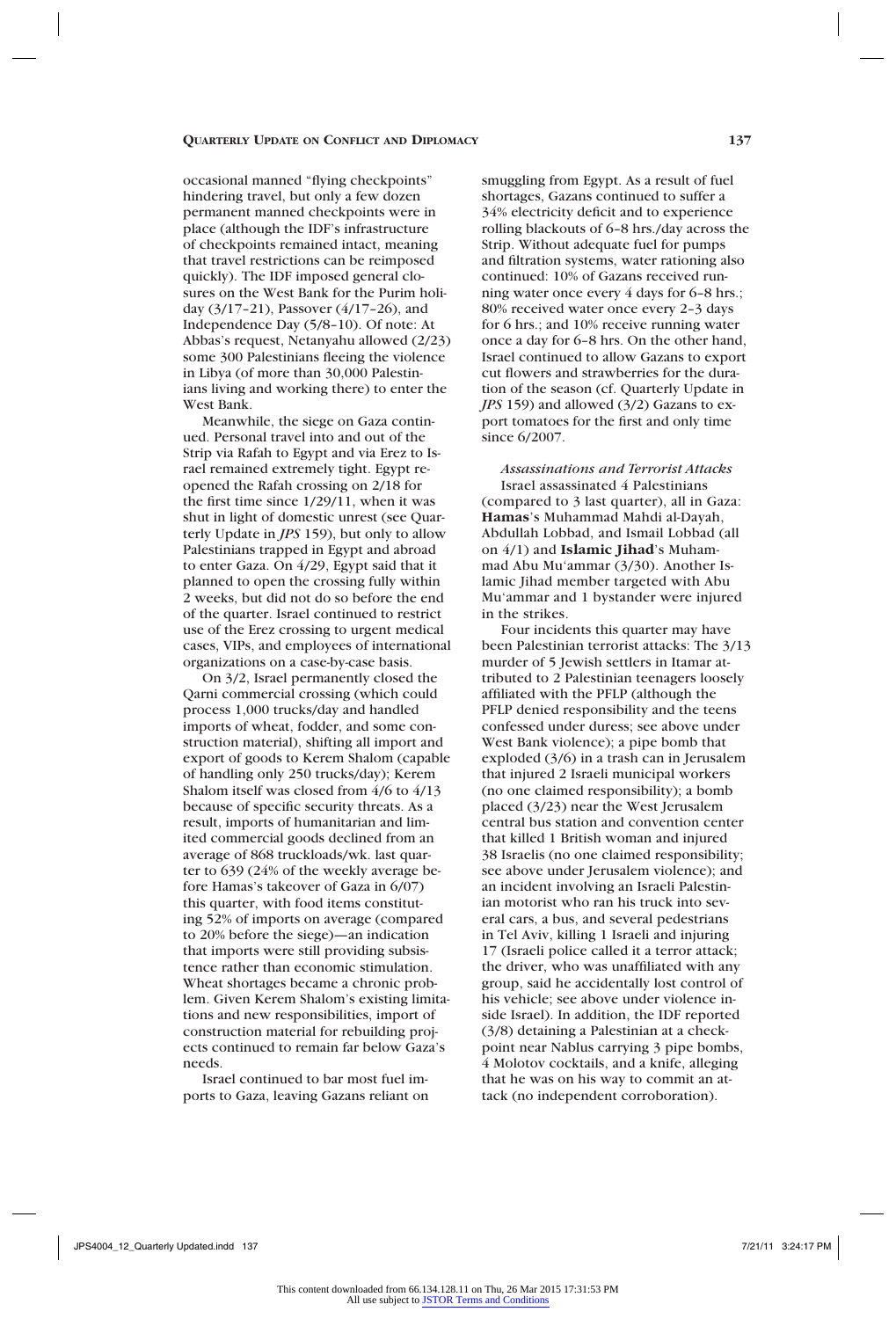# *Nonviolent Protests*

In addition to the largely nonviolent "March to Palestine Day" demonstrations on 5/15, Palestinians continued to hold weekly popular protests, often with the participation of Israeli and international activists, against the separation wall and land confiscations in Bil'in and Ni'lin near Ramallah, Dayr Nizam/Nabi Salih in the n. central West Bank, and outside Karmei Tsur settlement near Hebron. The IDF routinely fired warning shots, stun grenades, and tear gas at the demonstrators, frequently causing light-to-moderate injuries (see Chronology for details). In Gaza, only 1 nonviolent protest march toward the border fence to protest Israel's imposition of a no-go zone was reported this quarter. The IDF fired warning shots at the marchers to disperse them, killing 1 Palestinian.

*House Demolitions and Other Leveling* Israeli demolitions of Palestinian homes (permanent structures) were extremely low this quarter (4 compared to 25 last quarter), but demolitions of other Palestinian structures (according to UNRWA, temporary tents, farm buildings, fences, wells, etc.) reached a record high in 3/2011 for the 3d consecutive month. UNRWA reported (4/3) that it recorded 76 structures demolished in 3/2011 (displacing 158 people, including 64 children) compared to 70 in 2/2011 (displacing 105 people, including 43 children) and 29 in 1/2011 (displacing 70 people, including 47 children). UNRWA stated  $(4/3)$  that it was "not saying this is classic ethnic cleansing, but . . . it is discrimination against one ethnic group."

The residential demolitions (houses and tents) this quarter targeted Bedouin exclusively. The IDF tore down (2/21) tents providing temporary shelter for Bedouin and an additional 20 structures (3/2) in Khirbat Tana near Nablus, where the IDF demolished homes and other structures twice last quarter (see Quarterly Update in *JPS* 159). On 5/5, Israeli troops and border police uprooted 600 olive saplings and demolished 4 houses and 10 tents in Khirbet Um Nir s. of Hebron, displacing 8 Bedouin families (50 individuals).

### *Settlers and Settlements*

Israeli officials announced (2/28) that Netanyahu, in consultation with DM Barak and Atty. Gen. Yehuda Weinstein, had asked Israel's High Court to respond to 15 petitions filed by Peace Now demanding the immediate removal of Israel's unauthorized settlement outposts. Specifically, the government asked the Court to order the dismantlement of the few outposts built on privately owned Palestinian land (except for 1 house owned by a fallen IDF officer) before the end of 2011, but to authorize the legalization of those built on state land (the overwhelming majority). If the High Court agreed, this would mean that 6 outposts would be removed, of which 5 are inhabited (47 homes), while more than 100 others would be legalized. The Israeli cabinet endorsed the plan on 3/7, but the High Court did not respond before the end of the quarter. In addition, as noted above, the Israeli DMin. rezoned (4/4) several West Bank Jewish settlements, retroactively legalizing construction already underway.

Meanwhile, in early 2011, Likud members and the YESHA settlers' council were complaining that although the settlement construction freeze had lapsed in 9/2010, little new construction had been authorized by the government in large settlements such as Ariel and Ma'ale Adumim. On 2/28, Netanyahu responded that those who were complaining were ignoring the current realities in the region (e.g., international pressure on Israel, the Arab Spring), stating: "We are currently making efforts to maintain the existing construction, but we must understand that we are [faced with] a very difficult international reality." Peace Now argued (2/28) that settler and Likud accusations were misleading, reporting that work had begun or resumed on 1,700 new units in 67 smaller settlements since 9/26/10—the implication being that the government considered the larger settlements "safe" (i.e., unlikely to be ceded under final status), so the building there could wait, while the private construction had focused on bulking up smaller settlements more at risk in negotiations.

Israel did approve significant new construction this quarter. On 3/13, after the murder of a settler family in Itamar (see "Overview of the Violence" above), the Israeli government ostensibly in retaliation approved construction of up to 500 West Bank settlement housing units in Ariel, Gush Etzion, Kiryat Sefer, Ma'ale Adumim, and Mod'in Ilit (large settlements Israel expected to keep under final status), with PM Netanyahu telling relatives of the victims: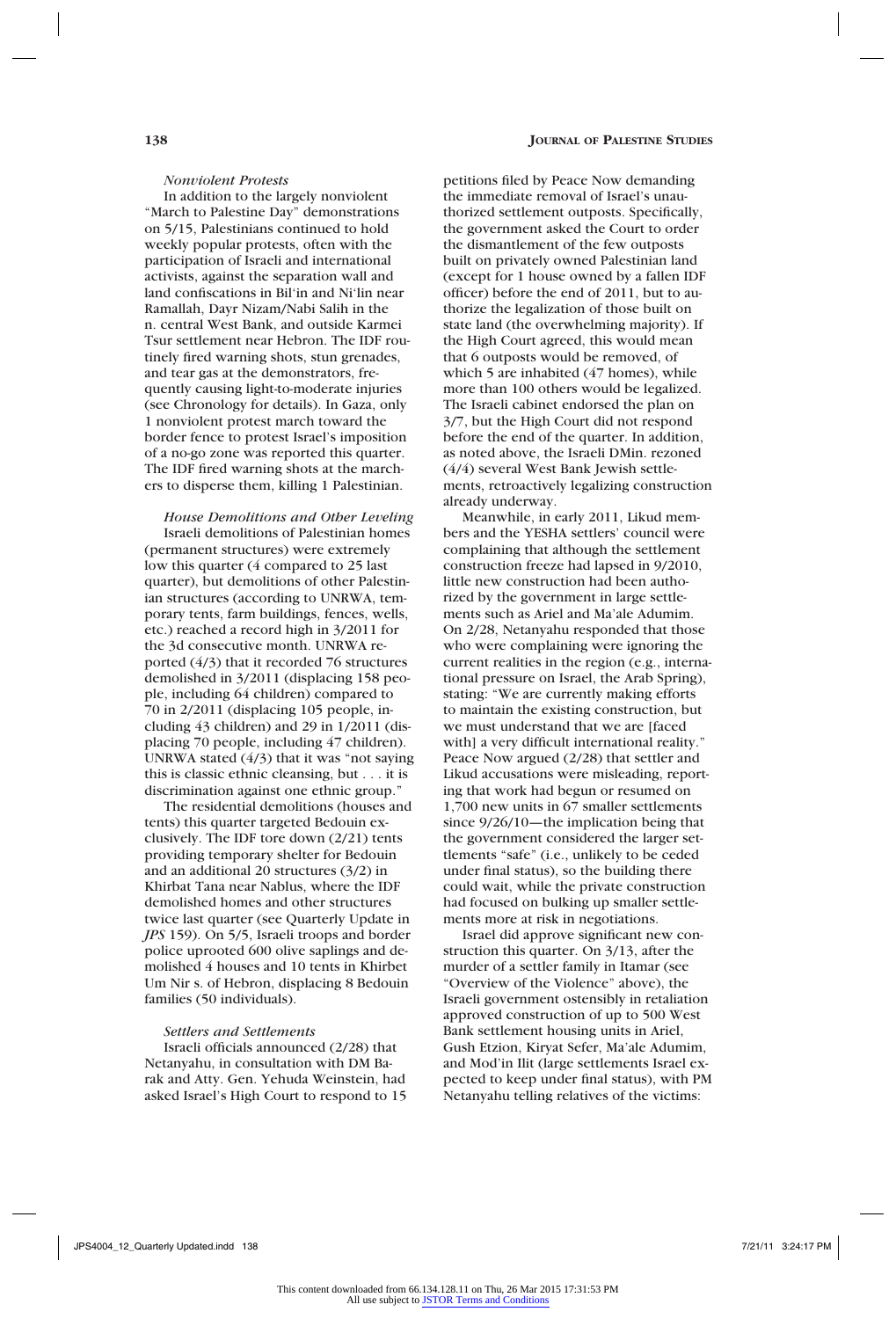"They murder and we build." The U.S. expressed (3/13) "deep concern," saying "continued Israeli settlements are illegitimate and run counter to efforts to resume direct negotiations." In addition, as mentioned above, Israel's Jerusalem authorities gave final approval (3/2) for construction of 14 Jewish settlement housing units in Ras al-Amud (in East Jerusalem) and preliminary approval (4/4) for 942 new settlement housing units in Gilo (s. of Jerusalem and n. of Bethlehem).

The IDF demolished (2/28) 3 structures at the unauthorized settlement outpost of Havat Gilad, sparking retaliatory attacks by settlers on Palestinians (see Chronology), in keeping with their "price-tag doctrine" of disproportionate retaliation against Palestinians for any attempt to curb settler actions, even if the attempt was by Israeli authorities. By 3/7, all 3 structures had been rebuilt and 4 new ones constructed. Widespread settler attacks against Palestinians in keeping with the price-tag doctrine were also reported for several days after the Itamar murders (see Chronology for details).

Overall, the number of individual incidents of settler violence reported was up sharply this quarter (90 compared to 33 last quarter). The breakdown of incidents by region was as follows: Qalqilya (28); Nablus (25); Hebron (20); Ramallah (8); Salfit (5); and Bethlehem, East Jerusalem, Homesh, and Jenin (1 each). Settler actions included: attempting to seize Palestinian land to expand existing settlements and outposts (2/28, 3/5, 3/13, 3/18, 4/4); entering Palestinian population centers to pray (3/19, 4/24, 5/3, 5/10; the 4/24 incident resulted in a clash between settlers and the PASF that left 1 settler dead and 4 wounded) or in a show of force (3/4, 3/6, 6 on 3/12, 9 on 3/13, 3/14, 3/15; the 3/6 incident resulted in a clash between Palestinians and IDF troops and settlers, leaving 10 Palestinians injured); beating or harassing Palestinians (3/17, 3/19, 3/31, 4/14, 4/24, 5/10); stoning passing Palestinian vehicles or obstructing Palestinian traffic (2/28, 3/3, 3/4, 3/5, 3/6, 10 on 3/12, 8 on 3/13, 3/14, 3 on 3/15, 2 on 3/17, 2 on 3/18, 2 on 3/19, 3/21, 4/24, 5/10); setting fire to property, including a mosque (2/28,  $3/12, 3/17, 4/1, 5/15$ ; uprooting or cutting down trees and crops (2/20, 2/22, 3/7, 3/12); releasing sheep and cattle in fields to damage crops (3/19, 4/18); pumping

settlement wastewater onto agricultural land (3/4); and otherwise vandalizing Palestinian property (10 on 3/12, 4 on 3/13, 3/21, 3/31, 4/19, 4/24). In 3 incidents (2 on 3/21, 4/19), settlers stabbed or shot at Palestinians, wounding 4. In Nablus, a Jewish settler deliberately injured a Palestinian in a hit-and-run on 3/18, and settlers attempted to kidnap 2 Palestinian children on 3/12. (See Chronology for details.)

Of note: The Israeli human rights group Yesh Din reported (2/16) that between 2005 and 2011, in 91% of cases in which Palestinians reported violence by Jewish settlers, there were no indictments.

#### *Inside Israel*

The Israeli daily *Ha'Aretz* reported (5/11) obtaining an Israeli Justice Min. document written in response to Israel's equivalent of a Freedom of Information Act request by an Israeli human rights group admitting that Israel used a covert procedure to cancel the residency status of 140,000 West Bank Palestinians (roughly 10% of the West Bank population) between 1967 and 1994. Under the unannounced procedure, Palestinians who traveled abroad via Jordan were ordered to exchange their ID cards at the Allenby Bridge border crossing for a 3-yr. exit card that could be renewed for 1 yr. up to 3 times. If a Palestinian did not return within 6 mos. of the final expiration, their IDs were sent to the census bureau and marked as "no longer residents," effectively exiling them. An unknown number of Gazans are believed to have similarly lost their residency rights, but exact numbers have not been made public.

Several important pieces of legislation affecting Israeli Palestinians were passed this quarter: On 2/21, the Knesset passed (40-34, 46 abstaining or not voting) the **Foreign Government NGO Funding Transparency Law** tightening regulations for Israeli nonprofit and nongovernmental organizations (NGOs) that accept foreign funding, requiring them to disclose all foreign sources of financing in their advertisements as well as to state explicitly when foreign funds are used to finance advocacy campaigns. The measure passed its first reading early in 2010 and then laid dormant until 1/2011, when it was revived amid heated Knesset debate over a Yisrael Beitainu proposal to form a panel of inquiry into left-wing Israeli NGOs that allegedly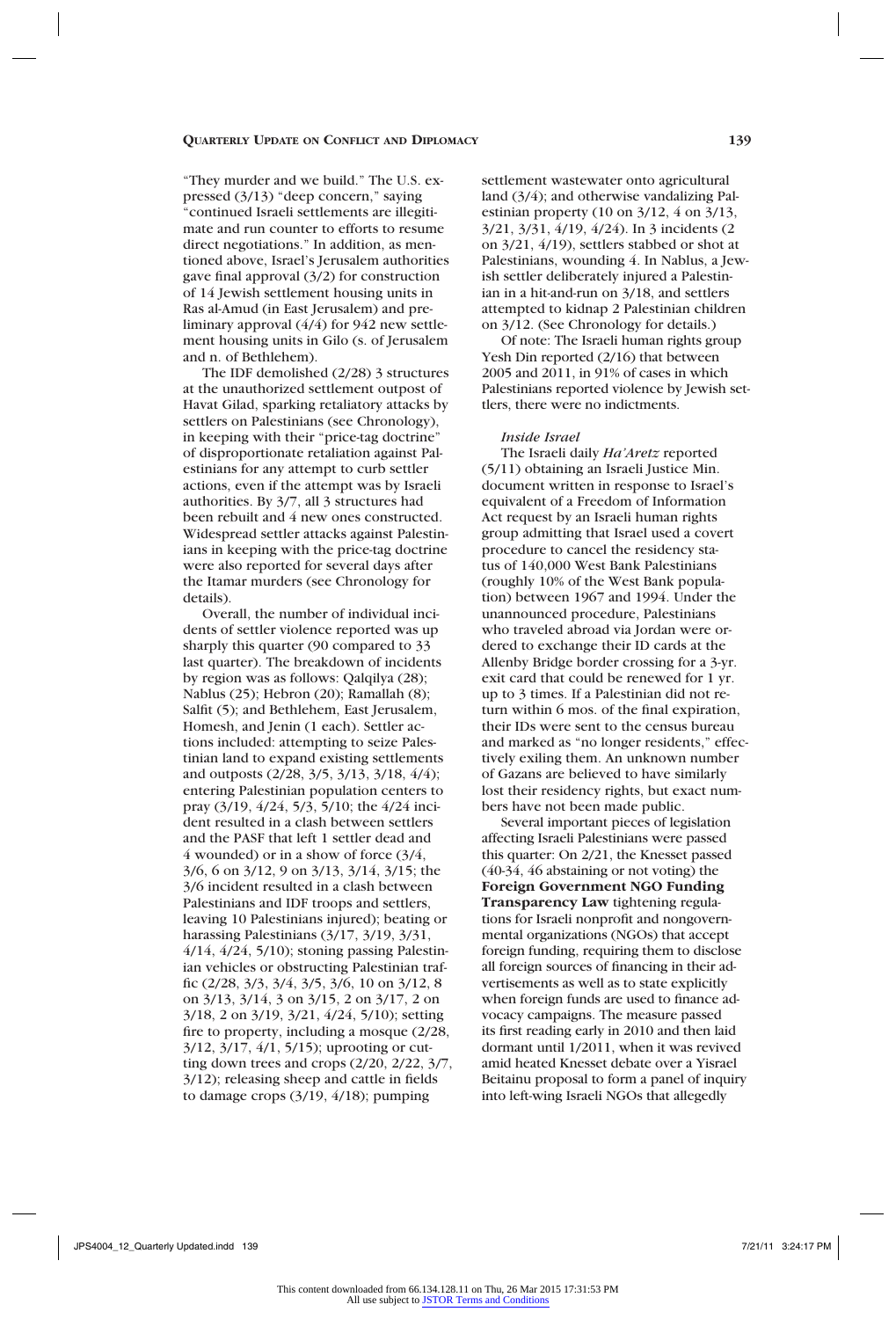delegitimize Israel (mostly human rights groups that track IDF abuses of Palestinians; see Quarterly Update in *JPS* 159). The day after the new law was passed (2/22), Netanyahu lifted Likud support for the Yisrael Beitainu initiative in a move seen (e.g., HA 4/2) as guaranteeing the panel would not be formed. The widespread concern (especially among EU donors) was that the new law would be used to achieve the same effect as the panel—to curb foreign-funded NGOs critical of Israeli policy and IDF actions. Practically speaking, however, legal experts and the NGOs themselves questioned how increasing the frequency and prominence of disclosure statements would affect the organizations (see NonProfit-Banker.com 4/13).

On 3/22, the Knesset passed (37-25, with 58 abstaining or not voting) the **Budget Foundations Law** (popularly known as the **"Nakba Law"**), which allows the state to reduce or eliminate funding to any institution, community, or other entity that engages in any activity that questions Israel's definition as a Jewish and democratic state, that commemorates Israel's Independence Day as a day of mourning, or that harms Israeli national symbols. The original draft called for prison sentences for those who commemorate the Nakba, but this was dropped after debate.

Also on 3/22, the Knesset passed (35-20, with 65 abstaining or not voting) the **Law to Amend the Cooperative Societies Ordinance** (known widely as the **"Admissions Committees Law"**), which allows communities with fewer than 400 families to set up committees to screen potential residents and reject them if they "do not fit into the community's social or cultural way of life." The law was aimed in particular at preventing Israeli Palestinians from moving into Jewish communities in the Negev and Galilee regions, where the state has long denied services and building permits to existing Arab communities.

On 3/28, the Knesset passed (37-11, with 72 abstaining or not voting) into law the **Citizenship Loyalty Law**, which gives the High Court the power to revoke the citizenship status of anyone found guilty of treason, espionage, terrorism, or assisting a terrorist organization. Permanent residents and dual citizens would have their citizenship revoked entirely, whereas Israeli citizens would be given a new status with rights equivalent to

foreign workers. The law was widely seen as aimed at Israeli Palestinians.

The same day (3/28), the Knesset also enacted (29-8, with 83 abstaining or not voting) another **law that strips salary and pension benefits from Knesset members** designated by the attorney general as suspected of crimes punishable by 10 or more yrs. in prison and/or who do not appear at criminal proceedings or investigations to answer for charges against them. This measure gave the state legal grounds to strip former Israeli Palestinian MK Azmi Bishara of his parliamentary benefits. Bishara fled Israel in 2007 after being accused of (but never indicted for) treason for allegedly giving Hizballah information on strategic locations in Israel during the 2006 war on Lebanon.

The Knesset also passed (ca. 3/29) **amendment 3 to the Israel Lands Law of 1960** that bans selling, renting, or otherwise transferring land for more than 5 yrs. to a "foreigner" or an entity acting on behalf of a foreigner. The amendment designates as a "foreigner" an individual who is not an Israeli citizen or legal resident or who cannot immigrate to Israel under the 1950 Law of Return. The amendment was seen as aimed at preventing Israeli Palestinians from bequeathing or transferring property to their refugee relatives abroad.

On 3/7, the Knesset Law Committee approved (8-4) the first reading of a **draft "Boycott Law"** that would impose heavy fines on Israelis who knowingly initiate, encourage, take part in, or provide assistance to "an intentional avoidance of economic, cultural, or academic relations with a person or another agent, solely because of their ties to the State of Israel, its institutions, or areas under its control [i.e., settlements]." Left-wing MKs argued that the bill was antidemocratic by undermining citizens' right to freedom of expression.

In addition, the Knesset Comm. on Aliyah and Diaspora Affairs' subcomm. on public diplomacy held (3/23) a 2-hr. debate on the legitimacy of J Street's criticism of Israel, with hard-line members (led by Likud) arguing that pro-Israel U.S. groups were legitimate only if they unconditionally supported the government's positions, and centrist members (led by Kadima) arguing that organizations can criticize the government and still be pro-Israel. J Street exec. dir. Jeremy Ben-Ami came from Washington to defend his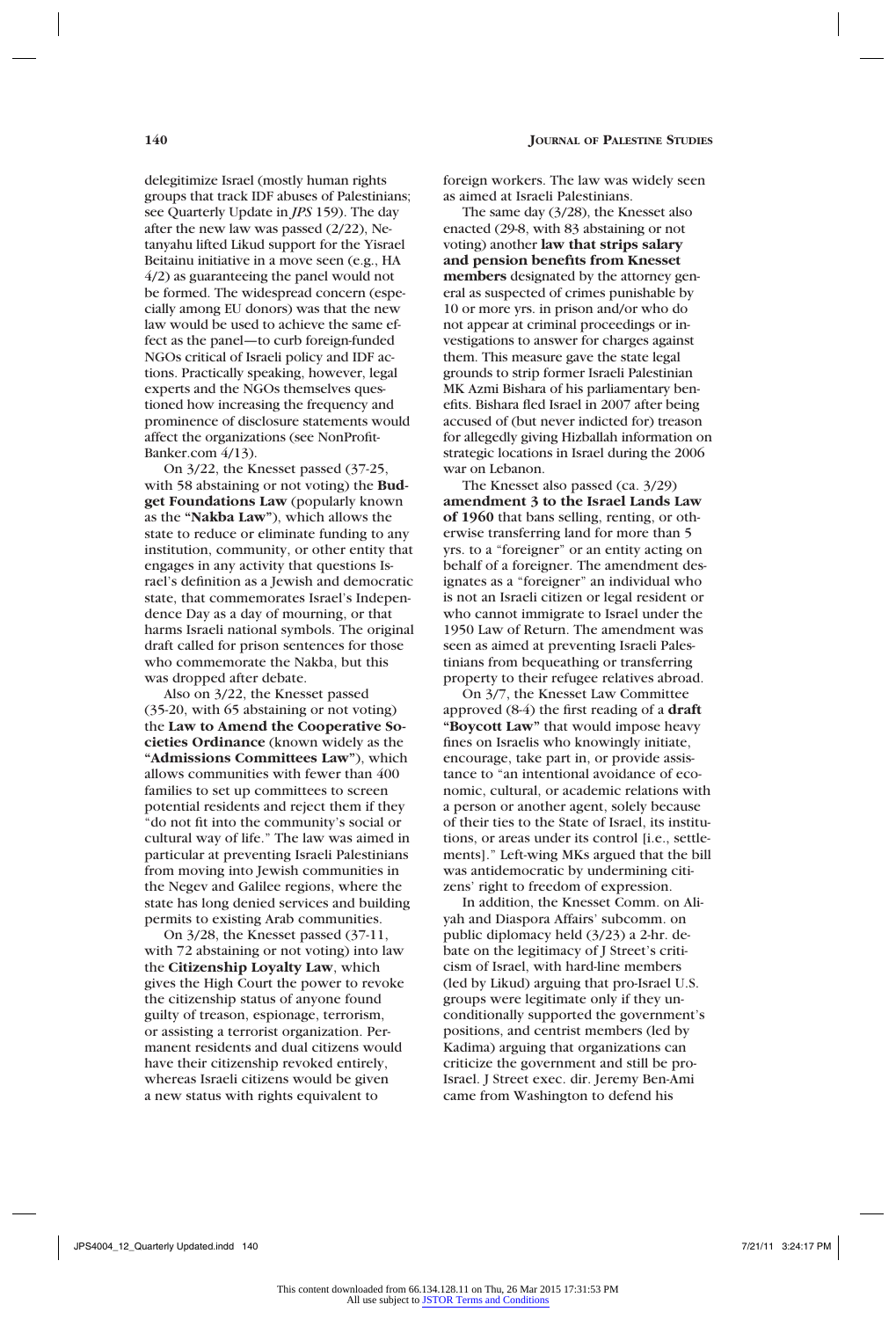organization. When the subcomm. first announced the session on 3/15 (calling it an opportunity for J Street "to apologize for its actions largely perceived to be opposed to the best interests of the State and Government of Israel"), J Street issued a statement calling the hearing "unprecedented" and "one more regrettable step by a small but growing group of anti-democratic forces in Israeli politics to limit debate and to intimidate those with whom they disagree." By the end of the quarter, plans for another Knesset comm. debate on whether the foreign media was covering Israel fairly had been approved but had not been held.

*Ha'Aretz* reported (3/31) that Israeli human rights activist and former deputy attorney general Yehudit Karp recently sent a detailed letter to Israel's Atty. Gen. Weinstein and Justice Minister Ya'akov Neeman stating that Israeli authorities regularly failed to implement Israeli High Court rulings and commitments made to the court on decisions relating to the West Bank and the treatment of Israeli Palestinian citizens. The Justice Min. did not respond before the end of the quarter.

Of note: On 2/27, a government-appointed Israeli panel charged in 2008 with investigating the 7/22/02 assassination of Hamas military leader Salah Shihada in a massive air strike on a residential area of Gaza City that killed 19 bystanders and wounded some 140 (mostly women and children) concluded its inquiry. According to the panel, while the operation was flawed by putting too much emphasis on killing Shihada and not enough on the "risk of harm to uninvolved civilians," it "did not stem from disregard or indifference to human lives<sup>?</sup>

Also of note: On 3/15, 2 cars owned by Israeli Palestinian students at Safad Academic College attending a campus event to promote Arab-Jewish dialogue were torched. Anti-Arab graffiti were sprayed on the walls of the college, saying: "Arabs get out," "Death to Arabs," and "Kahane was right."

#### **Intra-Palestinian Dynamics**

The main intra-Palestinian event of the quarter was the announcement that Fatah and Hamas had agreed to form a unity government and take serious steps to reintegrate West Bank and Gaza institutions and end their divide. The reconciliation agreement altered but did not derail plans already in the works to hold Palestinian elections. As the quarter opened, Palestinians in the territories, particularly collegeage youths, were increasingly spurred to action by the failed peace process, the leak of the "Palestine Papers" showing the willingness of the Fatah-led negotiating team to make concessions under Israeli and U.S. pressure (see Quarterly Update in *JPS* 159), and the inspiration of the antigovernment demonstrations across the region.

#### *PA Elections*

Last quarter, when Abbas announced plans to hold municipal elections beginning in 7/2011 and legislative and presidential elections in 9/2011, the Hamas authorities quickly stated that Gaza would not participate on the grounds that elections could not legitimately be held before national reconciliation had been achieved (see Quarterly Update in *JPS* 159). On 2/17, Abbas declared that municipal elections in the West Bank would proceed as planned, but that presidential and legislative elections would be postponed as long as Hamas refused to participate. On 3/8, the date was set to hold the first round of municipal elections on 7/9/11. To this end, the Central Elections Committee (CEC) held (3/8–15) a week-long West Bank voter registration drive. Hamas officials in Gaza barred the CEC from opening its offices there.

The election timetable was affected by the Fatah-Hamas unity deal announced on 4/27 (see "National Reconciliation" below), under which the factions agreed to hold legislative and presidential elections within a year (likely after 10/2011) in both the West Bank and Gaza, with Hamas participation. It was unclear whether municipal elections in the West Bank would go on as planned or if Hamas would allow local elections in Gaza in light of the unity deal.

#### *National Reconciliation*

As the quarter opened, popular calls for national reconciliation were on the rise. By 2/16, a "youth manifesto" equally contemptuous of Fatah and Hamas that had been launched on Facebook sometime last quarter by a small group of Gazan students began to make news when its online supporters reached 20,000. On 2/17, some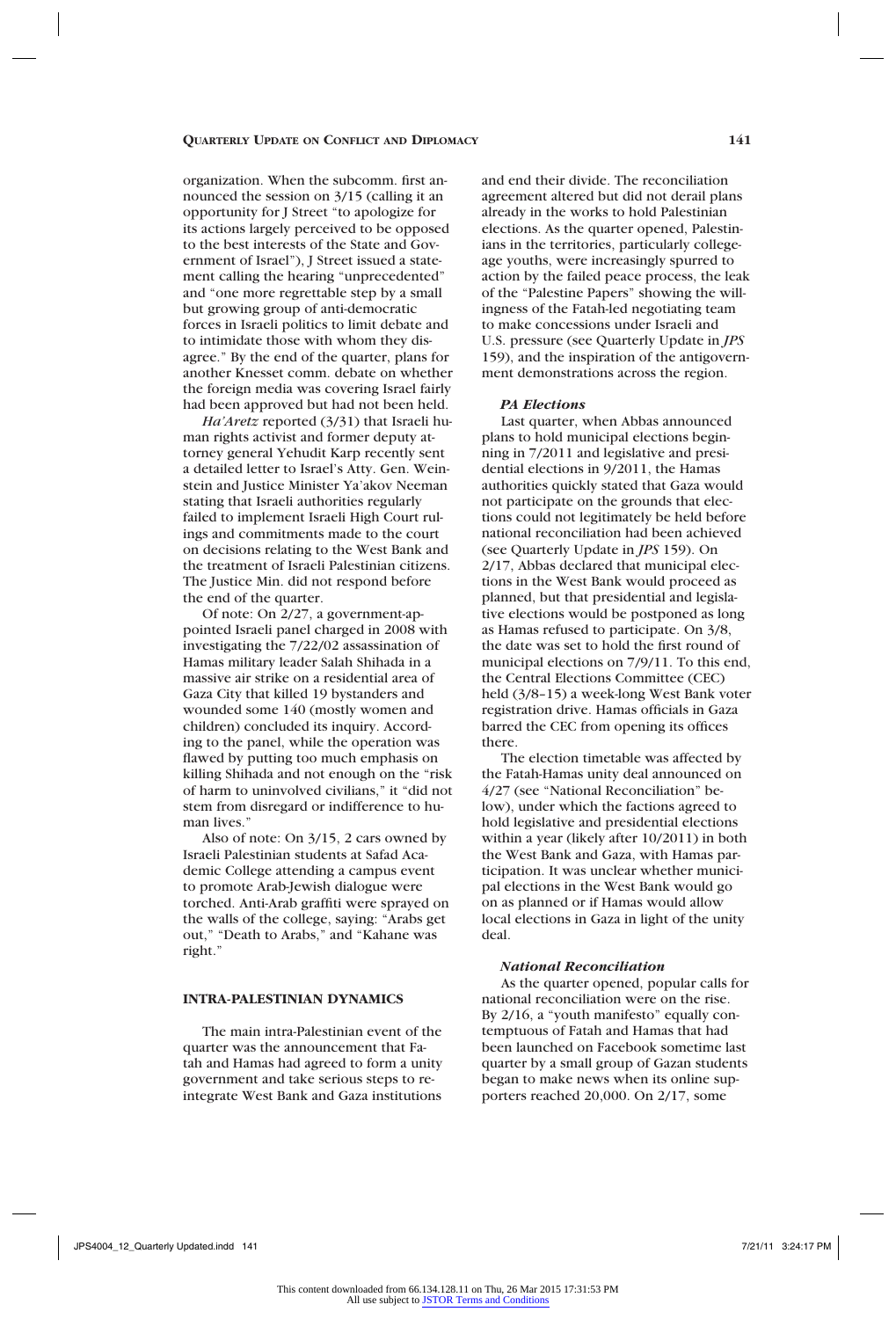1,000 college-age Palestinians rallied in Ramallah to urge national unity and reconciliation between Fatah and Hamas. More than 80 Palestinian nonprofit organizations from the West Bank, Gaza, and East Jerusalem issued (2/21) a statement urging Fatah and Hamas to "take practical steps toward ending the[ir] disagreement." On 2/24, up to 1,500 Palestinians rallied in Ramallah in support of national unity and an end to the Fatah-Hamas divide, which they warned "opens the door for the occupiers to do whatever they want." Hamas authorities in Gaza banned a similar rally that was to be held in Gaza City. At the rallies, Palestinians made a point of showing only the Palestinian flag rather than factional flags—a

rare gesture in recent years. On 2/20, amid the popular calls, acting PM Fayyad (still in the process of forming a new government) declared that the Fatah-Hamas split had "gone on too long and should not continue." He proposed forming an interim national unity government with Hamas, suggesting the PA would not interfere with Hamas's rule in Gaza in the run-up to elections if Hamas agreed to take part in presidential and legislative elections in 9/2011. The proposal apparently (see *al-Sharq al-Awsat* 2/27, NYT 4/21) was Fayyad's personal initiative, not approved by Fatah, and was driven by his strong belief that the Palestinians could not make a credible bid for statehood at the UN in 9/2011 if the PA did not have at least a temporary government that was broadly representative. In previous talks, Fatah had demanded that Hamas agree to cede political and security control of Gaza as the basis of reconciliation talks.

Elements within Fatah quickly pushed back. Later on 2/20, Fatah senior official Azzam al-Ahmad "clarified" Fayyad's announcement, saying that Fatah was willing to reopen national unity talks with Hamas "so that the [2009] Egyptian document"—a draft national unity accord that Hamas had repeatedly rejected (see Quarterly Updates in *JPS* 154 and 158)—"can be signed." On this basis, Hamas said (2/21) that the initiative "lacked seriousness and credibility." Fayyad stood firm, however, and reiterated (2/23) his offer, adding that if the U.S. followed through on long-standing threats to suspend aid to Abbas's PA if Hamas joined the government, the PA was willing to forgo further U.S. aid for the sake of national unity. Abbas and a number of Hamas

leaders quickly endorsed (2/23, 2/24) further discussion of Fayyad's plan. On that basis, Fatah and Hamas officials opened talks on 2/24 regarding the formation of an interim national unity government headed by Fayyad and that would include members from both factions and independents, with the understanding that Hamas would continue to rule Gaza up until elections provided it refrained from violence.

Still, not everyone within Fatah was on board. Fatah Revolutionary Council (FRC) secy.-gen. Amin Maqboul stated (ca. 2/26) that Fayyad's initiative was "unreasonable and unacceptable" and a "private" plan that ran counter to Fatah policy in that it envisioned establishing a unity government with Hamas before their dispute was solved, and because it would keep Gaza security in Hamas's hands. On 2/27, the full FRC issued a set of standards that Fayyad should observe in picking the interim unity cabinet, even though the FRC legally had no authority over the PA PM or the cabinet formation process. Shortly afterward, leading FRC members sent (3/3) a letter to Abbas urging him to "reconsider reappointing Fayyad and [instead] ask that a strong Fatah figure do the job." Elements of Hamas were also skeptical: An aide to Hamas's acting PM Ismail Haniyeh warned (3/1) that Fayyad's unity plan would be "born dead . . . without the reform of the PLO and the Palestinian National Council" and called on the PLO factions to start the reform immediately.

On 3/6, Fayyad for the first time publicly argued the case for supporting his plan, stating that the fault of reconciliation plans to date was that they expected reconciliation first and establishment of a unity government after, whereas he believed that a unity government could be the forum for discussing reconciliation. Stiff reprimands again followed (3/6) from Fatah senior officials, including FCC member Mahmud al-Alul who declared that it was "premature . . . [to] talk about such initiatives before we resolve the elections issue" and the FRC's Hatem 'Abd al-Qader who said Fayyad had "no right to present political initiatives whether internal or external because he is just an employee who is charged with managing the services offered to the residents, no more no less." With the matter unresolved, Fayyad on 3/7 requested another 2 wks. to form a government.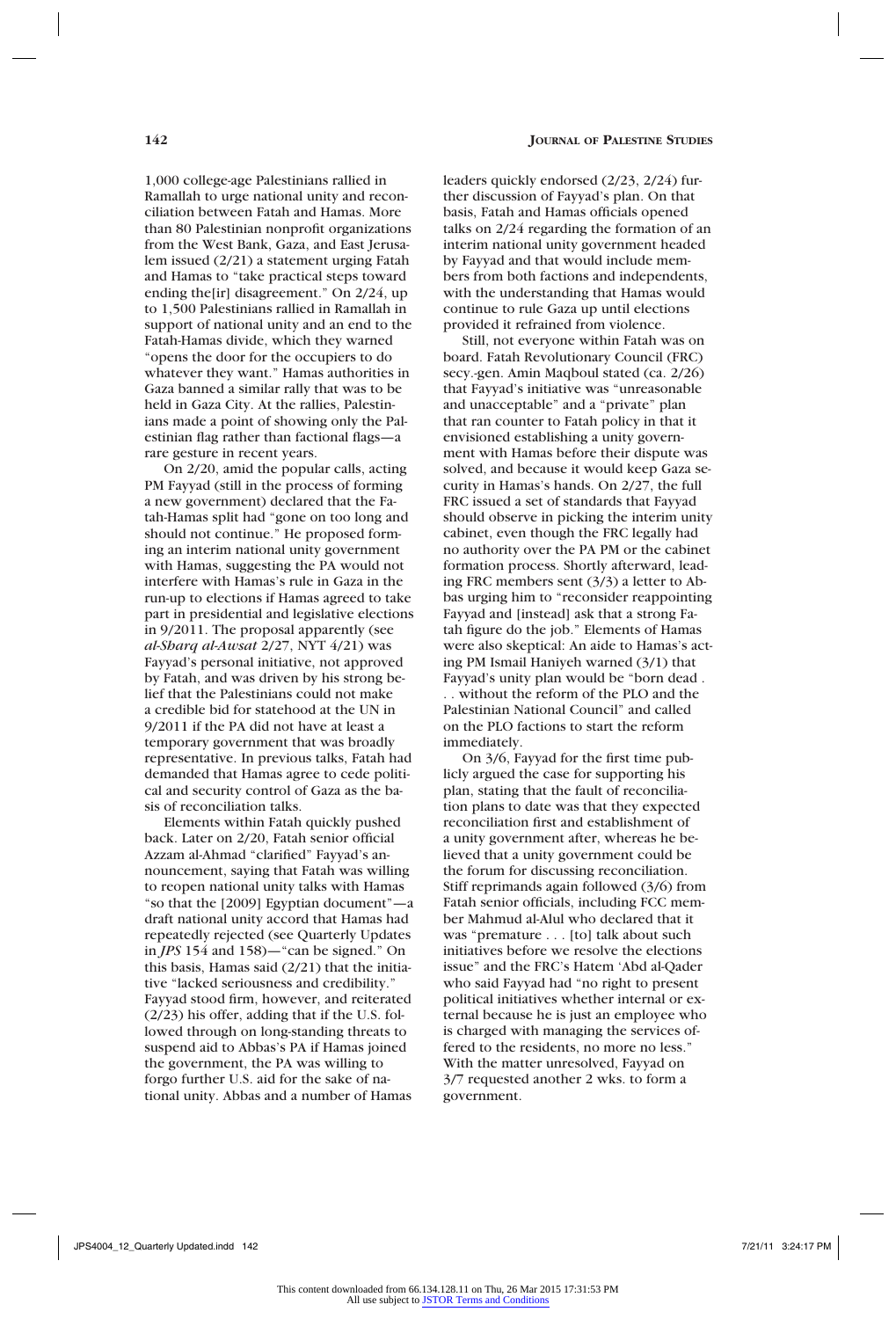On 3/9, Hamas authorities in Gaza invited the factions to a meeting to present a counterproposal to Fayyad's initiative, but the effort was scuttled when Fatah and 4 other key factions did not attend. Hamas officials then made their offer publicly, proposing the creation of a unified leadership to handle Palestinian affairs until the PLO was restructured to include Hamas and Islamic Jihad. Fatah did not acknowledge the proposal.

Meanwhile, popular frustration over the impasse was growing, unsettling Hamas authorities in Gaza and Fatah authorities in the West Bank, which each viewed any protest in its territory as a measure of support for its opponent and quickly clamped down on them accordingly (see Chronology for details). By 3/11, Palestinian youth groups organizing online declared a rally day on 3/15 to call for national unity, reconciliation, and "full democratic representation of all Palestinians all over the world." A day ahead of the demonstrations  $(3/14)$ , at least  $3,000$ young Palestinians turned out in Gaza City for a unity rally. On 3/15, 1,000s of Palestinians turned out across the West Bank and Gaza for candlelight vigils calling for unity. Hamas security forces violently dispersed the biggest rally (as many as 100,000) in Gaza City, injuring 5 protesters. In the West Bank, the PASF fired tear gas at some 8,000 protesters in Ramallah, briefly dispersing them and injuring 20; but some protesters returned, vowing to stay in Ramallah's Manara Square (as Egyptians did in Cairo's Tahrir Square) and observe a hunger strike until the West Bank and Gaza were reunited. (The sit-in lasted until 4/17 when the PA made confidence-building gestures to Hamas; see below.) Meanwhile, the PLO's Washington mission issued a statement reprimanding these "few fringe elements within our civil society," urging them to stand down and "collaborate with us." From Gaza, Hamas's Haniyeh invited Abbas to Gaza for reconciliation talks, saying Fatah and Hamas should heed the calls to set aside their differences and begin the process of reconciliation.

While Fatah spokesman Ahmed Assaf immediately rejected (3/15) Haniyeh's offer as "not serious," Abbas publicly stated (3/16) that he would be "ready to go to Gaza tomorrow to end the split and form a new government." From this stage, Abbas

seemed to take over the reconciliation initiative from Fayyad and to rein in the critical Fatah elements, making it an official Fatah/PA effort. This prompted Netanyahu to state (3/17) in an interview with CNN that he did not see how the PA could be "for peace with Israel and peace with Hamas that calls for our destruction" and alluded to long-standing warnings that Israel would not deal with the PA if it included Hamas. On 3/20, a Fatah delegation led by Azzam al-Ahmad went to Cairo to brief Arab League Secy.-Gen. Amr Moussa and Egyptian officials who had long mediated the Fatah-Hamas reconciliation talks. A Hamas delegation traveled to Cairo soon after. On 3/22 (the end of his 2-wk. extension), Fayyad announced he was suspending his efforts to form a new cabinet while Abbas pursued the effort to form an interim unity government with Hamas.

Abbas then met (3/26) with 7 West Bank Hamas officials in Ramallah to discuss a possible trip to Gaza to meet with Haniyeh for the first time since Hamas seized control of the Strip in 6/2007. Abbas at this point proposed creating a temporary unity government with 2 mandates only: (1) organizing legislative and presidential elections within 6 mos., and (2) fast-tracking the reconstruction of Gaza. Officials on both sides said the talks were positive and that Abbas's proposals would be conveyed to Hamas's Gaza leadership. Local Fatah officials in Gaza met with Hamas's acting FM Mahmud Zahar on 4/3.

Abbas then went (4/6–7) to Cairo to personally brief the Egyptians. Days later (on 4/10), the independent group Palestine Forum led by Nablus businessman Munib al-Masri sent a delegation of independent Palestinians (7 each from the West Bank and Gaza) to Cairo to present a draft reconciliation agreement to Egypt. Egyptian mediators along with Turkey's FM Ahmet Davutoğlu, who was visiting Cairo at the time, agreed to support the document and urged the Forum to persuade Fatah and Hamas. Abbas and Damascusbased Hamas leader Khalid Mishal, as well as Syrian officials, said the draft was worth exploring. From this point, reconciliation talks were kept strictly confidential but apparently were intensive, involving a secret trip by Abbas to Syria (ca. 4/25) to meet with Damascus-based Hamas leader Khalid Mishal (see *Independent* 6/9). As talks progressed, the PA released (4/17) 11 Hamas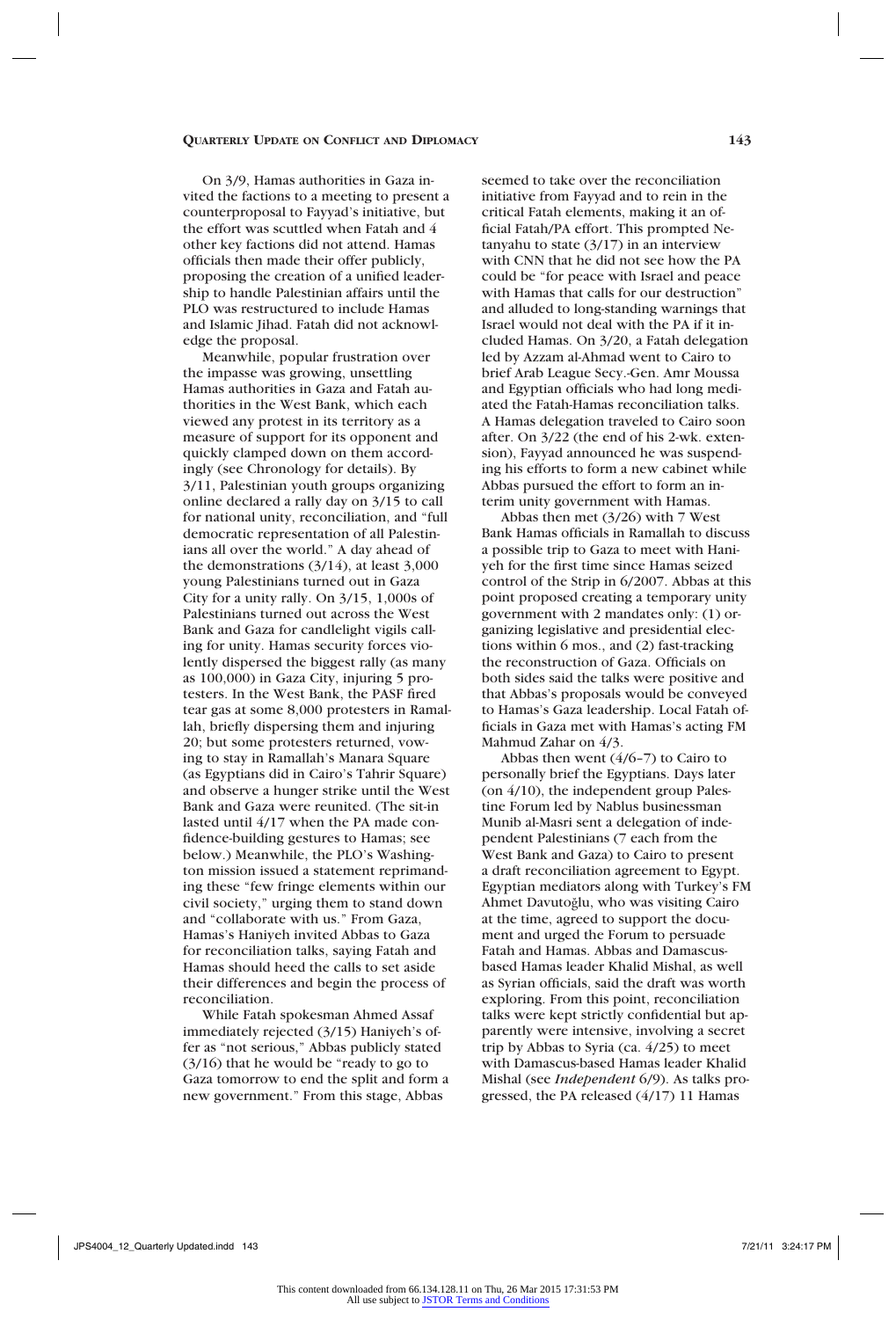prisoners and ordered to end the media incitement against the movement as an apparent confidence-building gesture.

On 4/27, Fatah and Hamas announced an (unsigned) agreement pledging the formation of a transitional national unity government chosen by consensus that would focus solely on: (1) planning for legislative and presidential elections within a year (including agreeing on new members for the CEC); (2) rebuilding Gaza; and (3) reintegrating West Bank and Gaza institutions. The sides also agreed to work for elections for the Palestinian National Council (the decision-making body of the PLO) that apparently would include Hamas and to form a joint security committee to discuss unifying security forces. Both Hamas and Fatah stressed that negotiations with Israel would remain the purview solely of the PLO. Sources said (Ma'an News Agency 5/11) that the sides had basically adopted the 2009 Egyptian document that Hamas previously rejected, but included an additional "oversight document prepared in Damascus which would guide the implementation."

Only a short text was publicly released outlining the points above (see Doc. B4). Various senior Hamas and Fatah officials stated (e.g., Hamas's Zahar 4/27 in Reuters 4/27; Abbas 4/28 in AP 4/28; Mishal 5/4 in NYT 5/5, YA 5/7) that other important understandings had been reached that were not in this published text (but possibly were included in the unpublished side document), including: that the unity government would include only independent technocrats, that Hamas had explicitly accepted the goal of a state within the 1967 borders and effectively agreed to halt armed attacks on Israel (by agreeing to coordinate resistance with Fatah, which had renounced armed struggle), and that there would be a joint prisoner release. The agreement was initialed in Cairo by 15 small Palestinian factions on 5/3 and signed formally by Abbas and Mishal in Cairo on 5/4.

At the 5/4 ceremony, the signing was held behind closed doors and public statements were given afterward. Abbas initially first insisted that Mishal not be allowed to sit with him at the podium or speak to the audience during the public ceremony, arguing that the portrayal of himself and Mishal as political equals could have damaging consequences for the Palestinians

with the international community (e.g., fueling calls for aid to the PA to be cut). In the end, Mishal was allowed to give a brief statement after Abbas but agreed to sit with the other delegates. Abbas in his statement said that the Palestinians "affirm the commitment to signed agreements and the solution of two states along the 1967 borders" and "we reaffirm our principled position renouncing violence and emphatically condemning terror in all its forms," but did not state explicitly that Hamas had signed on to these Quartet demands. (On 4/27, senior Hamas official Musa Abu Marzuq, who headed the Hamas delegation negotiating the deal, said that the Quartet demands were not part of the deal.) Mishal made reference to having "one authority and one decision" (a favorite phrase of Abbas) and the goal of establishing "a Palestinian state, independent and sovereign, on the lands of the West Bank and Gaza Strip, with its capital, Jerusalem, without a single settler, without conceding a single inch, and without conceding the right of return." He also said that Hamas would work with Fatah to guide Palestinian diplomacy and "resistance in all its forms." After the signing, broadcasts resumed of PA-affiliated TV stations in Gaza and Hamas-affiliated stations in the West Bank. Overall, Palestinians in the West Bank and Gaza reacted skeptically, taking a wait-and-see attitude. Some Gazans spontaneously celebrated in Gaza City on 5/4 and organized a small rally at al-Azhar University on 5/8, but only a small group of women rallied in Ramallah on 5/4; otherwise there was no public outpouring.

The day after the signing (5/5), Mishal reiterated that Hamas was "fully committed to working for a two-state solution," but refused to say that such an agreement would constitute an end of claims, as Israel demanded and the PLO has indicated it would accept. He also refused to reject armed struggle, stating: "Where there is occupation and settlement, there is a right to resistance. Israel is the aggressor. But resistance is a means, not an end," adding that as Hamas and Fatah work together in the coming year, "we are ready to reach an agreement on how to manage resistance." On 5/11, Hamas's Zahar clarified that Hamas would accept a Palestinian state on the 1967 borders but would not recognize Israel, because recognizing Israel would jeopardize the Palestinian right of return to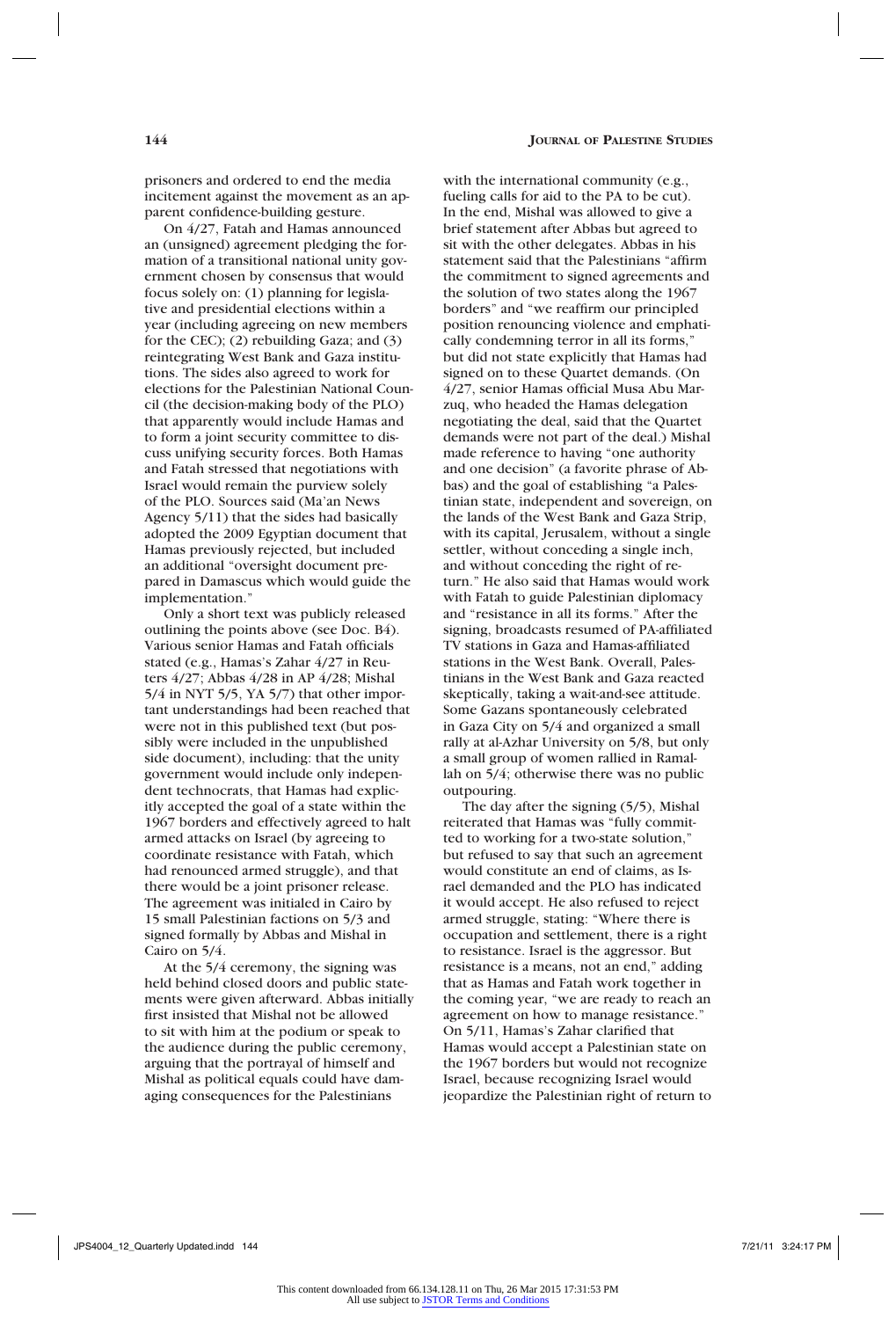areas in Israel. He also vowed to maintain the Gaza cease-fire but said a truce cannot equal peace.

Fatah officials said (5/8, 5/10) that Fatah and Hamas planned to hold their first meeting on implementing their unity deal on 5/16–17 with the aim of forming a unity government within 10 days. Some Fatah members, including Abbas, were reportedly (Ma'an News Agency 5/10, 5/11) lobbying to keep Fayyad as PM since this would be more palatable to the international community, but at least 4 other candidates were also being considered: Munib al-Masri, the Palestine Forum head and dir. of PADICO investment company; Ziad Abu-Amr, an independent PC member (first elected in 1996) and former PA FM from Gaza City; Abed al-Karim Shubeir, former independent presidential candidate in the 2005 elections; and Jamal al-Khudari, a Gaza independent and former PC member (elected in 2006). Fatah and Hamas were also expected to begin releasing political prisoners within days, but this did not happen before the end of the quarter.

# *PA's West Bank Rule*

The PA did not take any major decisions affecting West Bank governance this quarter. As noted above, however, on 5/1, following the announcement of the Fatah-Hamas reconciliation, Israel delayed the monthly transfer of VAT taxes it collects on behalf of the PA (\$90 m.), saying it feared the money would go to Hamas. (VAT taxes amount to around \$1 b. annually, making up 70% of PA revenue and covering two-thirds of PA budget expenditures. Israel is required by the Oslo Accord to transfer the money without prejudice, though it has frequently suspended transfers to pressure the PA.) The U.S. said (ca. 5/1) that would it continue its assistance to the PA for now but would reassess as the unity process moves forward.

When the taxes had still not been transferred by 5/9, PM Fayyad stated that the PA did not have enough funds to cover recurring expenses and that instead of paying only part of civil servants' salaries, he would suspend all salary payments until VAT taxes were released and then pay all back salaries owed—a decision that would affect 151,000 employees in the Palestinian public sector and some 100,000 people receiving monthly stipends from the PA (e.g., families of

prisoners, welfare recipients). Alternatively, he called on Arab states to donate funds to cover salaries, but there was no immediate response. Instead, France said (5/10) it would donate ECU 10 m. (more than  $$14 \text{ m}$ .), and the EU agreed ( $5/10$ ) to advance the PA \$121.9 m. to cover costs. Before the monies were received, Israel resumed VAT transfers on 5/15, saying Abbas had guaranteed that none of the money would be accessible to Hamas under the new Fatah-Hamas unity deal, but warning that it would reconsider suspending transfers if Hamas were allowed to join a PA government.

Of note: Human Rights Watch issued (4/6) a report stating that Palestinian journalists were routinely subjected to detention and abuse by the PASF for political reasons and that Palestinian journalists self-censor to avoid harassment. According to the report, conditions for journalists in Gaza were better than in the West Bank but had sharply declined recently amid the popular protests supporting national reconciliation.

# *Hamas in Gaza*

As national unity talks were getting underway, Hamas's acting PM Haniyeh reshuffled (3/10) his cabinet, changing his cabinet secretary and 6 ministers: religious affairs, economy, women affairs, prisoners, youths and sports, and planning. No other factions were invited to join the government and no reason was given for the shake-up. This marked Haniyeh's 2d cabinet shuffle since Hamas took control of Gaza in 6/2007.

Hamas continued to face challenges from smaller radical factions. On 4/14, the radical Salafist group Tawhid and Jihad (TAJ) kidnapped Italian peace activist Vittorio Arrigoni in Gaza and threatened to kill him by 5:00 p.m. local time on  $4/15$  unless Hamas authorities released its imprisoned leaders Hisham Saidani and Shaykh Abu Wali al-Makdisi (arrested in 3/2011), other supporters, and "global jihadists." Early in the morning of 4/15, Hamas authorities in Gaza stormed a house in Gaza City where they believed Arrigoni (who had been living in Gaza since 2008) was being held, only to find that he had already been hanged. Hamas authorities detained 10 suspects in raids on 4/15 and 4/17 (1 died in police custody on 4/19). In a raid on 4/19, a Jordanian suspect detonated a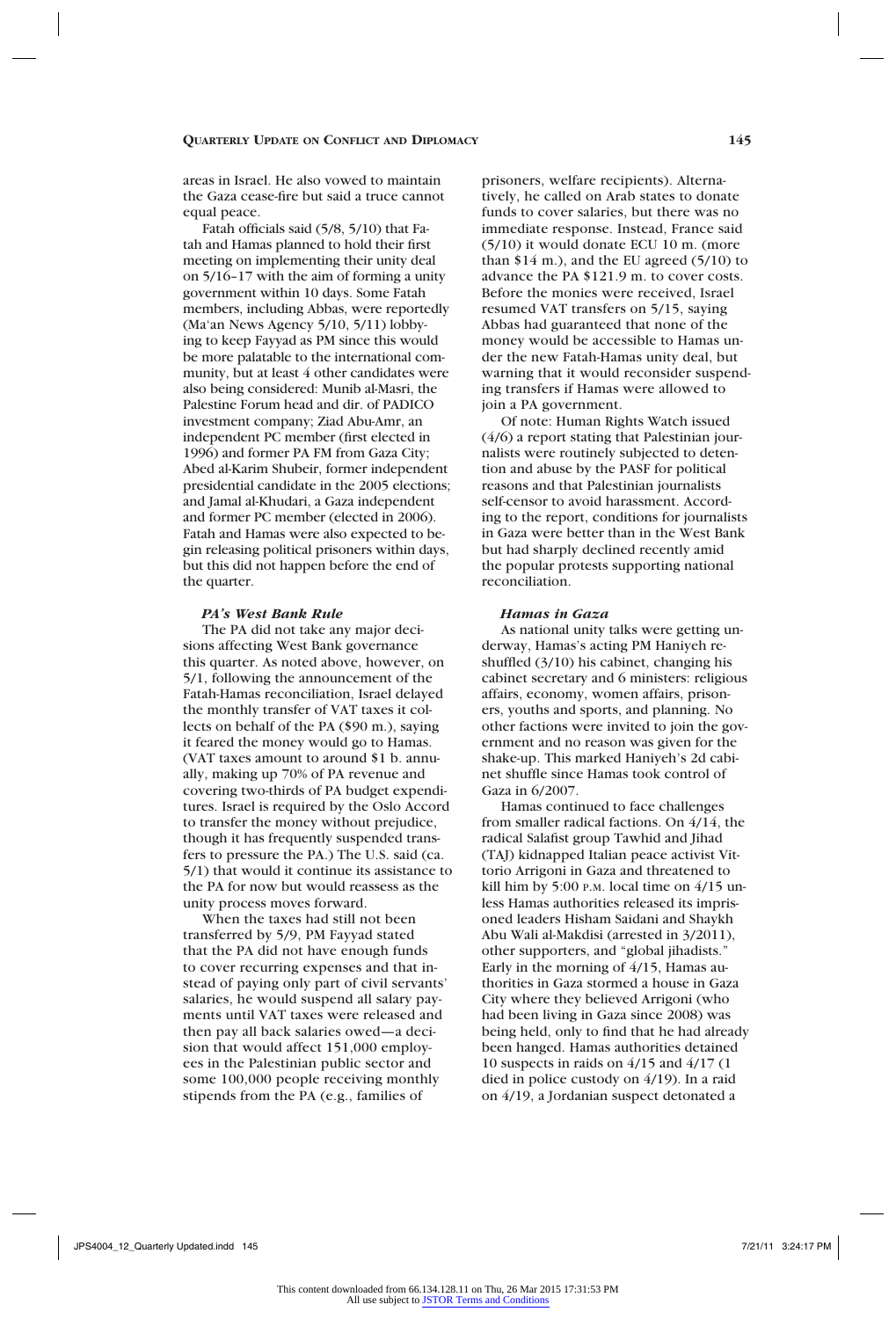hand grenade to kill his 2 Palestinian accomplices (killing 1, wounding 1) before turning a gun on himself to prevent their arrested; 3 Hamas-affiliated policemen were also wounded. Another TAJ suspect died in Hamas police custody on 4/19. On 5/6, Hamas authorities broke up a demonstration in Gaza City by 10s of Salafists protesting the 5/1 U.S. assassination of Osama Bin Laden.

As noted, Hamas routinely dispersed national unity rallies in Gaza (see Chronology for details). In 1 incident on 3/16, Hamas-affiliated police fatally shot 1 Palestinian demonstrator when they violently dispersed a rally.

There were also some signs that Hamas's political wing was having trouble keeping its military wing, the Izzeddin al-Qassam Brigades (IQB), in line as crossborder tensions rose this quarter. Hamas held several meetings with the factions this quarter about halting rocket and mortar fire into Israel. Although Hamas announced several deals to reimpose the cease-fire (e.g., 3/26, 4/5, 4/10), it was violated repeatedly, even by the IQB.

On 3/19, a group of 10 armed, plainclothes Palestinians claiming to be Hamasaffiliated security forces raided the Gaza City bureaus of CNN, NHK news channel, and Reuters, attacking journalists, destroying cameras, and confiscating tapes to punish them for filming Hamas police dispersing a 3/17 Palestinian unity rally. Hamas Interior M Fathi Hammad denied that the men were connected to Hamas, and Reuters confirmed that the men did not show identification.

On 3/3, Hamas-affiliated police forced a Gaza bank to cash some \$500,000 in stolen checks drawn against the Palestine Investment Fund (PIF) account, even though the account did not have that much money in it. Hamas's Interior Min. confirmed (3/3) the incident, saying police were ordered to seize the money after PIF governors transferred funds out of Gaza to accounts in the West Bank. (The PIF was created in 2000 to manage PA commercial assets and privatized in 2006, when Abbas cut PA ties to the fund after Hamas's 1/2006 election win fearing the assets would be used to benefit Hamas.) The Palestine Monetary Authority, which regulates Palestinian banks, closed all Gaza branches until 3/6 in protest.

A Gaza court sentenced (3/29) 1 Palestinian to death and another to 15 yrs. in prison for collaborating with Israel. Since 1994, 114 people were sentenced to death in the occupied territories; the last death sentences were handed down on 2/3/11 (see Quarterly Update in *JPS* 159). On 5/4, Hamas authorities executed a Palestinian convicted in 10/2009 of collaborating with Israel; Hamas authorities have executed 6 Palestinians since taking control of the Strip in 6/2007 (3 for collaboration, 3 for murder; of the 6, 2 had been sentenced to death by the Fatah-led PA prior to the 2007 takeover). The most recent executions prior to this were in 5/2010 (see Quarterly Update in *JPS* 157).

#### *Security Coordination*

While Israeli-PA security coordination continued to be strong this quarter, with no disruptions, sources close to the U.S. Security Coordinator's mission confirmed that the IDF increasingly flexed its muscles as a warning to the PA in light of Israel's concerns about the Arab Spring, Fatah-Hamas reconciliation, Abbas's diplomatic efforts to garner recognition of a Palestinian state, and overall deterioration of the peace process. The message apparently was for Abbas to keep the PASF in line in the run-up to the 9/2011 UN meeting, out of some concern that the deterioration could lead to splits within the PASF.

In particular, the IDF was a bit more aggressive entering area A (under full PA security and civil control), including at least 13 instances (2/24, 3/3, 3/5, 3/10, 3/17, 3/21, 3/23, 3/27, 3/29, 4/3, 4/8, and 2 on 4/12) of making uncoordinated entries into Jericho to patrol and photograph the PA General Intelligence headquarters, several PASF buildings and training sites, and the Intercontinental Hotel. IDF entry into Jericho was highly symbolic. While the IDF enters area A with some regularity, Jericho—the first Palestinian town to which Israel transferred full PA control and a main PASF center—was normally considered off-limits to such incursions. (The IDF also photographed PA security sites, municipal buildings, and cultural heritage sites during patrols in 'Aqabat Jabir r.c. on 2/23 and Dayr Istya village on 3/13; see Quarterly Updates in *JPS* 158 and 159 for similar incidents.)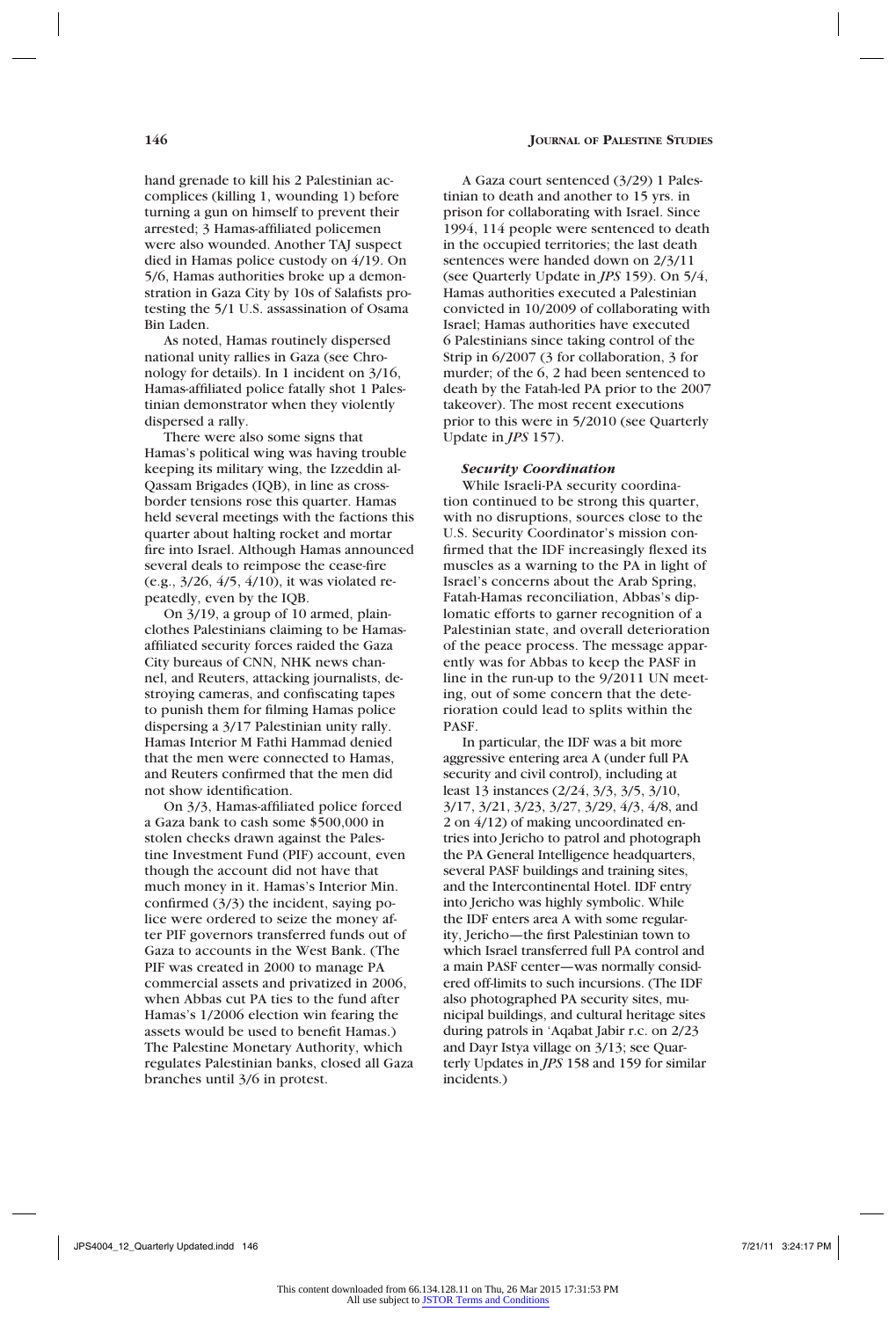# **Palestinian Opinion**

*The following data are excerpted from a poll conducted by the Palestinian Center for Policy and Survey Research (PCPSR) between 17 and 19 March 2011. Results are based on a survey of 1,270 men and women from the West Bank (including East Jerusalem) and Gaza. The poll, the 39th in a series, was taken from PCPSR's Web site at www.pcpsr.org.*

**1. From what you have heard or read in the press about the Palestinian documents published by al-Jazeera on Palestinian-Israeli negotiations, do you think the Palestinian negotiating position remained committed or uncommitted to the vital goals and interests of the Palestinian people?**

|                      | West |                   |  |
|----------------------|------|-------------------|--|
|                      |      | Bank Gaza Total   |  |
| a. Certainly         |      | 9.7% 19.6% 13.6%  |  |
| remained             |      |                   |  |
| committed            |      |                   |  |
| b. Remained          |      | 31.4% 29.0% 30.5% |  |
| committed            |      |                   |  |
| c. Did not remain    |      | 31.8% 24.4% 28.9% |  |
| committed            |      |                   |  |
| d. Certainly did not |      | 20.4% 20.5% 20.4% |  |
| remain committed     |      |                   |  |
| e. Don't know/       |      | 6.7% 6.5% 6.6%    |  |
| No answer            |      |                   |  |

**2. During the past several weeks, several demonstrations have taken place in the West Bank and the Gaza Strip raising several different slogans like the people want to end the split or the people want to end occupation and others. If you were to select just one slogan for all demonstrators in the West Bank and the Gaza Strip, which one of the following would you select?**

|                     | West |                   |  |
|---------------------|------|-------------------|--|
|                     |      | Bank Gaza Total   |  |
| a. People want an   |      | 14.8% 13.1% 14.2% |  |
| end to corruption   |      |                   |  |
| b. People want an   |      | 2.0% 2.6% 2.3%    |  |
| end to negotiations |      |                   |  |
| c. People want an   |      | 2.4% 2.5% 2.4%    |  |
| end to Oslo         |      |                   |  |
| d. People want an   |      | 2.9% 1.4% 2.3%    |  |
| end to return to    |      |                   |  |
| the intifada        |      |                   |  |
| e. People want an   |      | 45.5% 60.9% 51.3% |  |
|                     |      |                   |  |

end to the split

- f. People want an end to occupation 28.8% 16.3% 24.1%
- g. People want an end to security coordination 1.6% 2.7% 2.0%

h. Other (specify) 2.1% 0.5% 1.5%

**3. The U.S. has used its veto power to prevent the UNSC from issuing a resolution condemning Israeli settlement activities. Given this U.S. behavior, do you support or oppose a large U.S. role in the peace process in the future?**

|                                       | West |                   |       |
|---------------------------------------|------|-------------------|-------|
|                                       | Bank | Gaza              | Total |
| a. Certainly support                  |      | $1.7\%$ 1.2%      | 1.5%  |
| b. Support                            |      | 28.3% 21.9% 25.9% |       |
| c. Oppose                             |      | 51.9% 53.7%       | 52.6% |
| d. Certainly oppose 15.3% 18.9% 16.6% |      |                   |       |
| e. Don't know/                        |      | 2.9% 4.3% 3.4%    |       |
| No answer                             |      |                   |       |

**4. If at the end of 2011 the Palestinian side unilaterally declares the establishment of a Palestinian state without an agreement with Israel, do you think such a declaration will lead to actual change on the current conditions in the Palestinian areas with regard to settlements and control of the occupation forces over roads and crossings in the West Bank?**

|  |                        | West |                   |       |
|--|------------------------|------|-------------------|-------|
|  |                        | Bank | Gaza              | Total |
|  | a. Certainly will lead | 1.6% | 3.2%              | 2.2%  |
|  | to positive change     |      |                   |       |
|  | b. Will lead to        |      | 21.0% 24.1% 22.2% |       |
|  | positive change        |      |                   |       |
|  | c. Will not lead to    |      | 35.6% 48.5% 40.5% |       |
|  | any change,            |      |                   |       |
|  | positive or negative   |      |                   |       |
|  | d. Will lead to        |      | 31.0% 20.4% 27.0% |       |
|  | negative change        |      |                   |       |
|  | e. Certainly will      |      | 7.3% 1.3%         | 5.0%  |
|  | lead to negative       |      |                   |       |
|  | change                 |      |                   |       |
|  | f. Don't know/         | 3.5% | 2.5%              | 3.1%  |
|  | No answer              |      |                   |       |
|  |                        |      |                   |       |

# **FRONTLINE STATES**

# **Egypt**

After the ouster of Husni Mubarak's regime on 2/11/11, Egypt's interim military government resumed Egypt's role mediating a Palestinian reconciliation agreement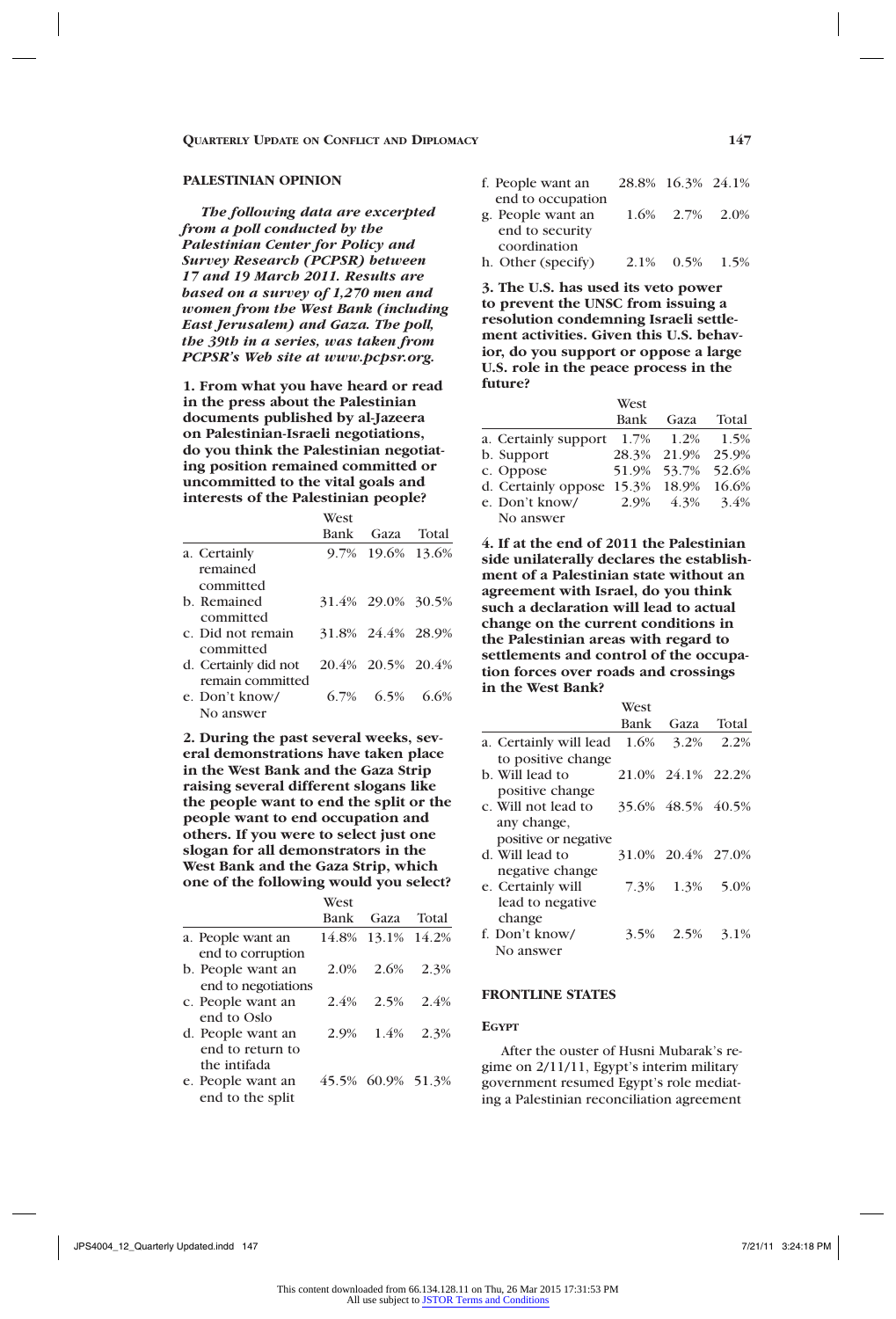(see "National Reconciliation" above) and Hamas-Israel prisoner swap (see "Prisoner Release Talks" above). Notably, while the Fatah-Hamas unity deal was being worked out, Egyptian officials received Hamas's delegation at the Egyptian FMin., whereas under Mubarak's government, meetings with Hamas had always taken place at hotels. The change was seen (e.g., NYT 4/29) as a conscious decision to upgrade Hamas's diplomatic status and as such worried Israel.

In addition, Egyptian and Hamas officials confirmed (4/28) that planning was underway for Haniyeh, Hamas's acting PM in Gaza, to make his first official visit to Cairo (the Mubarak regime had refused to meet him, preferring that relations go through Damascus to avoid the Israeli and U.S. protest that a Haniyeh visit would cause). In addition to the Palestinian unity deal, talks were expected to address security cooperation, combating terrorism, border control and transit through the Rafah crossing, and fuel and electricity imports to Gaza from Egypt. No date for the visit was set before the end of the quarter.

Also raising Israel's concern, Egypt allowed Iranian warships to pass through the Suez Canal (see "Iran" below). Egyptian officials openly contemplated restructuring Egypt's natural gas deal with Israel, which many viewed as overly favorable to Israel. (Natural gas deliveries to Israel started in 2008 and currently make up 40% of Israeli consumption.) The new leadership also recognized the Muslim Brotherhood and was considering expanding ties with Iran.

This quarter, Israel approved (2/16) an Egyptian army request to send 100s more troops to the Sinai Peninsula to guard the natural gas pipeline to Israel and Jordan. (The size of the Egyptian military presence in the Sinai is restricted under the 1979 peace treaty.) Israel approved a prior deployment request last quarter at the height of the Egyptian unrest, but the pipeline had been sabotaged nonetheless (see Quarterly Update in *JPS* 159). It was repaired but bombed again on 4/27, cutting supplies. It had not been fully repaired before the end of the quarter.

Of note: A poll released on 4/24 by the U.S.-based Pew Research Center reported that only 36% of Egyptians favored maintaining Egypt's peace treaty with Israel, whereas 54% wanted to annul it. In

addition, 43% thought Egypt should distance itself from the U.S., whereas only 15% thought Egypt and the U.S. should strengthen their ties.

# **JORDAN**

Jordan did not play a significant role in the peace process this quarter though it remained in contact with the parties. Asst. Secy. of State for Near East Affairs Jeffrey Feltman traveled to Amman (ca. 5/3) for talks on bilateral relations and peace process issues.

Jordan experienced some small demonstrations calling for reform this quarter. In effort to preempt serious unrest, King Abdallah endorsed (3/3) a new government under PM Ma'ruf Bakhit; appointed (3/2) a new chief of the royal court, Khalid Karakai, with extensive experience in tribal politics; and set up (3/14) a 52-member National Dialogue Comm. to discuss election reform. Security forces clashed (4/15) with about 350 Salafist protesters in Zarqa, leaving 10s wounded (including 83 police officers), but the government did not seem imperiled. Authorities conducted arrest sweeps on 4/16, arresting 70 Islamists.

#### **Lebanon**

Lebanon remained calm this quarter despite regional unrest. Its principal focus was on the stalled efforts by Lebanese PMdesignate Najib Mikati to form a government and concerns of domestic instability. Hizballah had forced the collapse of rival Sa'ad Hariri's government on 1/12/11 in what was widely regarded as a maneuver aimed at shutting down the UN Special Tribunal on Lebanon's investigation into the 2005 assassination of former PM Rafiq Hariri (Sa'ad's father), which had implicated Hizballah. Despite significant protest by Sa'ad Hariri's March 14 coalition, Pres. Michel Suleiman tapped Hizballah to form a new government, and Hizballah had chosen Mikati, seemingly the ideal compromise candidate (see Quarterly Update in *JPS* 159). Although Mikati is a respected independent politician unaffiliated with any Lebanese party and a previous PM, the fact of Hizballah's unprecedented effective control of forming the government, and as such the division of portfolios, became a particularly hot political issue. With various parties seeking key portfolios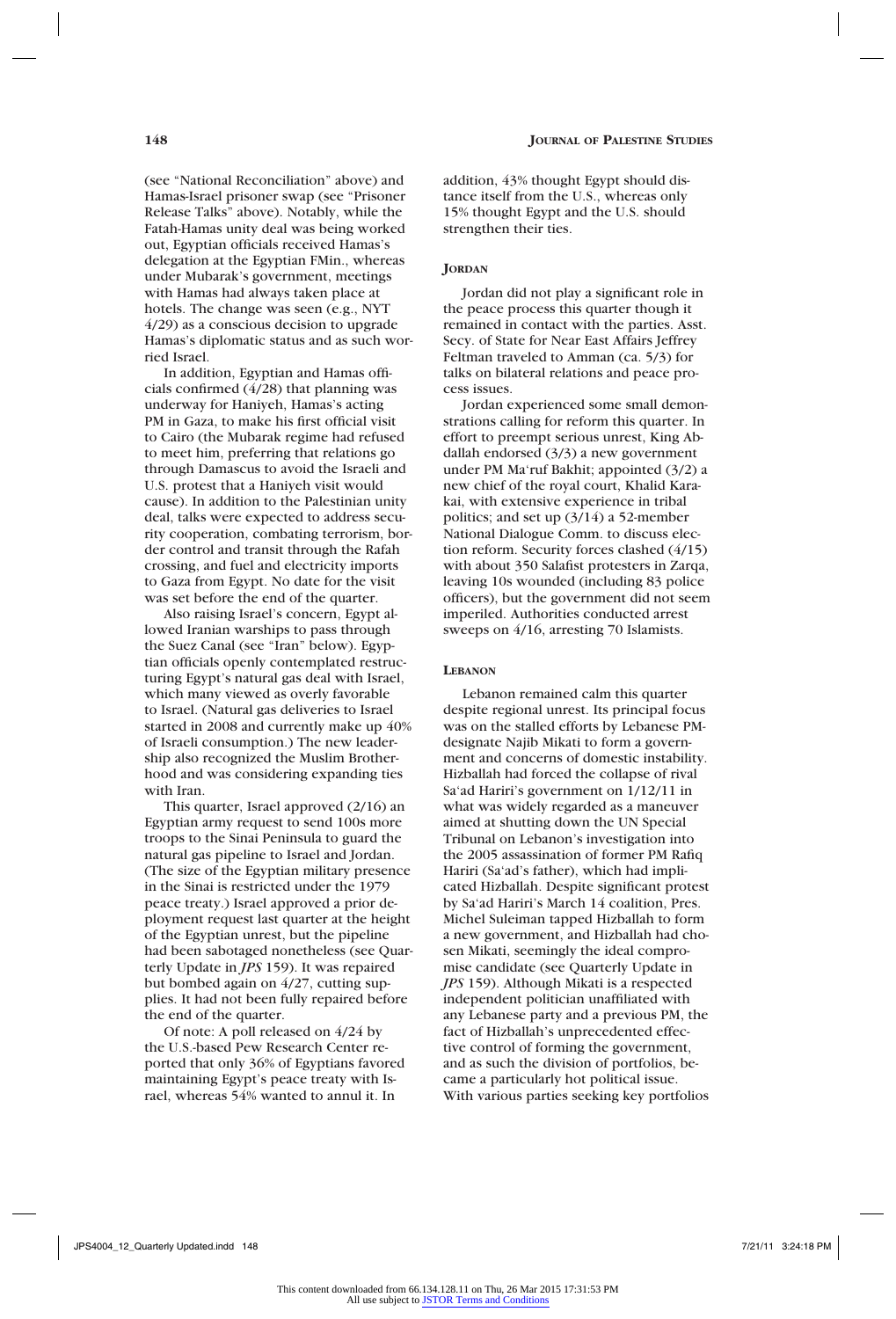(especially the interior, foreign ministry, and defense) either as rewards for participating in a Hizballah government or as tools for asserting power and shaping policy, allocations could not be agreed before the end of the quarter, leaving Hariri's caretaker government in place.

Meanwhile, Secy. of State Clinton pressed (3/2) Congress to continue military aid to Lebanon despite the unresolved government situation. (Lawmakers had previously put military aid on hold for fear it could eventually fall into Hizballah's hands and threaten Israel; see Quarterly Updates in *JPS* 158 and 159 for background.) A month later, however, anonymous U.S. defense officials said (4/2) that Defense Secy. Robert Gates had frozen weapons shipments to Lebanon already back in 1/2011 but had not announced the freeze publicly for diplomatic reasons. The sources confirmed that the U.S. continued to provide training and nonlethal assistance but was in the process of reviewing all security assistance "during this period of government formation." Ca. 5/6, former Lebanese PM Fouad Siniora visited Washington for meetings with congressional leaders and admin. officials to warn against cutting aid to the Lebanese military, saying it would backfire, weaken the army, and aid Hizballah and Iran.

Of note: Sources who had seen the classified U.S. National Intelligence Estimate issued on 2/23 said (3/17) that the report emphasized that U.S. intelligence agencies viewed Hizballah "as a political and social force in Lebanon in addition to the militia officially designated by the United States as a 'foreign terrorist organization.'" Asked for comment, National Security Council spokesman Tommy Vietor only reaffirmed  $(3/17)$  that the U.S. would not engage with Hizballah and would continue "efforts against the group . . . in line with that status."

#### *The UN Tribunal*

Daniel Bellemare, prosecutor for the UN Special Tribunal for Lebanon investigating the Hariri assassination, filed (3/11) an amendment that "expands the scope" of the initial indictment he submitted in 1/2011 (see Quarterly Update in *JPS* 159). A spokesperson for the tribunal in the Netherlands said it could take months for judges to read through the 1,000s of pages of supporting documents submitted before deciding how to act. The original indictment and amendment were secret but were expected to implicate Hizballah.

# *Spy Cases*

On 2/18, a Lebanese court sentenced to death a man convicted of spying for Israel. Since 2009, more than 20 individuals have been charged with spying for Israel and at least 6 have been sentenced to death, though none of the sentences has been carried out.

On 2/16, alleged Hizballah spy Sami Shihab, who escaped from an Egyptian prison during the Cairo uprising in 2/2011, appeared at a televised Hizballah rally in Beirut, proving he had made it back to Lebanon. Shihab was arrested by Egyptian authorities in 4/2009 on charges of organizing a major spy ring that intended to attack Israeli and Egyptian targets inside Egypt. Hizballah denied the accusations (see Quarterly Update in *JPS* 152 for background).

#### *Other Security Issues*

This quarter witnessed several demonstrations of note: On 5/15, 1,000s of Palestinian refugees and Lebanese supporters took part in "March to Palestine," walking to the southern border with Israel to mark the anniversary of the Nakba (see "March to Palestine" above). IDF troops fired into Lebanon, killing at least 10 protesters and wounding 112, some seriously. Lebanon strongly denounced (5/15) Israel's "massacre against unarmed protesters." On 3/13, 10,000s of supporters of the Hariri-led March 14 coalition rallied in Beirut to mark the 6th anniversary of a popular uprising against Syrian troops in the country, demanding that Hizballah be disarmed. Although the demonstration raised tensions considerably, no violence was reported. In addition, 1,000s of Lebanese inspired by the regionwide popular protests rallied in Beirut on 2/27 and 3/6 to call for an end to the sectarian system.

In a briefing at the UN on 3/22, the UN asst. secy.-gen. noted that while the area monitored by the UN Interim Force in Lebanon (UNIFIL) remained "generally quiet and stable," Israel's routine violations of Lebanese air space continued "at high level" in violation of UNSC Res. 1701 which ended the 2006 Lebanon war. In a separate briefing on 3/29, UNSC Special Coordinator for Lebanon Michael Williams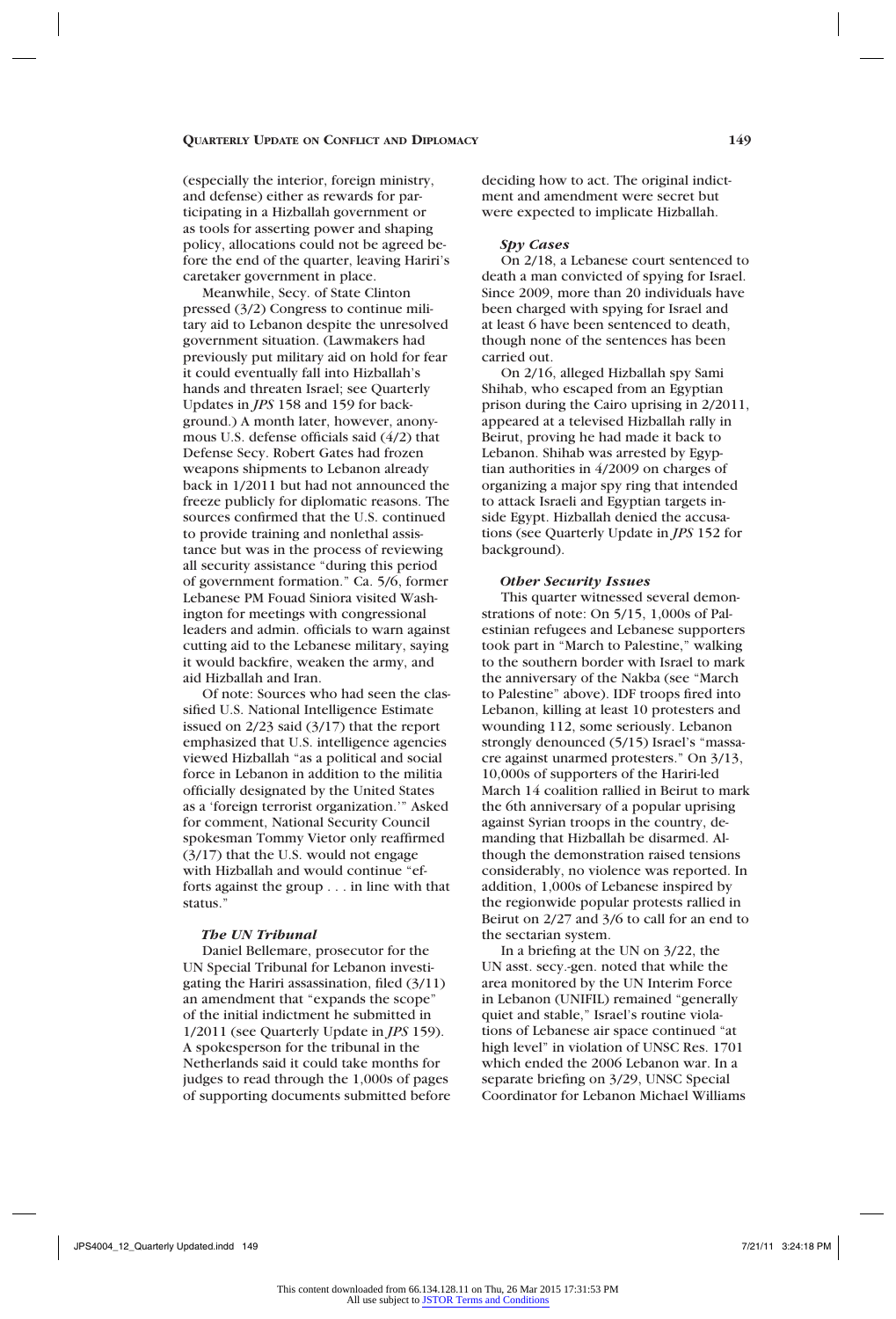also called on Israel to halt its "almost daily violations of Lebanese air space" and expressed hope that Israel would withdraw from the northern part of the disputed village of Ghajar as soon as a new Lebanese government was formed. (Israel had expressed intentions to withdraw last quarter but suspended implementation when Hizballah collapsed the government; see Quarterly Update in *JPS* 159). As if in response, later that day (3/29), Israel released a declassified IDF map claiming to pinpoint nearly 1,000 Hizballah facilities in Lebanon, including 550 bunkers, 300 monitoring sites, and 100 weapons storage facilities in some 270 villages, mostly in southern Lebanon. Hizballah accused (3/29) Israel of fabricating the data and of threatening Lebanon with a de facto target list.

On 3/16, the Lebanese army said it had uncovered and dismantled another Israeli surveillance camera near the southern port city of Tyre. At least 2 similar devices were found last quarter, some remotely detonated by Israel (see Quarterly Update in *JPS* 159).

Two violations of the Blue Line marking the unofficial Israel-Lebanon border took place this quarter: On 3/22, 2 Lebanese shepherds accidentally crossed into Israeli territory, were taken into custody by the IDF, and were then turned over to UNIFIL. On 4/13, an Israeli tank briefly entered a disputed border area near Adaysseh village after an early warning system was triggered by Lebanese picking herbs and flowers in the zone.

In addition, Lebanese youths stoned (4/2) a U.S. embassy convoy visiting Sidon. No one was injured.

#### **Syria**

The increasingly violent clashes between government forces and pro-reform demonstrators across Syria as of mid-March (see under "Regional Affairs" below) had destabilizing effects throughout the region, most directly on Lebanon (Hizballah) and more broadly on regional alliances and the peace process. It also jeopardized Hamas's relations with its Syrian hosts. Hamas officials confirmed (5/2) that as the domestic unrest heated up, the Syrian government exerted intense pressure on Hamas to state publicly its support of the Asad regime against the demonstrators and to take part

in counterdemonstrations supporting the government. Hamas refused, invoking its neutrality on Syrian domestic issues. As Gaza-based Hamas official Salah Bardawin put it (5/2): "The Syrian leadership and other leaderships should understand Hamas's strategic principle not to intervene in the internal affairs of the states." Hamas denied rumors, however, that tensions were so great that it was considering moving headquarters to Qatar.

On the Israeli-occupied Golan Heights, experts reported (e.g., *Washington Times* 4/20) that public support among the Syrian Druze for the Asad regime was strong despite private misgivings. Thousands had rallied in Majdal Shams in support of the government, and there were no demonstrations in support of the protests. The pro-Asad Golan demonstrations reportedly worried Israel, which also feared the Syrian unrest could undermine the security along the common border. Israel also criticized (5/15) Syria's obvious complicity in allowing the demonstrators taking part in the "March to Palestine" to reach the border (see "March to Palestine" above).

# *Peace Talks with Israel*

At the start of the quarter, before the clashes broke out, various U.S. officials explored reviving the Israeli-Syrian peace talks. On 2/22, Pres. Asad received a U.S. congressional delegation headed by Sen. Richard Shelby (R-AL) for talks on the latest developments in the Middle East and stated his interest in reopening negotiations. The U.S. delegation transmitted the message to Israeli PM Netanyahu in Israel on 2/25, but Netanyahu expressed skepticism. Soon after, however, Israeli DM Barak stated (2/28) that Israel would be willing to reopen peace talks with Syria if Damascus was serious about doing so, adding that "the Syrians are signaling, in more than one way, that they are willing to consider an accord," though he did not give details.

Meanwhile, Senate Foreign Relations Comm. chmn. Sen. John Kerry, who had been in discussions with Asad for nearly a year about restarting peace talks (see Quarterly Update in *JPS* 158 for background), reportedly (HA 2/23) drafted terms of reference for resuming negotiations that he planned to share with Netanyahu and Asad on a trip to the region ca. 3/21. By that time, however, the situation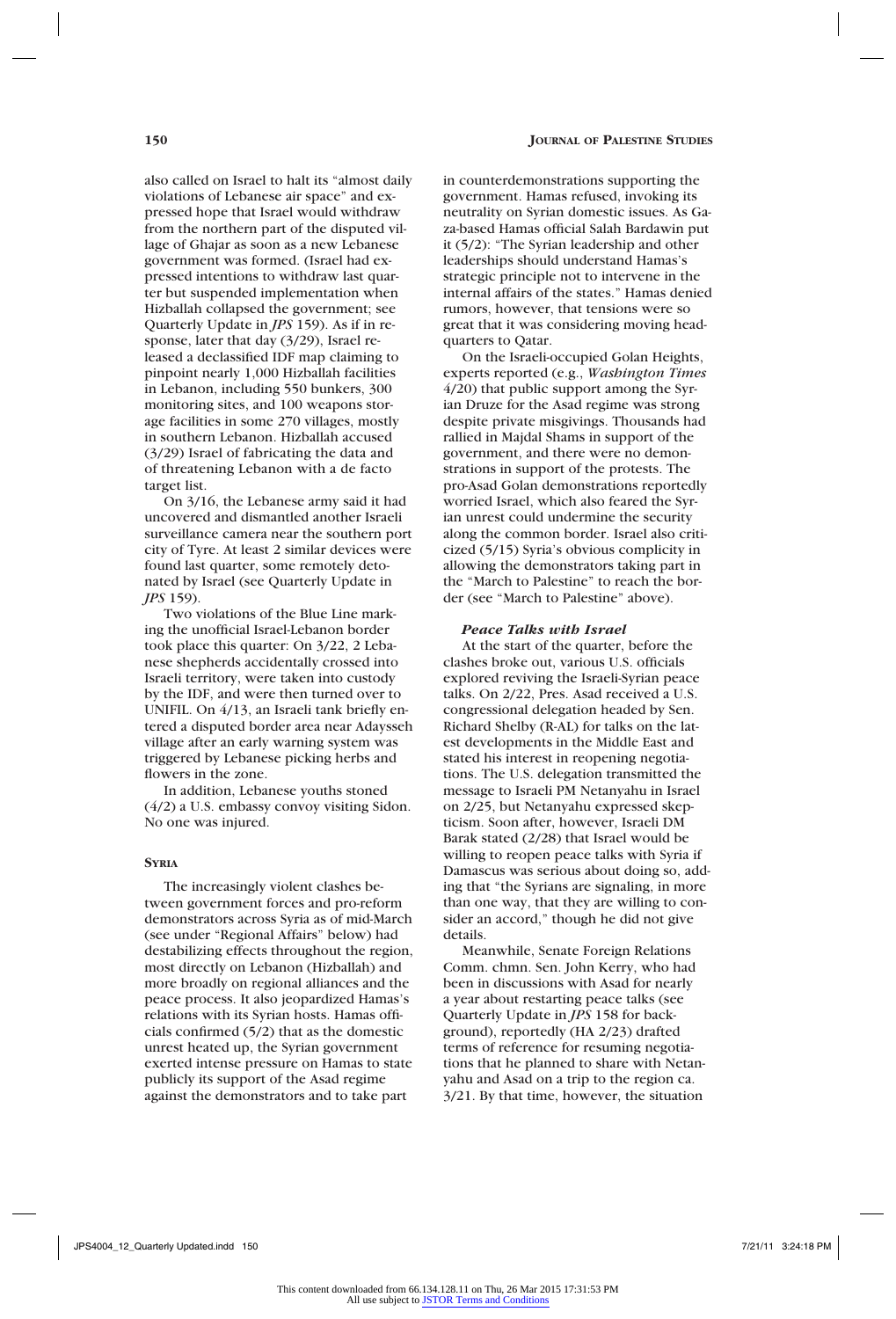in Syria was beginning to deteriorate, and the White House and French government pressed Kerry to put off the trip, arguing the timing was not right given government transition issues in Lebanon and broader regional unrest. On 4/26, State Dept. policy planning dir. Jake Sullivan stated to the press (4/26) that the U.S. would not consider pursuing peace initiatives with Syria while Asad was attacking antigovernment demonstrators.

Meanwhile, WikiLeaks published  $(4/17)$  a  $4/2009$  State Dept. cable revealing that the U.S., since 2006, had given millions of dollars to Syrian political opposition groups and related projects (such as a satellite TV station). In the cable, the senior U.S. embassy official in Damascus urged the State Dept. to reconsider such programs as they "would undoubtedly" be seen by Syria "as tantamount to supporting regime change" and could undermine Obama's efforts to rebuild ties with Damascus.

#### *Other Security Issues*

The International Atomic Energy Agency (IAEA) announced (3/2) that Syria had "agreed in principle" to allow inspectors to tour nuclear sites for the first time since 6/2008, though some details remained to be worked out. Syria ultimately allowed the IAEA to inspect a nuclear facility in Homs on 4/1, but refused to allow inspectors to visit the Dayr al-Zur site bombed by Israel in 2007, which Israeli and U.S. intelligence said was being constructed as a nuclear facility (see Quarterly Update in *JPS* 146). On 4/28, IAEA dir. Yukiya Amano referred to the Dayr al-Zur site as having been a covert nuclear reactor under construction. Later in the day, however, the IAEA released a statement saying it had not yet concluded that the site was definitely a reactor.

# **REGIONAL AFFAIRS**

This quarter, like the last half of the previous quarter, was almost entirely dominated by massive uprisings across the region, largely relegating not only Arab-Israeli affairs and the peace process, but also movement on Iran, to the background. The only item of regional note during the quarter was the end of 'Amr Musa's 10-yr. term as Arab League secy. gen., and his

replacement by Egyptian FM Nabil Elarabi, newly appointed FM after Mubarak's fall on 2/12/11, who was elected to the post on 5/15.

#### *Popular Protests Regionwide*

After largely nonviolent protests unseated Husni Mubarak in Egypt and Zine El Abidine Ben Ali in Tunisia last quarter (see Quarterly Update in *JPS* 159), violence exploded this quarter in Bahrain, Libya, Syria, and Yemen. Although the turmoil focused on domestic matters such as corruption and political repression, the repercussions of these protests are crucial for the Palestinian situation and the Arab-Israeli conflict.

Peaceful antigovernment protests had begun in **Bahrain** last quarter calling for transition to a constitutional monarchy, but on 2/16 began to shift to calls for the ouster of the monarchy altogether. Bahrain's government responded (2/17) by declaring martial law and violently suppressing protests (2/16–19), which only sparked more massive demonstrations. On 2/26, the leader of Bahrain's banned al-Haq party, seen as the hard-line leader of the kingdom's Shi'i majority, returned from exile to throngs of supporters. The first overtly sectarian clashes between the largely Shi'i protesters and the Sunni regime were reported on 3/3 and continued on a near daily basis thereafter. On 3/11, amid the escalating sectarian violence, U.S. Defense Secy. Robert Gates visited the kingdom to show support for the royal family and to urge reforms. Meanwhile, Saudi Arabia (deeply concerned that Shi'i protests in Bahrain would encourage its own Shi'i population in the oil-rich Eastern Province to revolt), secured Gulf Cooperation Council (GCC) approval (3/13) to send 2,000 Saudi and UAE troops along with a Kuwaiti medical contingent into Bahrain on 3/14 to shore up the monarchy; more Saudi troops entered on 3/19. Simultaneously, the king imposed (3/15) a 3-mo. state of emergency, closed schools and offices, deployed the army across the capital, bulldozed (3/16) the main protest camp in Manama's Pearl Square, and later demolished (3/18) the pearl statue itself. Protesters largely left the streets as of 3/20. Through early 5/2011, the government detained 100s of opposition figures, fired an estimated 1,200 public workers who supported the opposition, and disbanded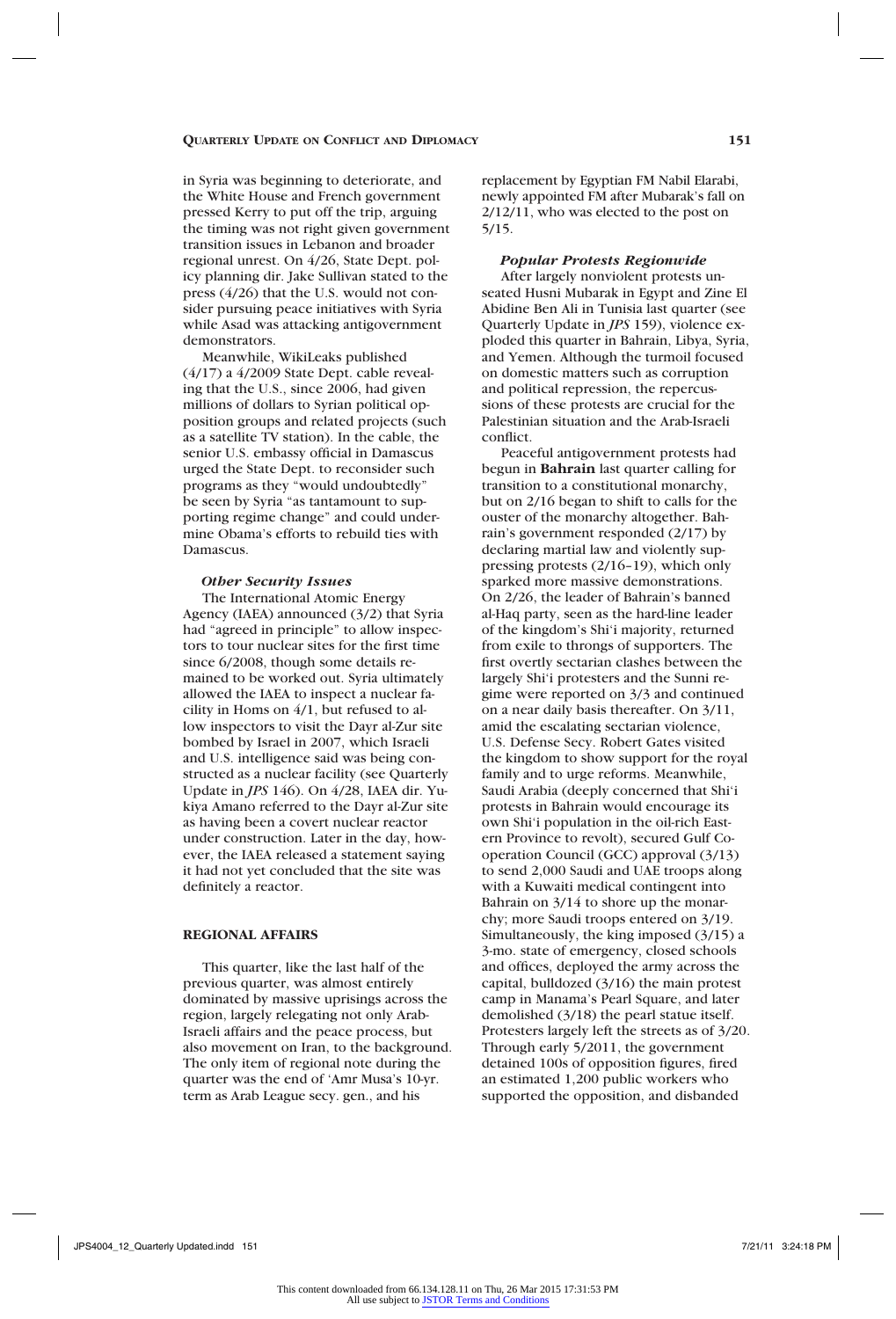(4/14) the country's biggest Shi'i party, al-Wifaq, and the smaller Shi'i party al-Amal for "threatening peace." While tensions remained high, no major demonstrations or violence was reported. On 5/8, the king said he would end the state of emergency on 6/1, 2 weeks ahead of schedule. As of 5/15, Saudi, Kuwaiti, and UAE forces remained in Bahrain.

In **Libya**, as the quarter opened, small clashes had been reported in Benghazi (Libya's 2d largest city and long considered an opposition stronghold) and city residents had called for a major demonstration on 2/17 to demand Col. Mu'ammar Qaddafi's ouster. Protests in 5 eastern cities were violently suppressed on 2/17 by Qaddafi's forces, which then opened fire (2/19) on some 20,000 mourners leaving funerals in Benghazi for the victims, with scores dead and wounded. From there, antigovernment demonstrations and fierce military repression escalated sharply, and opposition groups took up arms. By 2/21, the Libyan government had lost control of most of the eastern part of the country, with significant numbers of military personnel nationwide defecting to support the protesters, and casualties rapidly rising into the 1,000s. Dozens of senior Libyan officials and diplomats began (2/21) to resign in protest over Qaddafi's handling of events. Thereafter, the violence quickly descended into civil war, with neither side able to rout the other. Fighting reached Tripoli (2/22), Libyans and foreigners began fleeing the country (more than 100,000 by 2/25), and rebels declared (3/1) a breakaway provisional government in Benghazi controlling the eastern part of the country. By 3/2, Qaddafi was launching air strikes against rebel strongholds and flying in mercenaries from other parts of Africa, prompting calls from rebel forces and the Arab states for international intervention to impose a no-fly zone.

Meanwhile, Western nations debated whether and how to intervene, with preference leaning toward sending a NATO-led force to impose a no-fly zone. NATO expressed willingness provided that the Arab League first officially recognize the rebels' provisional government and call on the UN to impose a no-fly zone. The Arab League did so on 3/12. On 3/17, the UNSC authorized (10-0, with Brazil, China, Germany, India, and Russia abstaining) "all necessary measures" short of foreign occupation to

protect Libyan civilians, including calling for an immediate cease-fire, imposition of a no-fly zone, and interdiction of ships heading to support Qaddafi's forces. U.S. and British warships and U.S. and French planes began strikes in Libya on 3/19. With the Libyan air force and air defenses all but destroyed by 3/23, NATO took over enforcing the no-fly zone on 3/24. Nonetheless, fierce ground fighting continued without resolution through the end of the quarter.

On 4/4, 22 NATO and Arab nations agreed to set up a fund for humanitarian assistance to rebel-controlled areas of Libya using frozen Libyan assets, though rebel leaders said they intended to use at least some of the money to buy arms. The U.S. was also looking for legal ways to transfer to the rebels the Libyan assets it had frozen since the fighting began. By 5/11, Britain, France, Italy, Qatar, Turkey, and the U.S. all had diplomatic and/or military advisers on the ground (for the U.S., CIA operatives).

In **Syria**, unrest was sparked when a policeman beat a motorist over a traffic violation in Damascus on 2/16, sparking a large spontaneous nonviolent protest denouncing the regime's routine "humiliation" of the masses. The incident's similarity to the event that sparked the Tunisian revolution alarmed the regime and emboldened Syrian activists. An online group emerged on Facebook calling for massive protests after Friday prayers on 3/18 to demand the ouster of the Asad regime. Though only a few dozen protesters turned out in Damascus, the larger rallies in Baniyas (100s protesting), Dara'a (100s), and Homs (2,000) were violently put down by government security forces, leaving 6 dead and 10s wounded in Dara'a. When protests in Dara'a resumed on 3/19, security forces sealed off the city and clashed with the demonstrators. Low-level violence continued until 3/23, when security forces launched a predawn raid into the town, killing 15 protesters. Thereafter, clashes spread quickly and became daily events. By 4/4, demonstrations—although still relatively small (in the 1,000s)—had been held in Baniyas, Hama, Homs, Idlib, Latakia (which was reported to be "near anarchy"), Qamishli, and Sanamein, with the tally of those killed reaching around 100 nationwide. (Only a few protests were reported in Damascus and Aleppo.)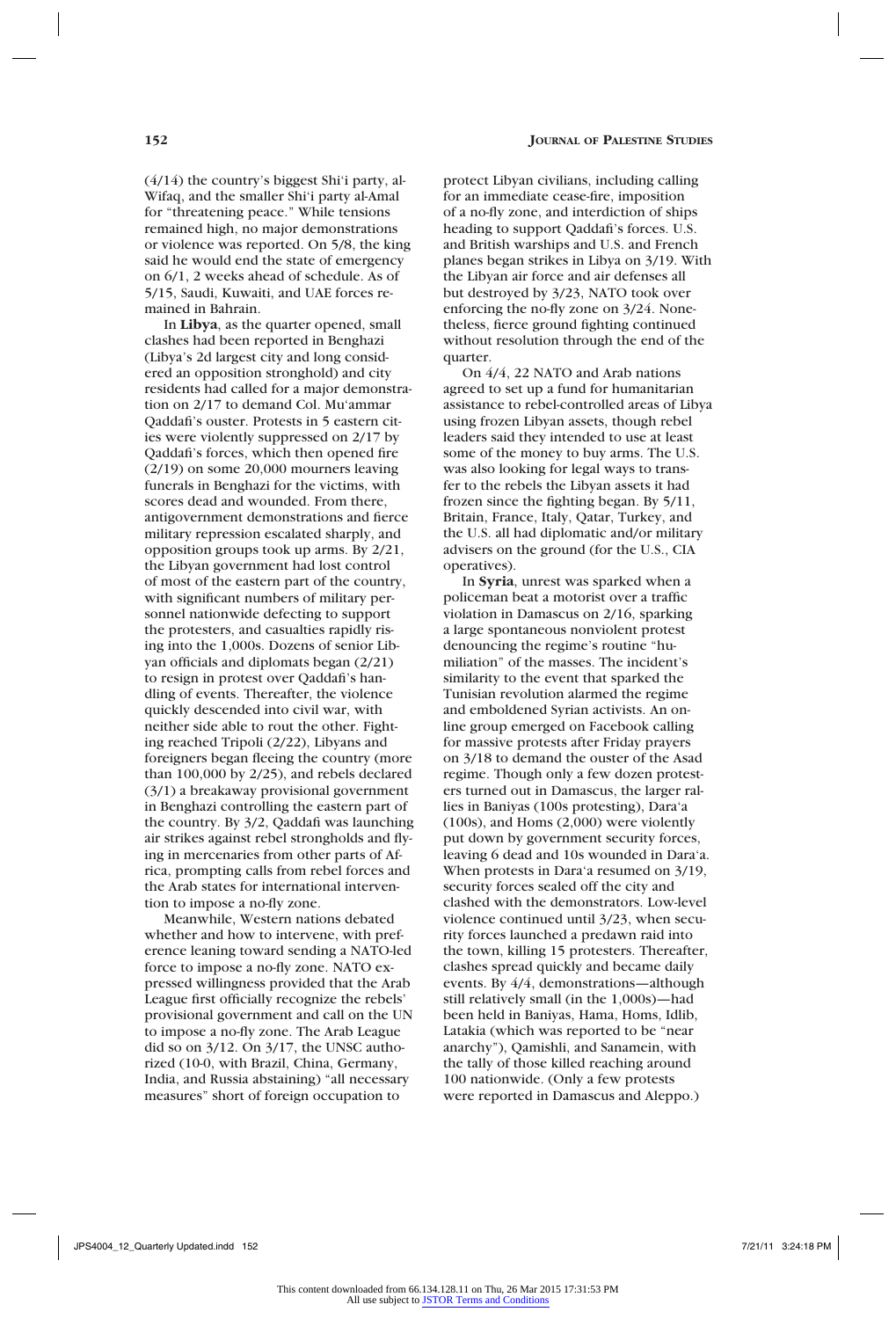Meanwhile, online groups called for mass protests every Friday until the regime fell.

On Friday 4/8, protests were reported in 10s of towns (including Damascus, Dara'a, Homs, Harasta, Latakia, Tartous), with opposition groups claiming that 100,000s participated nationwide with as many as 100 killed and 100s wounded by security forces; no independent confirmation was available. (Throughout the quarter, the Syrian government was able to bar the press and largely shut down communications.) Experts believed (e.g., NYT 4/9) that although the protest movement was maturing rapidly, most protesters were still poor, semirural youths; the urban uppermiddle class, whose participation would constitute a major threat to the regime, was still on the sidelines.

On 4/10, Asad for the first time deployed troops and tanks to surround and cut off towns where protests were held. Notwithstanding, through the end of the quarter, the cross-country Friday protests (4/15, 4/22, 4/29, 5/6, and 5/12) steadily grew more massive (10,000s) and the Syrian government response more extreme. Shelling and sniper fire became routine. In between Friday protests, Syrian forces raided areas where protests or funerals were largest; Baniyas, Dara'a, Homs, Latakia, and the Kurdish region were frequent targets. Still, the various protests seemed isolated, with little overarching organization.

On 4/25, Asad launched a major offensive against Dara'a, the main hotspot, sending tanks and possibly 1,000s of soldiers into the town. Few details leaked out of the sealed town: communications and water were cut, street battles and mass arrests were reported, and many of the protesters took refuge in the central mosque, which was raided in a massive assault on 4/30. Forces finally withdrew on 5/5. Thereafter major raids involving artillery and heavy machine gun fire were made on Homs (5/6, 5/11), Baniyas (5/7), Zabadani village outside Damascus (5/7), and Tal Kalakh near the Lebanese border (5/14–15). In early 5/2011, the military also began house-to-house arrest raids in troubled areas, first in the Damascus suburbs then across the country, mostly targeting men age 18 to 50. In some towns, soccer stadiums, schools, and government buildings reportedly (NYT 5/13) were used as ad hoc detention centers. As of 5/15, rights

groups in Syria estimated that around 900 had been killed, 1,000s wounded, and as many as 10,000 reported missing or arrested since the clashes began.

The international community seemed deeply conflicted over Asad's crackdown. Though the violence was widely deplored, most countries were concerned about the political vacuum and instability the fall of the regime could bring, not to mention widespread belief that international intervention in Syria was inadvisable while NATO actions against Libya were underway. The UNSC proved unable to agree on a resolution, presidential statement, or even a press statement condemning the violence. The Arab League issued (4/27) a generic statement calling on all states in the region to refrain from responding to demonstrations with violence. By late 4/2011, Britain, France, Germany, Italy, Spain, and the U.S. had summoned the Syrian ambs. to warn that if Asad did not refrain from further violence, such steps as arms embargoes, asset freezes, and travel restrictions would follow; on 4/29, the U.S. froze some Syrian assets, and on 5/9 the EU imposed an arms embargo. Turkey sent (4/28) a delegation to Damascus offering closer economic ties if Asad ceased all violence.

There were no signs of fissures within the regime. Although there were some reports (e.g., NYT 4/26) that elements of the military were critical of the raid into Dara'a, by the end of the quarter no defections were apparent. By 4/27, at least 2 parliamentarians from the Dara'a region had resigned in protests and some 200 Ba'ath party members from the Dara'a region and a few low-ranking members elsewhere were rumored to have resigned. Overall, however, at the close of the quarter, the government showed no signs of falling.

**Yemen** last quarter saw large, mainly nonviolent rallies calling for an end to Pres. Ali Abdullah Saleh's 32-yr. rule, citing economic ills, corruption, and expectations that Saleh planned to install his son as his successor. As the quarter opened, nearly daily protests (1,000s of protesters) continued in the capital Sana'a and Taiz. There were frequent reports of fights between pro and antigovernment supporters that occasionally resulted in fatalities, but overall the protests were peaceful. Saleh refused to step down but offered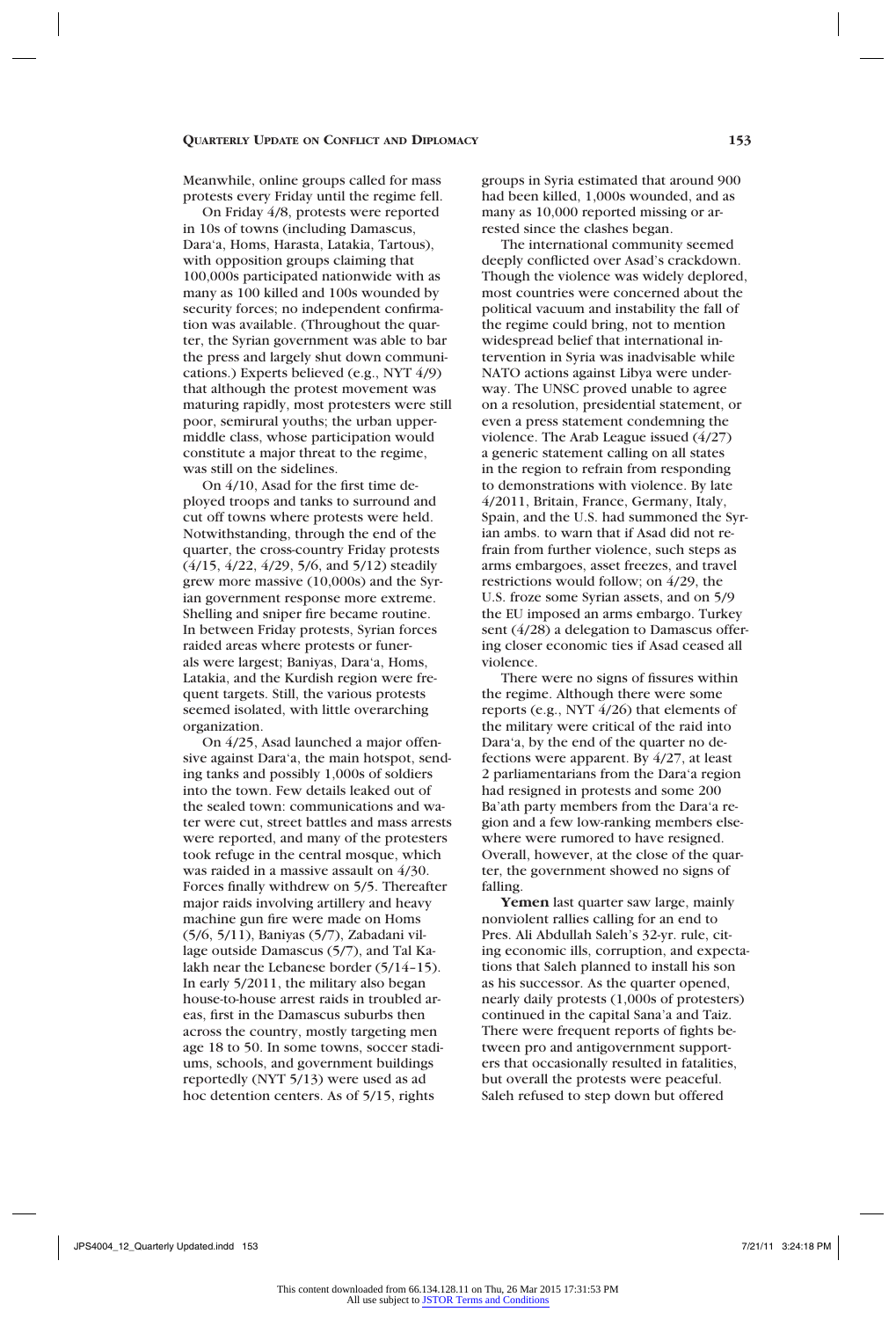numerous reform gestures that fell short of what the opposition could accept to halt the protests. By 2/28, 10 parliamentarians from Saleh's ruling party had resigned in solidarity with protesters, while medical unions, entire tribes and villages, and lawyers and labor unions had joined the demonstrations.

On 3/2, opposition figures, tribal leaders, and influential clerics presented Saleh with a plan for his peaceful transition from power, meeting with him late into the night to discuss it. When Saleh gave no immediate response, protests grew. When he rejected the deal (3/5), progovernment demonstrators (suspected to be plainclothes security forces) became more violent. On 3/10, Saleh offered to discuss amending the constitution, as the opposition had requested last quarter, but the opposition said the move was too late and Saleh must step down. In response, Saleh deployed troops on 3/12, authorizing the use of water cannons, tear gas, live ammunition, and sniper fire to crush the protests. Injuries quickly rose into the 100s but demonstrations grew, now involving 10,000s of protesters.

On 3/18, government troops and supporters opened fire for more than 20 mins. on protesters demonstrating after Friday prayers in Sana'a, leaving at least 47 dead and 100s injured but failing to disperse the crowd. Afterward, Saleh declared a state of emergency, allowing authorities to curtail civil rights and monitor communications, and deployed tanks to protect key government installations. On 3/20, he fired his cabinet, apparently to preempt a mass cabinet resignation to protest the deadly clashes. Over the next 2 days, Yemen's amb. to the UN, several other ambassadors, the country's most influential military commander Maj. Gen. Ali Mohsen al-Ahmar (a relative and close ally of Saleh), and 4 other generals resigned and Saleh's own tribe and another key tribal leader called on him to step down. Popular protests also continued.

Saleh bent to this extreme pressure and on 3/24 reined in the security forces and opened talks with the opposition, saying he would step down if he could arrange "an honorable transfer of power" that would keep the government in "safe hands." In response, 100,000 of Yemenis turned out for the largest protests to date after Friday prayers on 3/25 in Sana'a

calling for Saleh's immediate resignation. Talks on a transfer of power continued on and off through the end of the quarter, with Saleh changing his demands several times, fueling suspicions that he was trying to buy time in hopes that the protests would peter out. Popular rallies continued, numbering in the 100,000s on Fridays and in the 1,000s to 10,000s during the week, with occasional violence reported.

On 4/7, the GCC began efforts to mediate a transition of power. On 4/21, it offered a deal under which Saleh could hand over power to a successor of his choice, with immunity from prosecution for him and his family if he stepped down within 30 days. After some back and forth, Saleh and the opposition agreed (4/26) to sign the deal, but on 4/30 Saleh backed out. On 5/14, a GCC envoy arrived in Sana'a to try to resurrect the deal but with no immediate result. At the close of the quarter, near daily protests were continuing, with around 150 Yeminis killed since clashes began.

Protests inspired by events in Egypt and Tunisia were also reported in **Algeria**, **Iran**, **Iraq** (particularly in the Kurdish zone), **Jordan** (where a new government was sworn in; see Jordan section above), **Kuwait** (where the cabinet resigned on 3/31 over regional developments), **Lebanon** (calling for an end to the sectarian system), **Morocco** (where the king formed a comm. on 3/9 to explore constitutional changes and election reforms), **Oman** (where Sultan Qaboos shuffled his cabinet on 2/27 and on 3/3 replaced several government officials accused of corruption), **Saudi Arabia** (small Shi'i protests in the Eastern Province), the **UAE**, and as far afield as Azerbaijan. None of these regimes appeared seriously threatened, however.

Meanwhile, **Egypt** continued its rough transition, suffering serious incidents of Muslim-Christian sectarian violence (e.g., 3/9, 5/8), continued labor strikes, growing economic concerns (as foreign investment and tourism took flight), and occasional renewed popular rallies when reforms were not thought to be proceeding as expected. Still, Egyptians were still largely optimistic about change: Joyous voters turned out (3/19) for a national referendum on changes to the constitution, which passed with 77% public approval; elections were promised (3/30) by 11/2011; the supreme court dissolved (4/16) Mubarak's National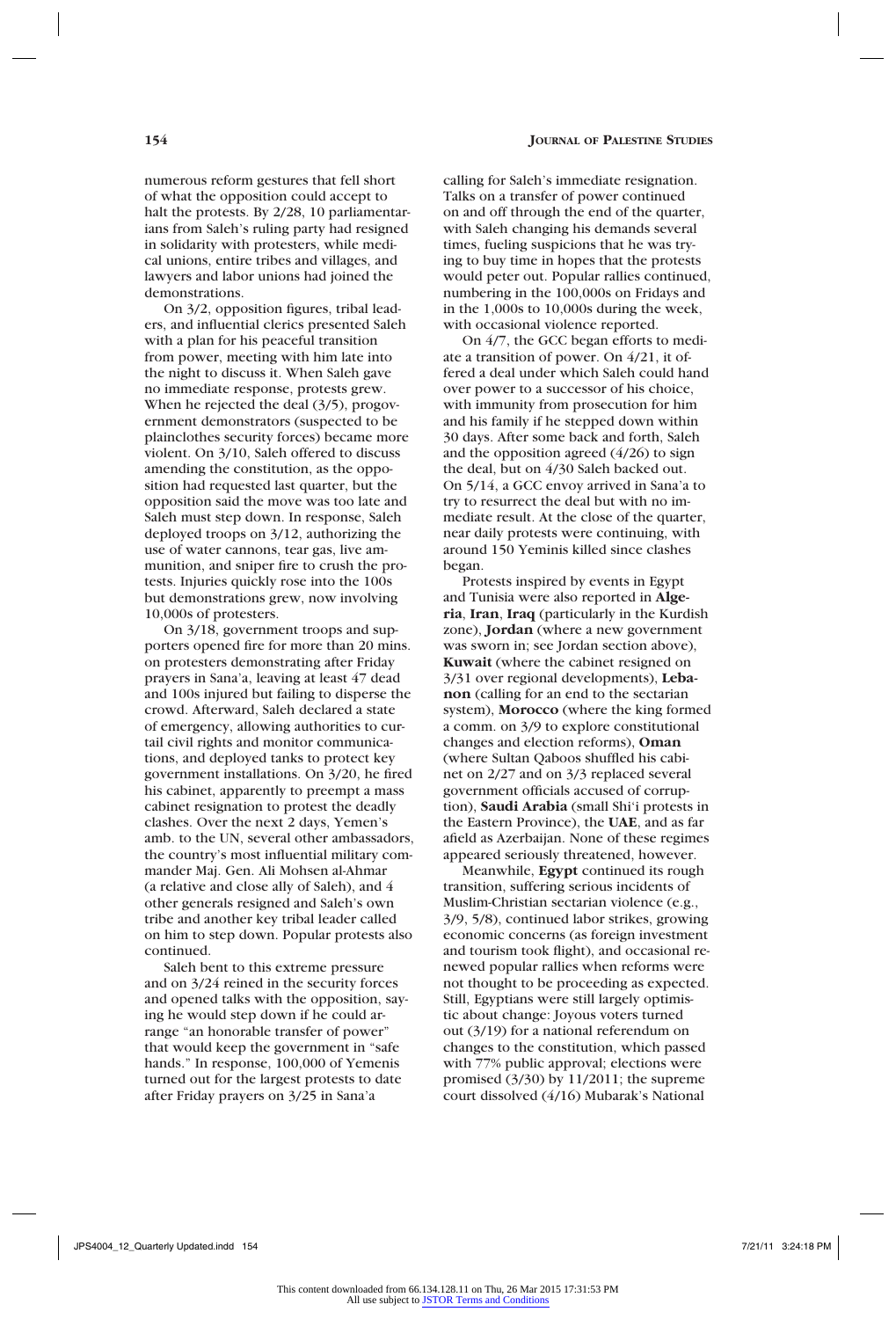Democratic Party; and military authorities arrested Mubarak (4/13), his wife (5/13), and various other former senior officials on corruption charges.

In **Tunisia**, massive protests were held on 2/20 to demand a new interim government that excluded Ben Ali allies. As a result, PM Rachid Ghannoushi resigned and a new transitional government was appointed 2/27 that set (3/3) elections for 7/2011. At the close of the quarter, voter registration and other election preparations were underway, but some officials feared there would not be enough time to put adequate systems in place to guarantee free, transparent elections and that voting might have to be postponed.

# *Turkey*

This quarter, Turkey's involvement in Arab-Israeli affairs was largely limited to encouraging the Fatah-Hamas reconciliation efforts (see "National Reconciliation" above).

Relations with Israel remained strained over the 5/2010 *Mavi Marmara* incident (see Quarterly Update in *JPS* 157). When the U.S.-based Free Gaza Movement and the Turkish aid group Humanitarian Relief Fund announced their intention to send a 2d aid flotilla to Gaza to mark the anniversary of the incident, Israeli PM Netanyahu asked (4/1) the UN to help block the flotilla. UN Secy.-Gen Ban Ki-Moon noted (4/1) Israel's concerns but did nothing more. Soon after, members of Congress sent (5/12) a letter to Turkish PM Recep Tayyib Erdogan urging him to prevent the departure of another flotilla. He did not respond, but ultimately the voyage was canceled.

Turkish pres. Abdullah Gül cautioned in a *New York Times* op-ed (4/20) that Israel would have to adapt to the regional changes brought on by the Arab Spring (see Doc. A4), stating that "Sooner or later, the Middle East will become democratic, and by definition a democratic government . . . cannot afford to pursue foreign policies that are perceived as unjust, undignified and humiliating by the public" and that therefore creation of a Palestinian state and a true, lasting Arab-Israeli peace were necessary. He also criticized the U.S. for failing to rise to its "long-overdue responsibility to side with international law and fairness when it comes to the Israeli-Palestinian peace." On 4/25, Obama

phoned Erdogan to urge Turkey to improve relations with Israel in light of the ongoing regional unrest. Turkey did not publicly comment.

#### *Iran*

With so much attention focused on the popular protests across the Arab world, there was little action this quarter regarding Iran. Israeli PM Netanyahu argued (4/6) that the changes underway in the Arab world might increase the threat from Iran and thereby make it harder for Israel to make concessions to the Palestinians in the peace process. In an opinion piece published in the *Christian Science Monitor* on 4/27, Israel's former dep. national security adviser Chuck Freilich argued that given popular uprisings spreading across the Middle East, the U.S. should take the lead "both [in] public and behind the scenes" to topple Iran's regime. He encouraged the Obama admin. to prioritize public and private encouragement to the Iranian people to rise up, including by providing "significant financial and material . . . directly . . . [and] covertly." Obama had already shifted his tone on Iran significantly. In a 3/21 address to the Iranian people to mark the Persian new year, he spoke in support of dissidents seeking democratic reform, denounced the government's "persecut[ion] . . . of hundreds of prisoners of conscience," and quoted Iranian poet Simin Behbahani, considered the "poet laureate of Iran's democratic opposition movement."

Israel and the U.S. were also concerned when Iran dispatched (2/16) 2 Iranian military vessels on a mission to Syria via the Suez Canal, marking the first time Iran had tried to cross the canal since the 1979 Iranian revolution. Though Iran stressed that the ships were not headed for military maneuvers but to "carry the message of peace," the move was widely seen (e.g., *Washington Times* 2/21) as Iran's test of whether Egypt's new interim military rulers would maintain deposed Pres. Mubarak's foreign policy lines, which generally opposed efforts to expand Iran's regional influence and aligned with the U.S. interests in the region. Though Israel protested (2/16) the "serious provocation by Iran," Egypt's Defense Min. approved the passage of the vessels on 2/18, saying that since they were not carrying military equipment or nuclear or chemical contents, international convention dictated that they be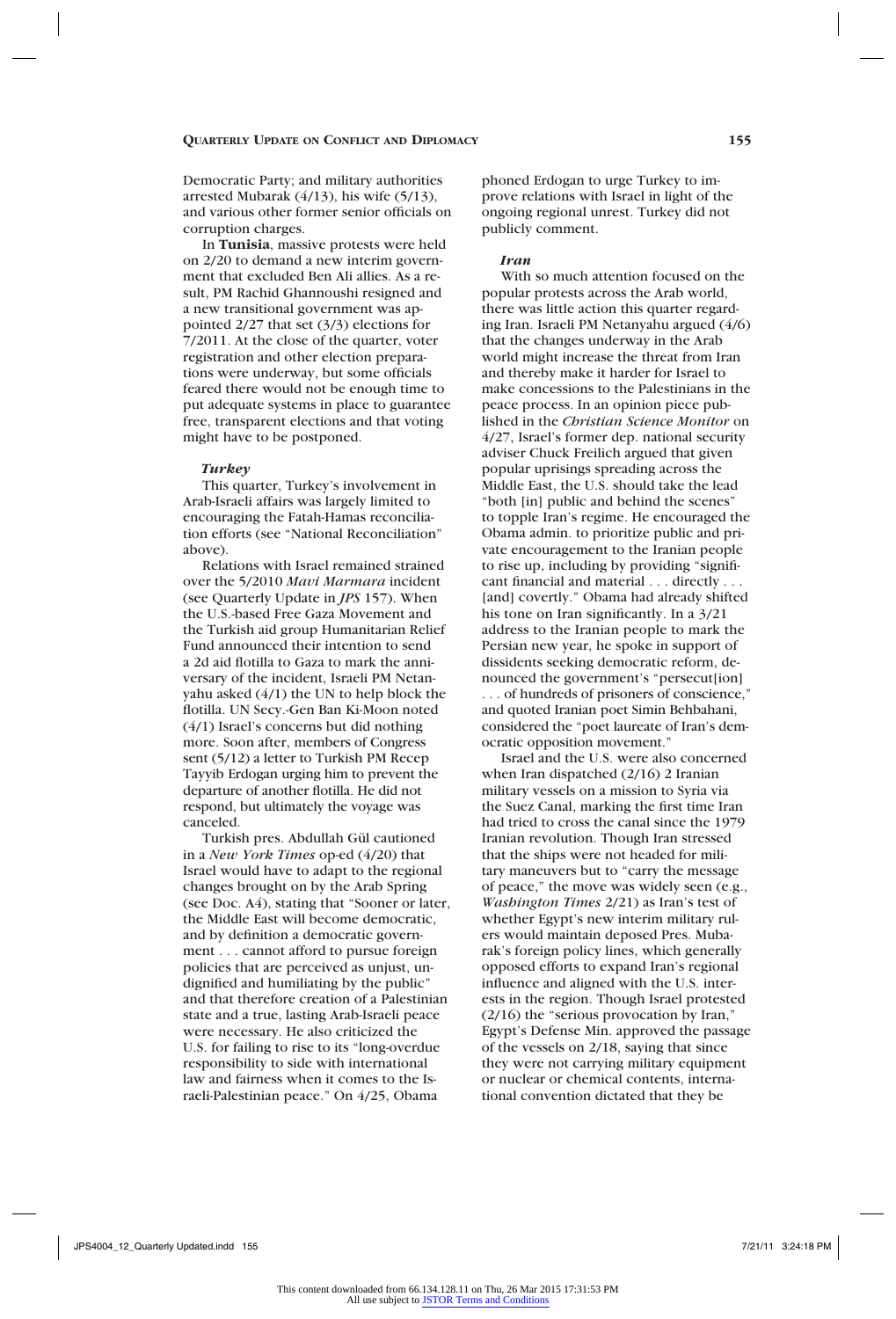allowed to pass. The ships crossed the canal on 2/22, arrived in Syria on 2/24, and were not mentioned again.

Meanwhile, Israel's former Mossad chief Meir Dagan, speaking for the first time since his retirement, said (5/6) that it would be "a stupid idea" to launch a military strike on Iran, since it might not meet its objectives and could lead to a long war, recommending covert actions to undermine Iran's nuclear effort. His position ran counter to Israel's official policy of encouraging threats of military action against Iran as long as it continues its nuclear program.

Iran experienced some popular protests in response to the Arab Spring: some were against Pres. Mahmud Ahmadinejad's government (e.g., 2/16, 2/20, 3/1) and others were in solidarity with protesters in Bahrain and against Saudi intervention there (e.g., 3/17, 4/20–22). More significant, however, was an open rift that developed between Ahmadinejad and Iran's supreme leader Ayatollah Ali Khamenei in mid-4/2011. Ahmadinejad, in his ongoing effort to centralize his authority (see Quarterly Update in *JPS* 159), had fired Intelligence M Heydar Moslehi in retaliation for Moslehi's firing of a senior ministry official who was his (i.e., Ahmadinejad's) close ally and (it was widely believed) in order to install a new intelligence minister whom he could control. The apparent attempt to co-opt the intelligence ministry prompted Khamenei to order (4/20) Moslehi reinstated and to warn (4/23) that he would intervene further in politics if he felt the nation's interests were being "neglected." The parliament, also sparring with Ahmadinejad (see Quarterly Update in *JPS* 159), endorsed Khameini's order the same day. After Khamenei imposed Moslehi's reinstatement, Ahmadinejad stayed home for 11 days in what sources called (NYT 5/7) "a visible fit of pique." Ca. 5/4 several close associates of Ahmadinejad were arrested in what was seen (NYT, *Washington Post*  [WP] 5/7) as increased pressure from the clerical establishment on the president. On 5/8, he reemerged and endorsed Moslehi's reinstatement.

Meanwhile, there was no progress toward renewing nuclear talks this quarter. Iran delayed responding to EU foreign policy chief Catherine Ashton's 2/2011 letter proposing further talks (see Quarterly Update in *JPS* 159) until 5/10, when it accepted in principle if the talks were held

"without pressure," which analysts construed (e.g., WP 5/11) to mean that Iran would continue to refuse to discuss uranium enrichment.

In testimony to the Senate intelligence comm., U.S. national intelligence dir. James Clapper summarized (2/18) what he expected to be the conclusion of the forthcoming classified National Intelligence Estimate (NIE): that Iran had resumed "early stage R&D work on aspects of the manufacturing process for a nuclear weapon." While Clapper refrained from estimating when Iran might have a weapon, his testimony represented a reversal of the controversial 2007 NIE, produced roughly every 2 yrs., which had suggested that Iran had ceased such work in 2003 (see Quarterly Update in *JPS* 147). The intervening NIE report, of 2009, had suggested that Iran was "keeping open the option to develop nuclear weapons" and continued "to develop a range of capabilities that could be applied to producing nuclear weapons," but had not yet made a decision to revive its nuclear weapons pursuit. The final NIE was submitted to Congress on 2/23 but not released publicly. Soon after, IAEA head Amano stated (3/7) that Iran may have been working on a nuclear arms program later than 2004. Clarifying, he stated: "We are not saying that Iran has a nuclear weapons program. We have concerns, and we want to clarify the matter," but Iran had not been cooperating with IAEA inspectors. The UN, however, said on 5/11 that Iran was actively seeking to develop nuclear and ballistic missile technology, though recent sanctions had "constrained" its efforts.

Meanwhile, Iran reported (2/25) without explanation that it had been obliged to remove fuel rods from the reactor at its Bushehr nuclear power plant that was to begin providing electricity to the national grid in 2/2011. Many experts (see NYT 2/26, WP 2/27) suspected sabotage, including possibly the Stuxnet computer worm (see Quarterly Update in *JPS* 158). Experts speculated (4/25) that the Stuxnet virus had not been fully contained, was still popping up in new places, and had destroyed more than 10% of Iran's centrifuges for refining uranium. On 4/25, Iran acknowledged that it was facing a new cyber attack targeting its nuclear facilities by a new computer worm named "Stars"; Iran blamed Israel and the U.S. The Bushehr plant finally went online on 5/10.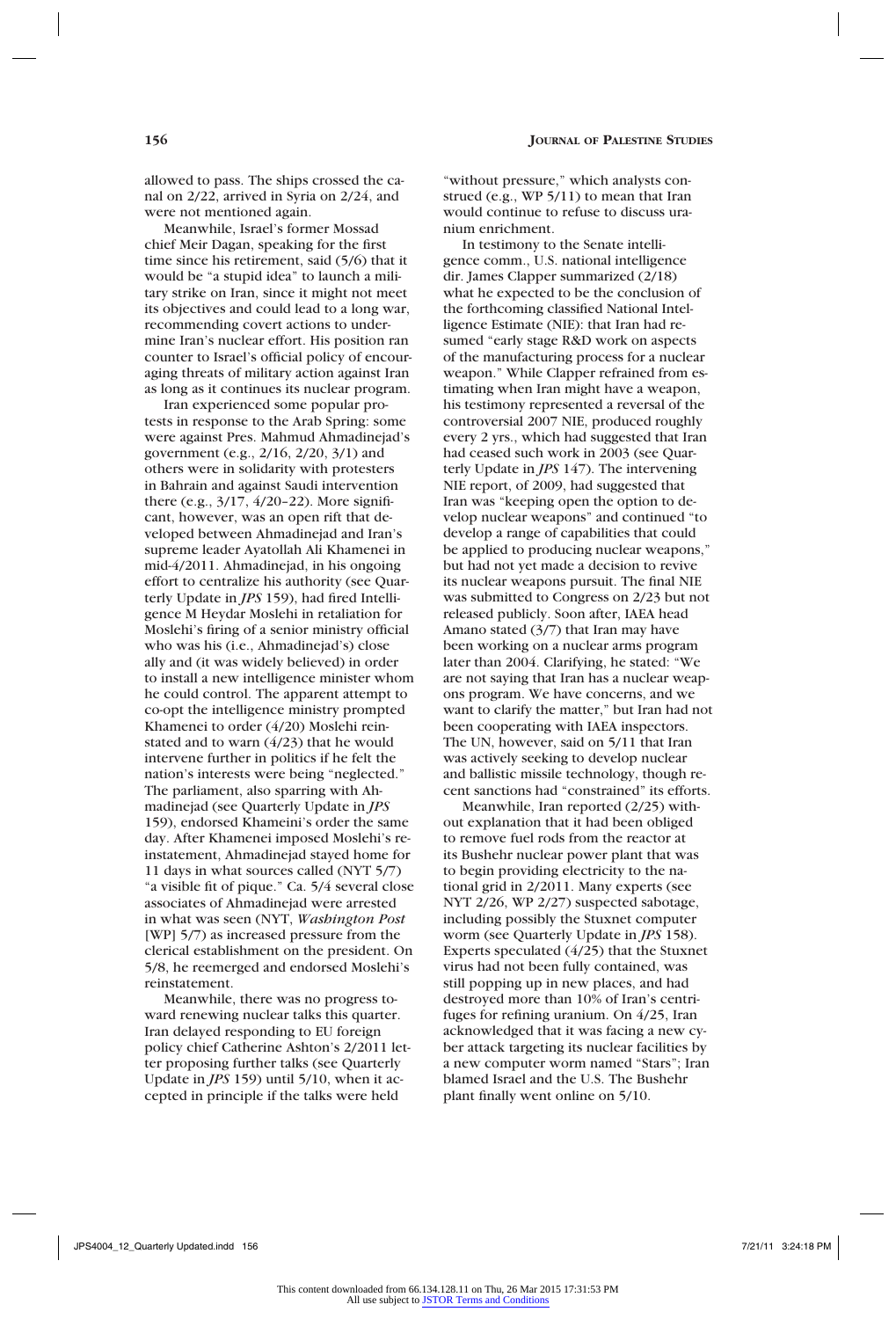# *Other*

On 4/5 an unidentified plane entering Sudanese air space from the Red Sea fired a missile at a car, killing its 2 passengers—at first reported to be a Sudanese national and Hamas's 'Abd al-Latif Ashkar, who according to Israel had replaced senior Hamas military commander Mahmud al-Mabhuh (assassinated by a suspected Mossad hit team in the UAE in 1/2010)—before flying back the way it came. Sudan, which has long been a route for arms smuggling to Gaza, quickly stated (4/5) that the strike was "absolutely an Israeli attack," but questions arose when Sudan later identified (4/6) both of those killed as Sudanese and Hamas stated (4/6) that no Hamas members had been harmed. On 4/10, Sudan announced that remnants of the missile fired at the car had been identified as a U.S.-made Hellfire missile, noting that the only countries in the region to have purchased Hellfires are Israel and the UAE. Israel, which was suspected in a similar air strike on Sudan in 2009 (see Quarterly Update in *JPS* 152), neither confirmed nor denied involvement.

# **INTERNATIONAL**

#### **United States**

The Obama admin. remained divided this quarter over how best to proceed on the stalled Israeli-Palestinian peace process. Some senior officials, including Secy. of State Clinton, continued to press for the U.S. to present its own substantive peace proposal as a basis to relaunch talks, whereas the other camp, led by Obama's chief Middle East adviser Dennis Ross, recommended taking no action given the instability in the region, the ill will between the parties, and the Fatah-Hamas reconciliation (see Quarterly Update in *JPS* 159 for background).

#### *U.S.-Israel Relations*

In an interview with the *Wall Street Journal* published on 3/7, Israeli DM Barak indicated that Israel might request an additional \$20 b. of U.S. military aid in light of the popular uprisings across the Arab world. IDF chief of staff Lt. Gen. Benny Gantz had ordered a wholesale reassessment of potential threats to Israel given the regional instability and contingency plans to address them. When it was presented to IDF senior officers on 3/14, Israeli military intelligence chief Maj. Gen. Aviv Kochavi

highlighted various worst-case scenarios, including the possible fall of the Jordanian monarchy, Egyptian abrogation of the peace treaty with Israel and instability on that border, and increased probabilities of conflict with Iran. As Barak anticipated, the assessment concluded that defense against these possibilities would require significant upgrades in IDF personnel, training, and operational programs—the bottom line being a recommendation that Israel ask the U.S. for an extra \$20 b. over several years. Israeli sources expected Barak to broach the subject with U.S. Secy. of Defense Robert Gates when Gates visited Israeli and Palestinian officials on 3/24–25 to discuss regional affairs, but there was no indication Israel formally made the request. Gates reiterated U.S. support for Israel's right to self-defense, saying "no sovereign state can tolerate having rockets fired at its people," but urged Israel and the Palestinians not to use regional unrest as an excuse to put off peace talks. In an address to the Anti-Defamation League's annual conference in Washington on 4/2, Obama adviser Ross stated that regional turmoil made it increasingly important that Israel receive tangible security guarantees in exchange for concessions to the Palestinians.

Israeli pres. Shimon Peres visited (4/4–8) the U.S., meeting with Secy. of State Clinton at the State Dept. on 4/4 and with Obama at the White House on 4/5 to discuss the peace impasse and prospects that the PLO would bring a resolution to the UN in 9/2011 seeking recognition of a Palestinian state. He also called on the U.S. to release jailed spy for Israel Jonathan Pollard, handing the president a letter from Pollard (dated 4/1) asking him to "please send me home to Israel now." Pollard, an American citizen, applied for and was granted dual Israeli citizenship in 1995, while in prison. Peres also met with congressional leaders on Capitol Hill on 4/6.

Of note: Israel's chief Ashkenazi rabbi Yonah Metzger used his 4/14 Shabbat sermon to warn that Obama must prove he is a friend of Israel and "immediately free Pollard" before pressing Israel to renew peace talks, saying American Jews would not help reelect him if he did not grant Pollard clemency.

# *Congress*

Following Judge Richard Goldstone's 4/1 open letter qualifying some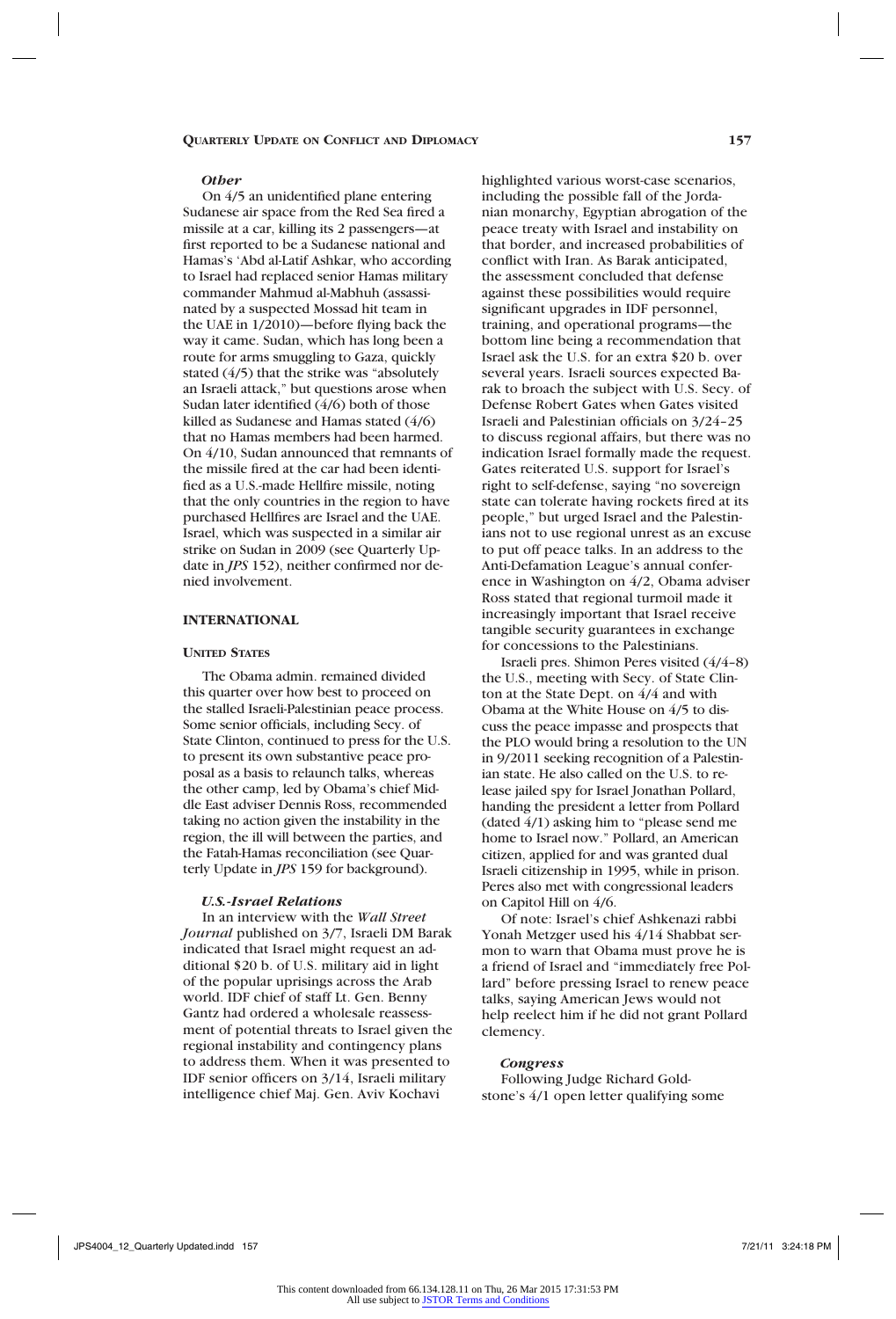low), Sens. Kirsten Gillibrand (D-NY) and James Risch (R-Idaho) began (4/8) circulating a measure (S. Res. 138) calling on the UN Human Rights Council (UNHRC) to rescind the Goldstone Report; the measure passed on 4/14 by unanimous consent. Simultaneously, Reps. Joe Walsh (R-IL) and Ileana Ros-Lehtinen (R-FL; chair of the House Foreign Affairs Committee) and Sen. David Vitter (R-LA) began circulating companion measures (H. Res. 1501 and S. Res. 923) that would withhold U.S. payments to the UN until the report was rescinded. Reps. Robert Dold (R-IL) and Gary Peters (D-MI) circulated another measure (H. Res. 232) urging the admin. to "take steps to reverse the damage done" by the Goldstone Report. At the end of the quarter, these last 3 measures had been referred to committee. By 4/12, Rep. Ros-Lehtinen was also drafting a revision to the United Nations Transparency, Accountability, and Reform Act of 2009 (H. Res. 557) that would "make it U.S. policy to demand that the UN General Assembly revoke and repudiate the Goldstone Report and any UN resolutions stemming from the report, and . . . refund to U.S. taxpayers their share of the costs for the report and its follow-on measures," but as of the end of the quarter, she had not formally submitted it. In addition, 22 House reps. sent (ca. 4/14) a letter to UN Secy.-Gen. Ban Ki-Moon, urging him to override the UNHRC (which had said on 4/2 that it would continue to consider the Goldstone Report an official document unless the authors formally asked it to be revoked) and remove the report from the UN's official record.

conclusions he and his team reached in conducting the UN investigation into OCL (see Doc. A1 and "Goldstone Report" be-

Following the signing of the Fatah-Hamas unity agreement, 27 Democratic senators sent (5/6) a letter to Pres. Obama urging him to halt aid to the PA unless the unified government reaffirmed the Quartet principles. The senators were concerned that while existing U.S. law bars aid to a Palestinian government that includes Hamas, some experts had argued that "government" could be liberally interpreted to allow U.S. aid to continue if Hamas members are in the legislature but excluded from the cabinet. Separately, Reps. Kay Granger (R-TX) and Nita Lowey (D-NY), heads of the House appropriations subcomm., sent (ca. 4/28) a letter to Abbas

warning that they would take steps to block disbursement of the \$550 m. of U.S. aid to the PA budgeted for 2011 if he formed a government with Hamas.

In light of the 3/11 murder of 5 West Bank settlers, 49 members of the Republican Study Comm., the conservative caucus of the House Republicans, sent (3/28) a letter to Secy. of State Clinton denouncing the admin. for pressuring Israel on settlements instead of urging the PA to address incitement. A bipartisan group of 27 senators sent a letter to Clinton on 3/29, asking the admin. to force the PA to halt "dangerous incitement," which they say "includes the glorification of terrorists and jihad and anti-Semitic stereotypes in the Palestinian media." A similar letter signed by 46 members of the House was sent to Pres. Obama on 3/31.

Senior House Republicans Dan Burton (R-IN; chair of the House's Europe Subcommittee), Ileana Ros-Lehtinen (R-FL), and Steve Chabot (R-OH; chair of the House Middle East Subcommittee) introduced (3/10) the draft Jerusalem Embassy and Recognition Act of 2011 (H. Res. 1006) that would strip the president of his power to waive requirements to move the U.S. embassy from Tel Aviv to Jerusalem as permitted under the 1995 U.S. Embassy Act. Obama (like Presidents Bill Clinton, George H. W. Bush, and George W. Bush before him) has consistently invoked the national security waiver. The White House would likely dismiss any law removing the waiver on the grounds that it is unconstitutional because it constrains the president's executive authority to set foreign policy. The measure was referred to committee on 3/29 with 31 cosponsors but did not progress further during the quarter.

At the height of the U.S. budget debate that threatened a government shutdown, at least 11 of 13 freshmen senators and 65 of 87 freshmen reps., all Republicans, signed companion letters to the House and Senate Republican leaders (Doc. D1) in 4/2011 stating: "As we work to reduce wasteful government spending, we recognize that providing for the national defense is a constitutional responsibility of the federal government. Therefore, we must continue to prioritize the safety of our nation and the security of our allies, including Israel."

In late 4/2011, a bipartisan delegation of U.S. House reps. visited Israel and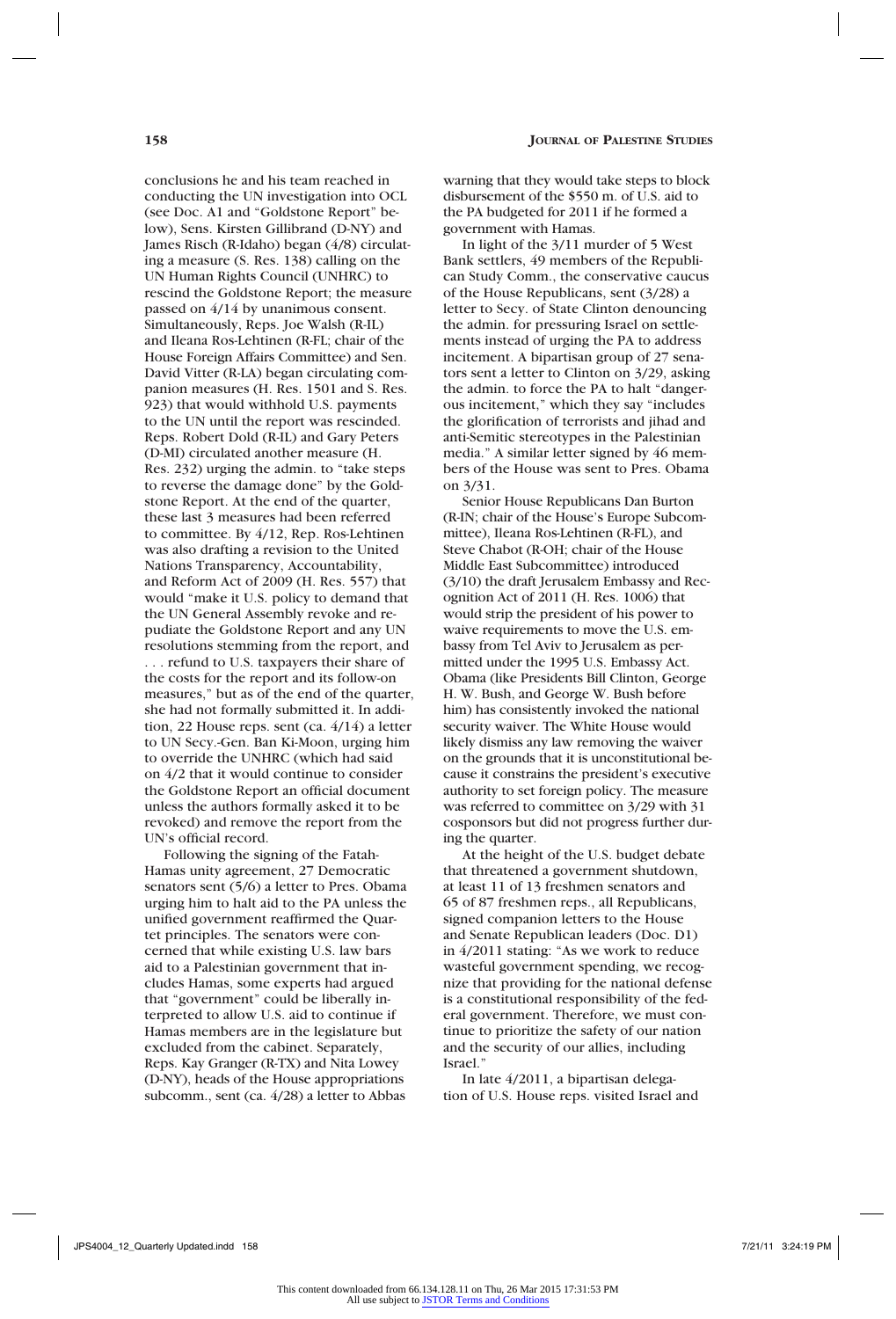met with PM Netanyahu and opposition leader Tzipi Livni to discuss Israel's safety and security in light of the prodemocracy uprisings across the region and "the everpresent threat posed by Iran's nuclear weapons program."

#### *Lobbies*

Days after vetoing the UNSC res. on settlements, Obama met (3/1) with 50 top members of the Conference of Presidents of Major American Jewish Organizations at the White House, urging them to speak to their colleagues in Israel and to "search your souls" over Israel's seriousness about making peace. He also stressed his "opposition to any effort to delegitimize [Israel] or single it out for criticism."

AIPAC arranged (4/13) a conference call with more than a dozen pro-Israel members of Congress—including Reps. Barney Frank (D-MA), Henry Waxman (D-CA), Howard Berman (D-CA), Nita Lowey (D-NY), and Eric Cantor (R-VA)—to discuss "how best to promote Israel" during Netanyahu's upcoming 5/2011 visit. The call was also aimed at urging members of Congress to press the Obama admin. to take Israel's security concerns into consideration when responding to the antigovernment uprisings across the region, noting that Netanyahu saw real danger for Israel in the regional uprisings.

To cap its annual conference in Washington, the critically pro-Israel J Street organized (3/1) more than 700 activists for a lobbying day on Capitol Hill. In 240 separate meetings, activists urged continued robust foreign aid to Israel and the PA. J Street pres. Jeremy Ben-Ami also led a delegation to Ramallah on 5/8 to meet with Abbas, who urged J Street to lobby Congress to continue aid to the PA despite the unity deal with Hamas. Abbas reiterated that he would return to peace negotiations with Israel if the U.S. offered a plan for the creation of a Palestinian state on 1967 lines with agreed land swaps and a 2–3-mo. halt to Israeli settlement construction. Ben-Ami pledged to deliver the message to the White House personally.

American Jewish and Latino leaders held (3/27–28) a conference in San Antonio to discuss building bridges and alliances between their communities. Attendees included the heads of universities and Jewish and Hispanic organizations, former U.S. House speaker Newt Gingrich

(who declared his candidacy for president on 5/12), and the wife of Christians United for Israel founder John Hagee. Participants identified "common values and interests" ranging from equal opportunity in education and immigration reform to "protecting the State of Israel" and combating racism. Agreed action items included: organizing trips to Israel for influential Latino leaders and media reps. (with the stated aim of teaching Latinos about the Israeli education system and immigration programs); increasing coverage of national security issues on the Spanish-language TV network Univision; and developing and lobbying for programs to "pass on the story of Israel's formation to the next generation, whether through schools or religious institutions." An opinion poll of American Jews and Latinos conducted for discussion at the conference and released on 3/30 showed that 48.1% of Latinos believed the U.S. was "too supportive" of Israel; 34% of Latinos identified more with Israel, while 21.3% identified more with Palestinians (the remainder saying neither or both equally); 46.3% of Latinos believed there was anti-Semitism in the Latino community, as did 58.3% of Jews; and 31.9% of Latinos believed there was anti-Latino sentiment among Jews, as did 30% of Jews.

Jewish donors in Washington and New York issued (3/29) an open letter calling on regional Jewish federations to monitor or pull donations from Jewish community centers that support "cultural activities that denigrate Israel," citing as an example the New York Jewish Community Center's financing of a film festival that included a film portraying the difficult conditions for non-Jewish minorities in Israel. One signatory of the letter said the point was not "to infringe on anyone's freedom of expression, but why should it be from my federation contributions?"

Dr. Alexander Mashkevich, pres. of the United Israel Appeal's annual conference of Jewish leaders in Washington and pres. of the Euro-Asian Jewish Congress, announced (ca. 4/9) his plan to form a pro-Israel international news network, similar to al-Jazeera and the BBC, to combat the delegitimization of Israel in the media and to influence public opinion. It would offer only news programs in Arabic, English, French, and Spanish. He said that he would lobby other U.S. Jewish philanthropists to contribute and that "in about three–four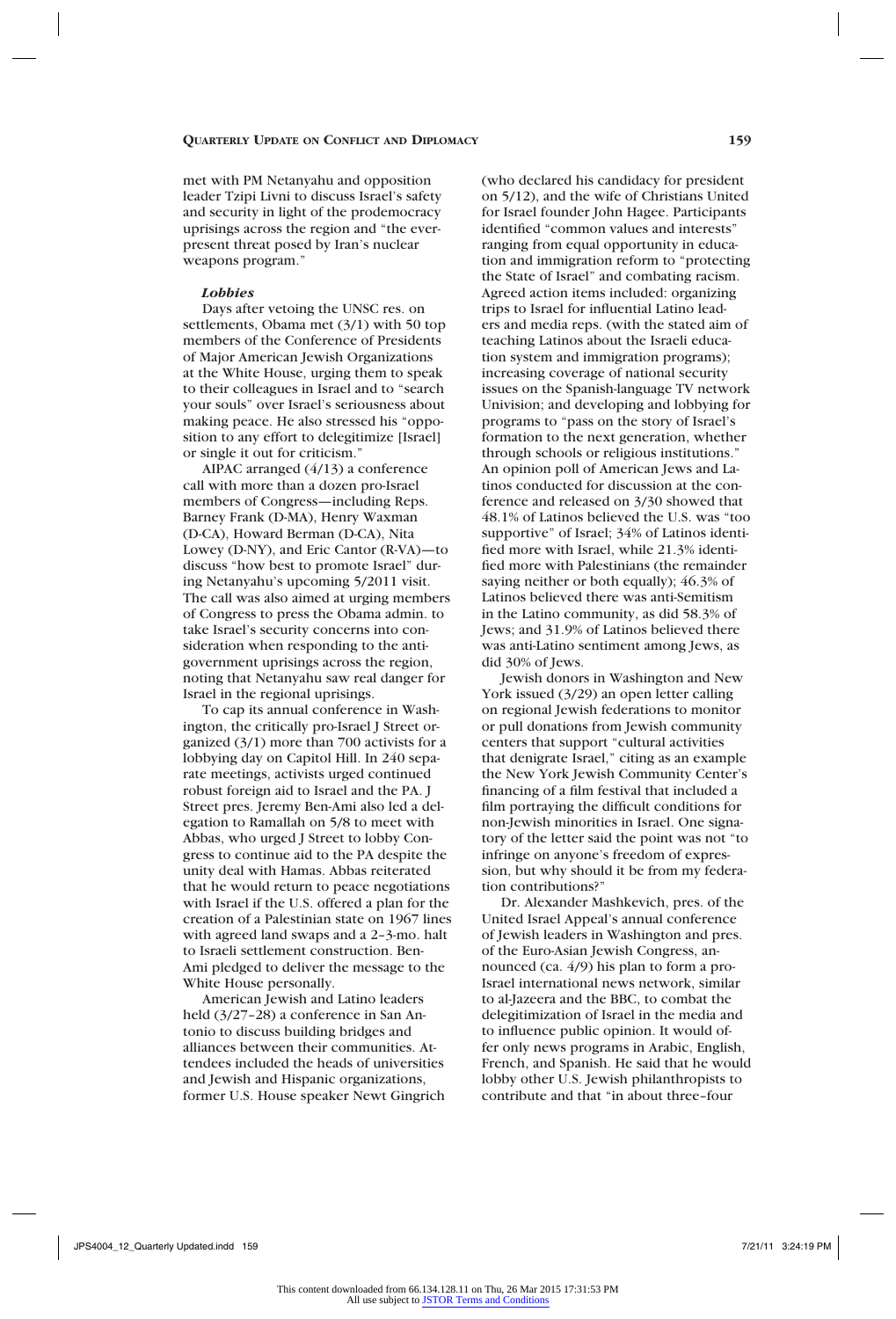months we'll hold a presentation in Israel. We'll purchase talents from all other channels. From BBC, CNN—everyone."

In late 4/2011, American philanthropists Miri and Sheldon Adelson, who have given millions of dollars to pro-Israel groups, pledged \$1 m. to expand the Israel Fellows program—a joint effort of the Jewish Agency for Israel and Hillel (The Foundation for Jewish Campus Life) "to bring recent Israeli college graduates to Hillels on U.S. and Canadian campuses to assist with Israel education and advocacy." The program would expand from 34 to 50 fellows.

# *Legal Action*

Many of the legal actions this quarter stemmed from the efforts of pro-Israel groups to stifle any campus activity that could be seen as pro-Palestinian or critical of Israel. Most prominent among these was an investigation launched (3/7) by the U.S. Dept. of Education (DOE) Office of Civil Rights into charges filed in 6/2009 by Tammi Rossman-Benjamin, professor of Hebrew at University of California, Santa Cruz, alleging that rhetoric used by individuals and groups on campus that "demonizes Israel, compares contemporary Israeli policy to that of the Nazis, calls for the dismantling of the Jewish state, and holds Israel to an impossible double standard . . . crosses the line into anti-Semitism." This marked the first investigation since the DOE announced in 10/2010 that it would extend Title VI protections to victims of antireligious bias as well as those of ethnic and racial bias—a change that the Zionist Organization of America (ZOA) had lobbied for 6 yrs. Title VI of the Civil Rights Act of 1964 bars discrimination by organizations receiving federal funds.

Jessica Felber, a Jewish student at the University of California, Berkeley (UCB), filed (3/4) a case in U.S. district court seeking damages and a jury trial, accusing UCB of failing to protect Jewish students from harassment and attack by 2 pro-Palestinian student groups—Students for Justice in Palestine (SJP) and the Muslim Student Association—and of tolerating "the growing cancer of a dangerous anti-Semitic climate on its campuses" that violates the rights of Jewish and other students "to enjoy a peaceful campus environment free from threats and intimidation." The suit stemmed from an incident on 3/5/10 in

which SJP head Hussam Zakharia allegedly rammed into Felber with a shopping cart because of the pro-Israel sign she was holding during a pro-Israel rally. Zakharia was arrested for battery but later released and not charged.

On 3/9, 30 University of California Jewish studies faculty members asked the Orange County district attorney to drop criminal charges against 11 Muslim students who disrupted a 2/8/10 campus speech by Israeli amb. to the U.S. Michael Oren by standing up 1-by-1 during his address to call him a "mass murderer" and "war criminal," prompting him to walk off stage twice. The charges of conspiracy to disrupt a meeting could carry jail terms of up to 6 mos. as well as fines. The Jewish Voice for Peace organization previously called for dropping charges on the grounds that the outbursts constituted freedom of speech and peaceful protest. The Simon Wiesenthal Center and the ZOA were among the Jewish groups supporting prosecution under Title VI. There was no ruling before the end of the quarter.

The ZOA filed (4/7) a complaint with Rutgers University, saying that "the campus environment is increasingly hostile, anti-Semitic, and even includes violent threats against a Jewish student" and accusing the university of failing to prevent "anti-Semitism, Israel-bashing, and violent threats" on campus. The ZOA called on Rutgers to investigate its complaints; meet with Jewish students; "publicly label and condemn anti-Semitism when it occurs on campus, including when it is expressed as anti-Zionist or anti-Israel"; train faculty and staff to recognize and confront anti-Semitism; create programs to educate students "about the history and dangers of anti-Semitism in all of its manifestations"; and to undertake "a comprehensive review of university course descriptions and course materials to ensure that . . . students aren't being discouraged or intimidated into not expressing their views supporting Israel." Rutgers had not responded by the end of the quarter.

In response to the UCB and Rutgers cases, the American Association of University Professors and the American Jewish Committee issued (Doc. D2, 4/20) a letter urging close scrutiny of claims that statements and activities on campuses that are critical of Israel amount to illegal intimidation of Jewish students. They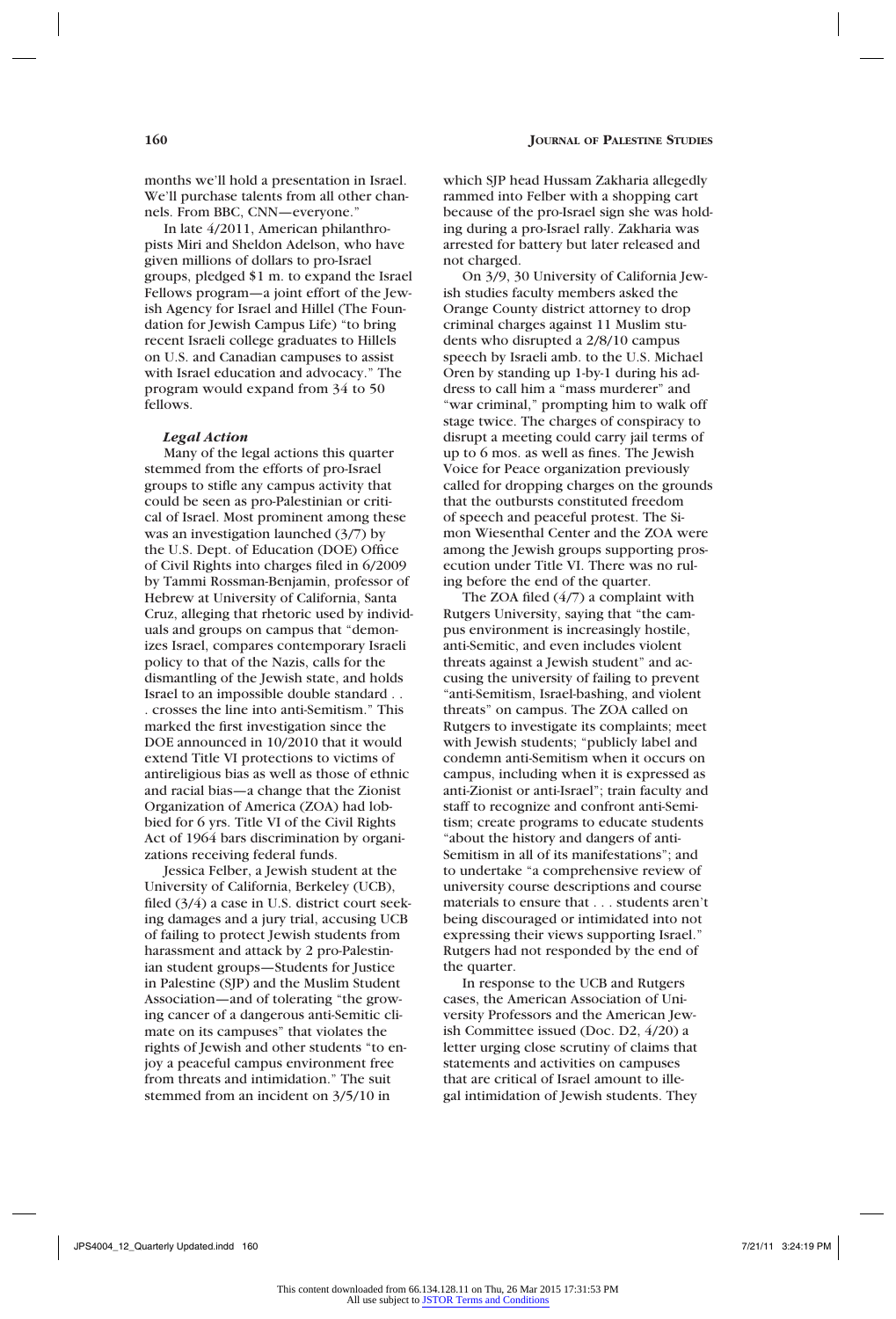stressed that Title VI had been misused to "seek to silence anti-Israel discourse and speakers"—an application of Title VI that they called "unwarranted" and "dangerous" to free speech.

Taking example from the U.S. cases, Sammy Katz, a student at Canada's York University in Toronto, filed a claim with Ontario's Human Rights Tribunal alleging that the university tolerated an environment hostile to Jews after he was verbally abused at a pro-Israel rally in 2/2010. The university released a video of the event aimed at showing that pro-Israel and pro-Palestinian students were "evenly matched" in their verbal abuse and that there was little physical contact. The tribunal did not take action before the quarter's end.

Of note: The University of California, Hastings' board of directors convened (3/24) an emergency meeting the day before a 2-day conference on "Litigating Palestine" hosted by its law school opened. The meeting voted to "take all steps necessary to remove the UC Hastings name and brand" from the conference and to cancel plans for the university's dean and chancellor Frank Wu to give an opening speech. The university had received complaints from some alumni and local Jewish organizations who denounced the conference as "an anti-Israel political organizing conference using law as a weapon." In announcing its pull-out, the board did not explain the decision but stated that convening such gatherings is "among our responsibilities as an academic institution."

Similarly, the board of the City University of New York (CUNY) rejected (5/4) the student nomination of Pulitzer-prizewinning playwright Tony Kushner for an honorary degree at its commencement after a board member (Jeffrey Wiesenfeld, also a trustee of the Washington Institute for Near East Policy) objected that Kushner was anti-Israel because of a recent statement he made acknowledging being conflicted about Zionism, since Israel's founding in 1948 was based on ethnic cleansing. Wiesenfeld said Kushner should not be given an honorary degree until he repudiated his past statements about Israel. CUNY's trustees, however, voted (5/9) to overturn the decision, stating: "Freedom of thought and expression is the bedrock of any university worthy of the name. . . . It is not right for the board to consider politics

in connection with the award of honorary degrees except in extreme cases not presented by the facts here."

Larry Klayman, a U.S. attorney, activist, and founder of the conservative public interest group Judicial Watch, filed (3/31) suit in U.S. District Court in Washington as "an American citizen of Jewish origin" who is "active in all matters concerning the security of Israel and its people," seeking more than \$1 b. in damages from Facebook and its CEO Mark Zuckerberg for "negligence" for not responding quickly enough to calls to take down a page calling for a 3d intifada against Israel. Facebook removed the page on 3/29 after it had been up for several weeks and gained 350,000 followers. The suit also called on Facebook to remove all pages using the words "Third Intifada" or any other wording that "encourages violence toward Jews." Facebook said (3/31) the case was one "without merit" and which it would fight, stating: "We strongly believe that Facebook users have the ability to express their opinions, and we don't typically take down content, groups, or pages that speak out against countries, religions, political entities, or ideas<sup>?</sup>

#### **Russia**

In the absence of Quartet meetings on the peace process and P5+1 meeting on Iran, Russia largely monitored events in the region this quarter but kept lines of communication open. PA Pres. Abbas met (3/22) in Moscow with Russian pres. Dmitri Medvedev, who expressed concern over the stalled peace talks and reaffirmed support for creation of a Palestinian state with East Jerusalem as its capital. Days later, on 3/24, Israeli PM Netanyahu also met in Moscow with Medvedev, asking him to halt arms sales to Syria and increase pressure on Iran to end its nuclear program. Medvedev did not comment publicly. The following week, Israeli chief negotiator Molcho and Israeli FMin. legal adviser Daniel Taub made (3/30) a secret trip to meet with Russian FM Sergei Lavrov, Russian special envoy to the Middle East Sergei Yakovlev, and other senior Russian officials. The purpose of the Israeli visit was to urge Russia not to support the EU call for an international peace initiative at the Quartet session in mid-4/2011 and to brief Russia on plans for a major policy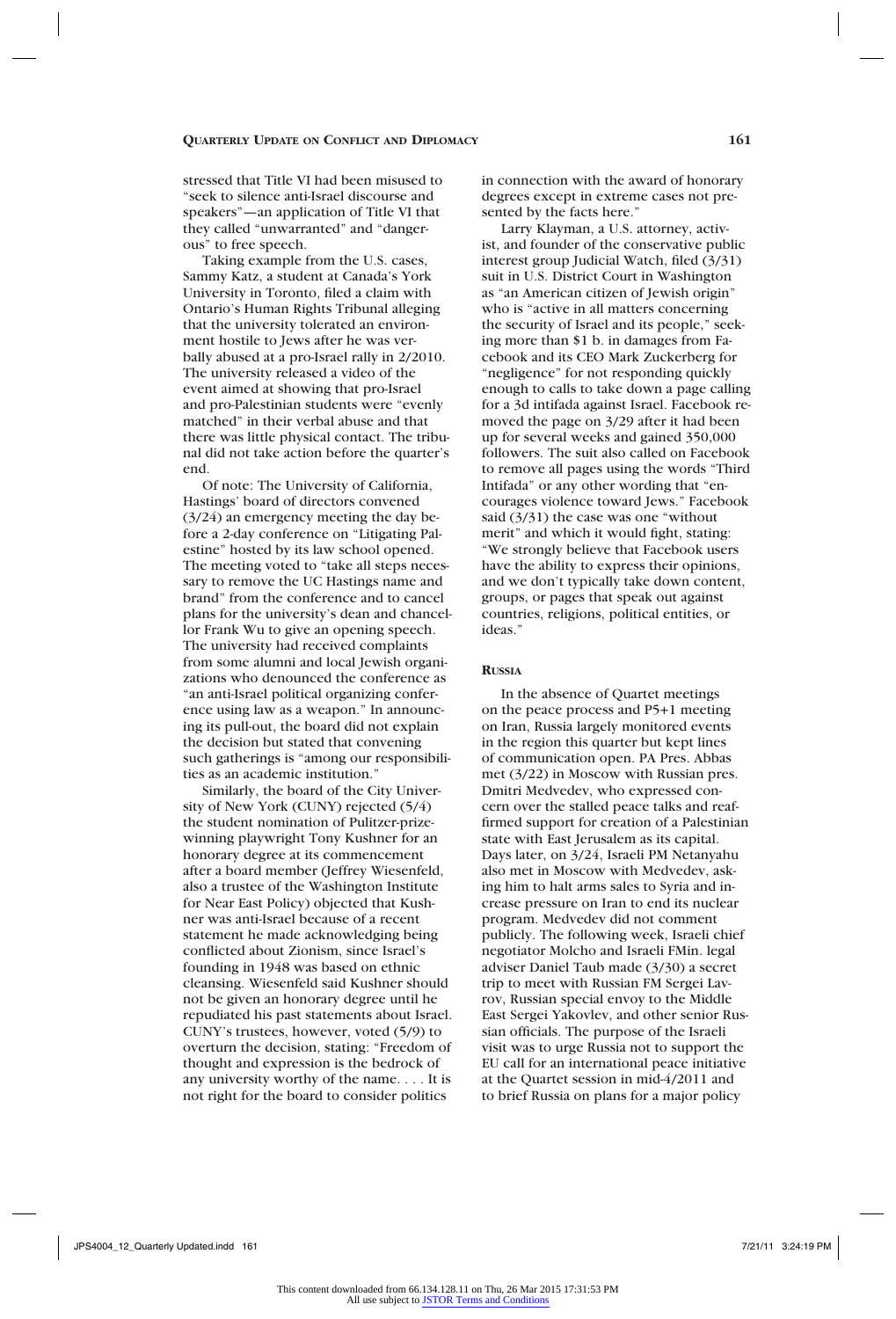speech by Netanyahu (see "Netanyahu Maneuvers" above); no details were released.

Of note: On the eve of Netanyahu's visit to Moscow, Israel complied (3/21) with a 2008 court decision to return to Russian ownership Sergei's Courtyard, a prominent Jerusalem landmark built in 1890 to accommodate Russian pilgrims to the Holy Land.

# **European Union**

EU members were a focus of Israeli and Palestinian lobbying this quarter, particularly regarding the issue of recognition of Palestinian statehood at the UN in 9/2011. Israel lobbied the EU hard to block the British-French-German initiative to put forward a Quartet initiative to relaunch the peace process, to withhold EU support for Fatah-Hamas reconciliation, and to oppose Palestinian efforts to achieve recognition of a Palestinian state. The Palestinians, meanwhile, lobbied for the opposite. Most of the contacts were bilateral, between Israel and the PA and individual EU states.

To this end, Israeli PM Netanyahu traveled to London (5/4) and Paris (5/9) as part of what he planned to be a series of meetings with EU leaders over the coming weeks. British PM David Cameron, according to his spokesman, told Netanyahu that "Britain's clear and absolute preference is for a negotiation to take place between Israel and the Palestinians which leads to a two state solution which everyone endorses," but that if Israel did not resume serious negotiations toward a 2-state solution, "Britain is not ruling anything out." French pres. Nicholas Sarkozy did not publicly take a position on the issues but offered to host a round of Israeli-Palestinian talks in Paris in 6/2011 to discuss reviving negotiations. No preparations for a meeting were reported by the close of the quarter.

PA Pres. Abbas met (5/5) with German chancellor Angela Merkel in Berlin to press for endorsing Palestinian statehood at the UN in 9/2011, but Merkel stressed that "unilateral actions" were unhelpful and urged an immediate return to negotiations based on the Quartet principles. Meanwhile, French pres. Nicholas Sarkozy told Abbas (5/5) that France would likely support the statehood effort if the peace process remained stalemated through the summer.

Of note: According to anonymous Israeli officials, Netanyahu phoned German chancellor Merkel on 2/21 to express disappointment with Germany's 2/18 vote in favor of the UNSC res. on settlements (see "Paving the Way for UN Recognition" above). Merkel reportedly (HA 2/25) was furious, telling Netanyahu: "How dare you. . . . You are the one who disappointed us. You haven't made a single step to advance peace."

Also of note: Marc Otte, EU special rep. for the Middle East peace process since 2003, ended his term on 3/1. EU external affairs chief Catherine Ashton did not appoint a replacement immediately, citing lack of movement on the peace process. An anonymous EU official said (Agence France-Presse 3/4) that the matter would be discussed in fall 2011 after a detailed review of the effectiveness of the EU's full network of special envoys and reps. Another EU official, also speaking anonymously, said Ashton placed such high importance on the peace process that she intended to assume the role herself.

# **United Nations**

While many Palestinian moves this quarter involved the UN (see "Recognition of Palestine" in the Palestinian-Israeli section above), in light of the broader regional unrest few actions affecting the peace process took place in UN bodies.

#### *Goldstone Report*

In a *Washington Post* op-ed (online  $4/1$ , in print on  $4/3$ ; see Doc. A1), South African judge Richard Goldstone, head of the UN comm. investigating possible war crimes and crimes against humanity committed during OCL (12/27/08–1/18/09), stated that "if I had known then what I know now," he would have concluded that Gazan "civilians were not intentionally targeted as a matter of [Israeli] policy" and would have given more weight to crimes perpetrated by Hamas (see Quarterly Update in *JPS* 154 for background). His statement reportedly came after intense pressure from Israel, pro-Israel groups, the Johannesburg Jewish community, and even family members (see John Dugard's article in "Selections from the Press" in this issue). Of the 3 other experts who cowrote the report (British international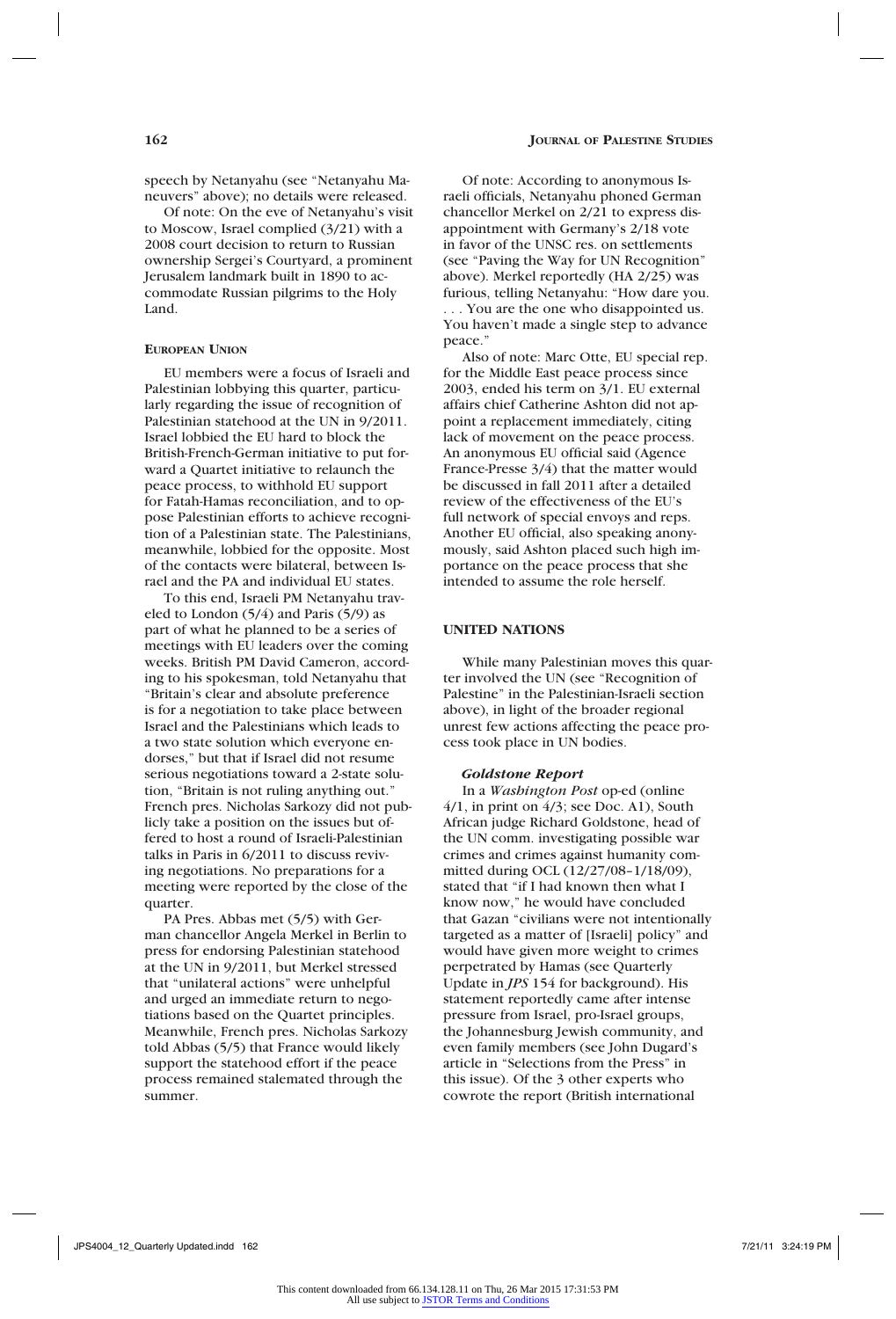law professor Christine Chinkin, Pakistani jurist Hina Jilani, and Irish peace-keeper Col. Desmond Travers), Jilani and Travers issued a brief statement on 4/1 defending the report as it stands. All 3 issued a statement on 4/14 denouncing Goldstone's backtracking, saying that by yielding to intense outside pressure he was depriving the victims of justice (see Doc. A3).

Meanwhile, Netanyahu declared (4/2) that Israel had been vindicated by Goldstone and that the report should be officially nullified. On  $\frac{2}{3}$ , he launched a diplomatic effort to convince the UN to repeal the Goldstone report formally, calling it libel. He vowed Israel would "act on the public-diplomacy front and on other fronts with the international community and the UN in order to demand the justice that is due to Israel." By 4/7, Israeli MK Danny Danon (Likud) was in the U.S. organizing a team of pro bono Jewish-American attorneys to file a class-action libel lawsuit against Goldstone in New York District Court. The attorneys said that the plaintiffs (unspecified) would demand that Goldstone publicly apologize to the State of Israel and pay a symbolic amount of damages for the accusations he made in his fact-finding report. There was no evidence the lawsuit was filed, however. Meanwhile, the State Dept.'s spokesman said (4/4) that the Obama admin. noted "with great interest" that Goldstone had apparently come around to U.S. government's assessment that there was never "any evidence that the Israeli government committed any war crimes, nor did it intentionally target civilians," adding that Goldstone's "retraction" revived concerns about an anti-Israel bias in the UNHRC.

The UNHRC said (4/2) it would continue to uphold the Goldstone Report as written, stating that Goldstone would have to submit a formal request signed by all of the committee members for the report to be withdrawn. Goldstone said (4/5) that he had no intention of asking the UN to rescind it. Israeli pres. Peres urged (4/8) UN Secy.-Gen. Ban to revoke the Goldstone Report during a one-on-one meeting at the UN headquarters in New York.

Meanwhile, the UNHRC met on 3/21 to receive the 2d report of a committee of independent experts mandated to assess the Israeli and Palestinian compliance with the Goldstone Report's requirements. The committee concluded, as it did in its first

report in 9/2010, that neither side had adequately investigated allegations that serious violations of international law were committed during OCL. Meanwhile, Amnesty International petitioned (3/7) the UNHRC to ask the UNSC to refer the investigation to the International Criminal Court for action if the committee's final assessment reached this conclusion. The petition was signed by some 66,850 Amnesty members and supporters worldwide.

# *Other UNHRC Actions*

UNHRC special rapporteur Richard Falk told (3/21) the council that Israel's settlement building in East Jerusalem "can only be described in its cumulative impact as a form of ethnic cleansing." The UNHRC at the time was drafting a res. condemning settlement building in the West Bank and East Jerusalem, which passed on 3/25. On 3/24 and 3/25, another 5 UNHRC res. on Israel passed: (1) calling for a fund to compensate Palestinians who suffered losses during OCL; (2) noting the "grave human rights violations" by Israeli forces in the Palestinian territories and demanding that Israel end its occupation; (3) calling on Israel to end its occupation of the Golan Heights; (4) reaffirming the right of Palestinians to self-determination; and (5) denouncing the 5/2010 Gaza flotilla incident. The U.S. voted against all 6 measures.

In a statement marking the 2d anniversary since the U.S. rejoined the UNHRC, the State Dept. declared that the U.S. "maintains a vocal, principled stand" against "the Council's biased and disproportionate focus on Israel" and will continue "robust efforts" to end it.

Syria withdrew (5/11) its bid for a rotating seat on the UNHRC in light of domestic events. Kuwait was named to replace it as a candidate for the Asia bloc. The vote was set for 5/20.

For the first time since it was reconstituted 5 yrs. ago, the UNHRC appointed (3/24) a special investigator to look into human rights abuses in Iran.

### *Other Items of Note*

On 2/24, UN special coordinator for the Middle East peace process Robert Serry briefed the UNSC on the situation in the Middle East, urging the Quartet to make a serious effort to revive both the Israeli-Palestinian and Israeli-Syrian tracks—and even offer its own "concrete suggestions" for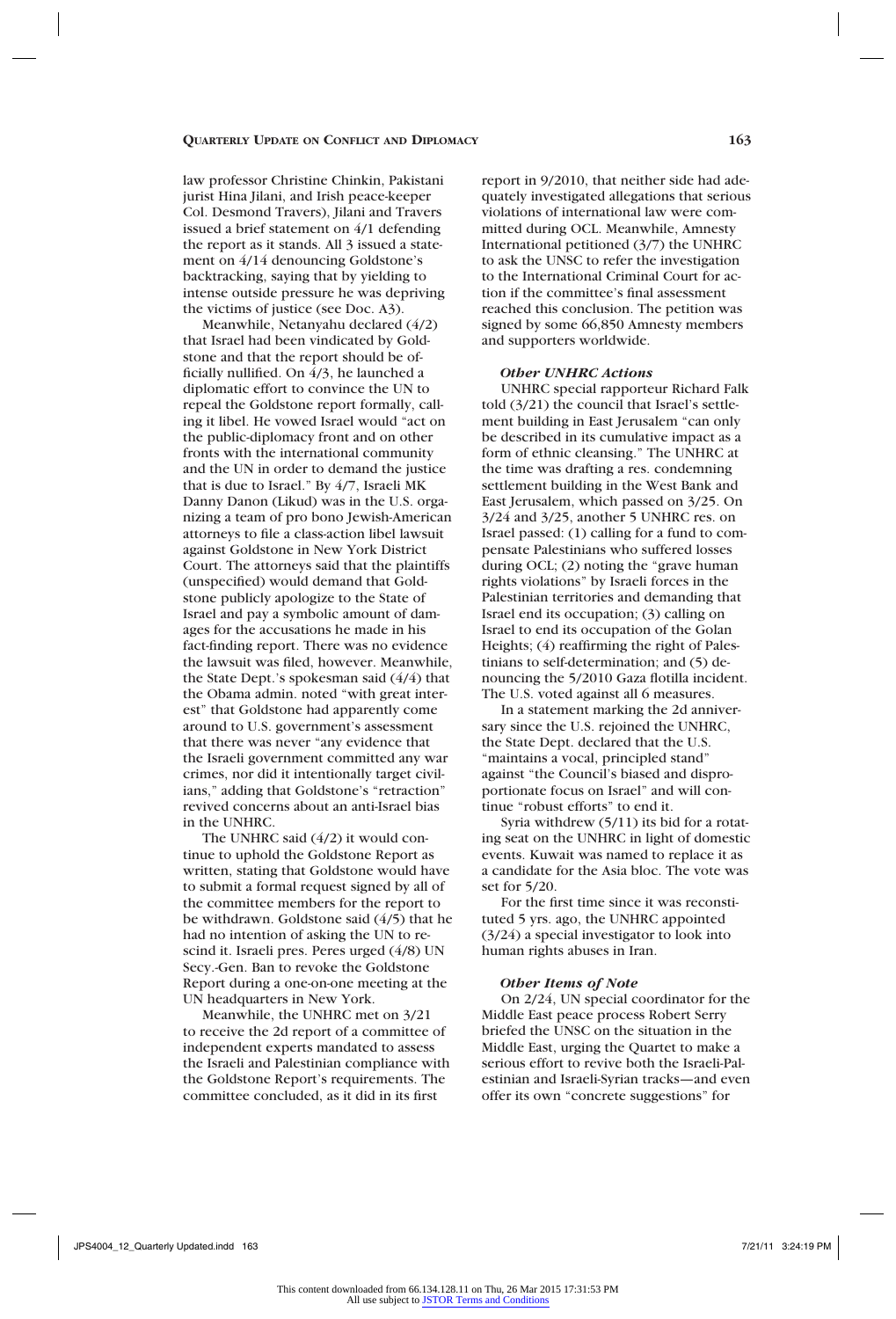peace—arguing that resolution of the Israeli-Arab conflict had become even more critical given the regionwide protests (see "The Quartet Considers Action" above).

On 5/14, UN Undersecy.-Gen. for Humanitarian Affairs and Emergency Relief Coordinator Valerie Amos began a 4-day visit to Israel and the occupied territories with a tour of the separation wall around Jerusalem. Noting that only 13% of land in East Jerusalem is available for Palestinian use, that it is already overcrowded, and that an estimated 86,500 East Jerusalem Palestinians face demolition of their homes for being built without permits, she called on Israel to halt "policies [that] lead to forced displacement of Palestinians from Jerusalem and from the rest of the West Bank" and to allow Palestinians to develop their communities. On 5/15, she visited Shaykh Jarrah and Silwan in East Jerusalem and met in Ramallah with PA Pres. Abbas and PM Fayyad. She planned to visit Gaza and meet with Israeli officials in Tel Aviv on 5/16 and 5/17.

Israel and the UN Educational, Scientific, and Cultural Organization (UNESCO) signed (3/7) an agreement for the establishment of a center within UNESCO (partially funded by Israel) devoted entirely to developing and promoting Holocaust education and combating its denial worldwide.

#### **DONORS**

The only major donor meeting this quarter was an Ad Hoc Liaison Comm. (AHLC) session in Brussels on 4/13. Before the meeting, the World Bank issued (4/7) a report assessing the strength of PA institutions and the prospects for sustainable Palestinian economic growth, concluding that "if the PA maintains its performance in institution-building and delivery of public services, it is well-positioned for the establishment of a state at any point in the near future." Similarly, the UN report for the AHLC (released 4/12) stated that the PA met 6 key criteria for "the sufficient functioning government of a state" $-(1)$ governance, rule of law, and human rights; (2) livelihoods and productive sectors; (3) education and culture; (4) health; (5) social protection; and (6) infrastructure and water—but that it still needed help in state-building. In particular, the UN special coordinator for Middle East peace Serry

said (4/12) that to match Palestinian progress in state-building, "further steps on the ground" were urgently needed by Israel to roll back its occupation. The statements effectively endorsed Palestinian plans for a statehood initiative at the UN in 9/2011 (see "Paving the Way for UN Recognition" above).

The World Bank report warned, however, that prospects for sustained economic growth in the West Bank and Gaza were "bleak" because of the underdevelopment of the private sector that stemmed from Israeli restrictions on Palestinian access to natural resources and markets. It also cautioned that while the territories experienced an impressive 9.3% growth in 2010, the growth reflected "recovery from the very low base reached during the second intifada." Smuggling through the Rafah tunnels had generated much of the growth in the Gaza economy, whereas West Bank growth was primarily donor driven. Experts also noted that unemployment levels for the West Bank (16.9%) and Gaza (37.4%) and poverty levels in Gaza (71%) remained among the highest in the world, and that even those with jobs increasingly reported being underemployed.

At the AHLC meeting, PA PM Fayyad presented a new 3-yr. Palestinian Reform and Development Plan (PRDP) for 2011–13 outlining the PA's policy agenda (still prioritizing statehood by 9/2011) and its economic plan, based on "the core national development vision of . . . independence, sovereignty, and open borders [as] essential ingredients for the sustainable social and economic development of Palestine." The PA's strategic objectives included: promoting justice and the rule of law, ensuring national security and public safety, modernizing and streamlining public admin., empowering local government, improving services and infrastructure, safeguarding energy and natural resources, attaining financial independence and economic stability, promoting Palestinian sovereignty in the international community (e.g., upgrading diplomatic presence overseas), supporting and empowering the poor and vulnerable in society, investing in youth (with a focus on education and health), empowering women, and protecting Palestinian culture and heritage. The PA estimated that fulfilling its mission would require \$5 b. in donor aid over the 3 yrs. Though pledges were not solicited